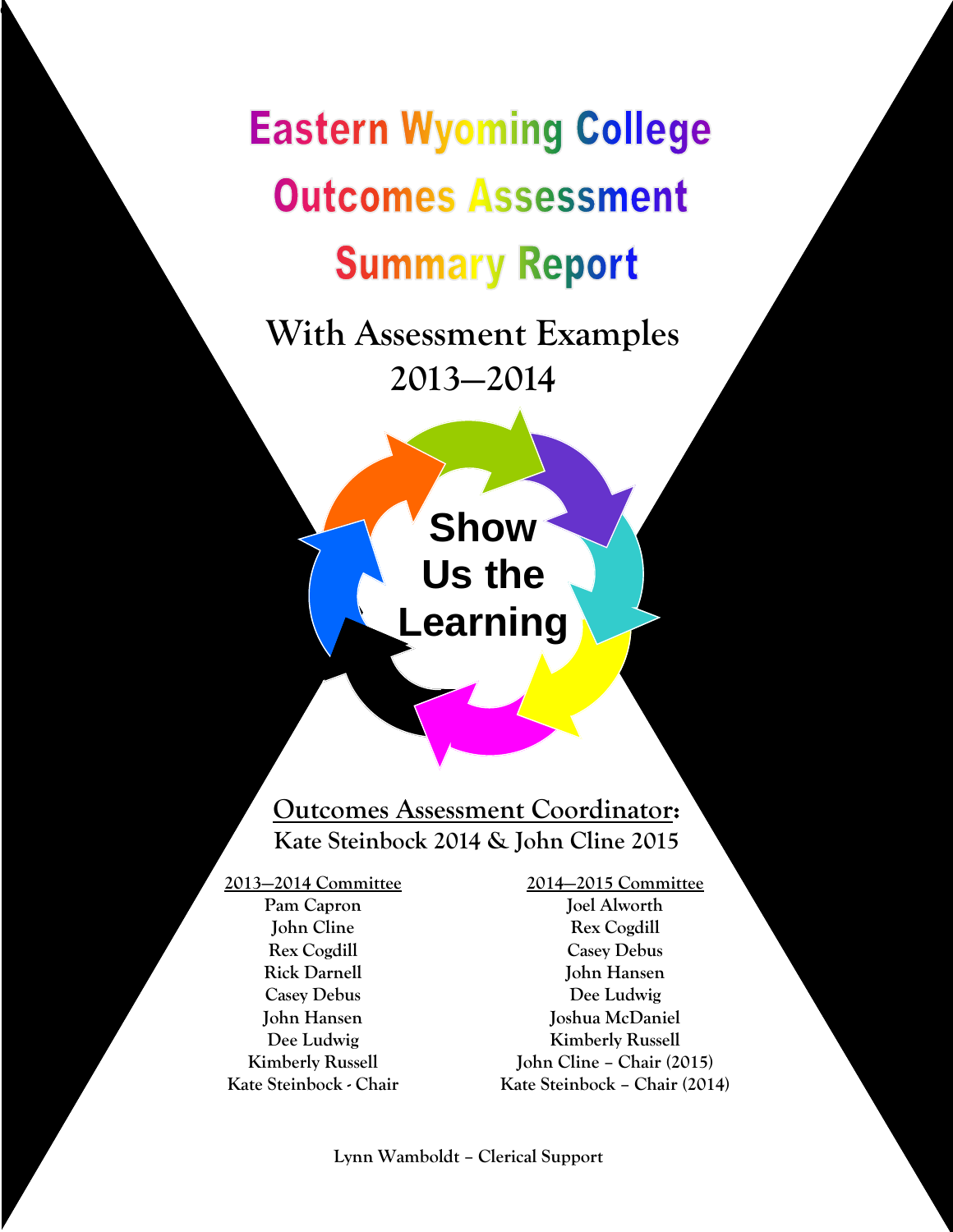# **TABLE OF CONTENTS**

| Academic Achievement of New Transfer Students by Hours Transferred - |  |
|----------------------------------------------------------------------|--|
|                                                                      |  |
|                                                                      |  |
|                                                                      |  |
|                                                                      |  |
|                                                                      |  |
|                                                                      |  |
|                                                                      |  |
|                                                                      |  |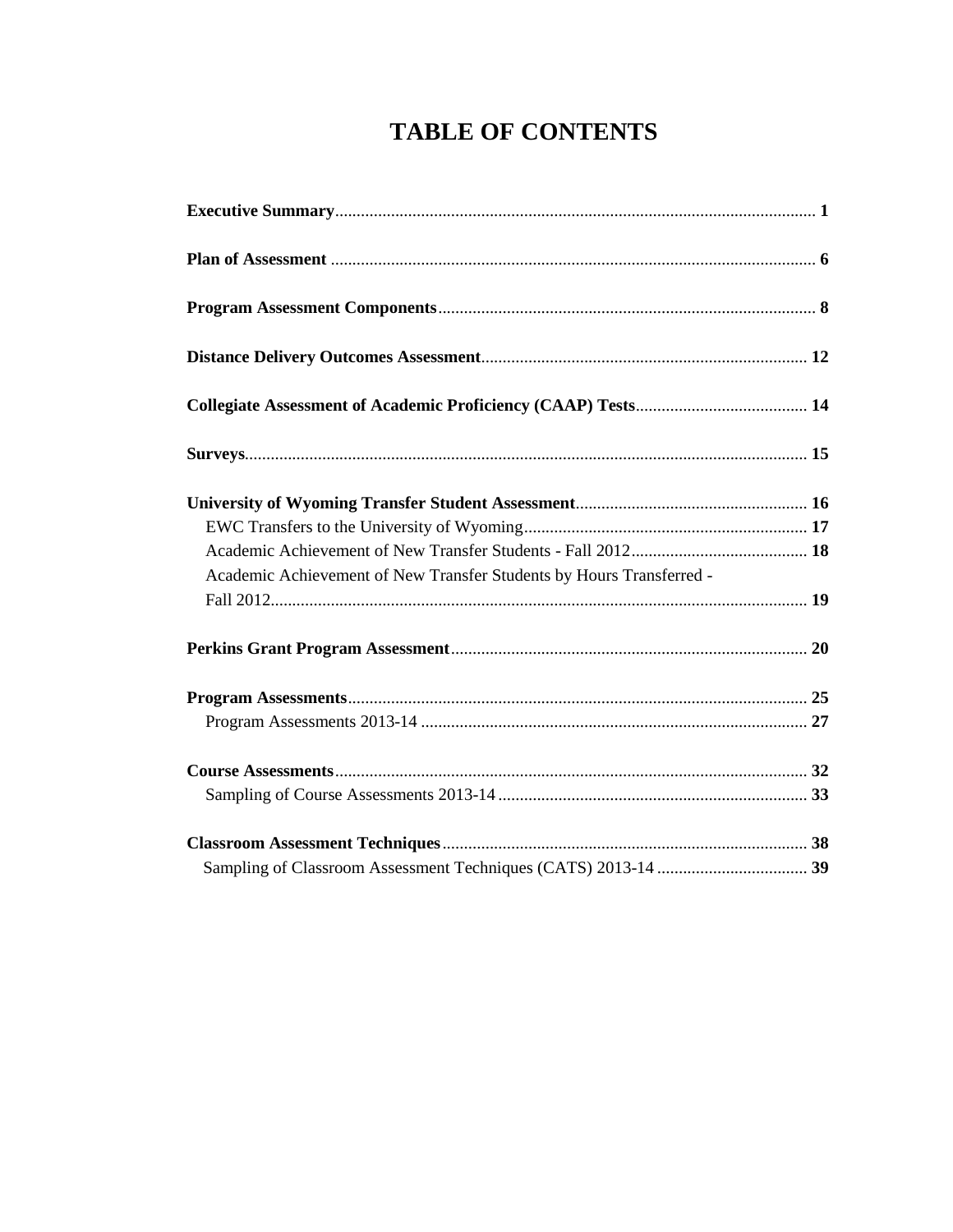# **Executive Summary**

The purpose of assessment is to improve student learning, instructor effectiveness and to reaffirm institutional integrity. Success in higher learning and teaching is measurable through assessment and is required for accreditation.

Assessment at Eastern Wyoming College is critical for completing the college mission and refers to the efforts to obtain information about how and what students are learning, the quality of faculty and their programs.

In order to fulfill the College's vision, Eastern Wyoming College is committed to implementing a comprehensive assessment plan of activities that measures institutional data and can produce clear evidence, instructor effectiveness, and institutional integrity. The following report summarizes the outcomes of those activities for 2013-2014.

#### **Program Reviews**

Program reviews are conducted on a rotating three-year basis. These reports are written by faculty members with recommendations from the appropriate division chair and the Vice President for Learning. During 2013-2014, program reviews were completed for Physical Education, Business Cluster, Welding & Machine Tooling, and Music and Music Education programs and received Board approval on September 9, 2014.

#### **Multiple Assessments**

Assessment outcomes at Eastern Wyoming College are measured at the classroom, course, program, distance delivery and institutional levels. For reliability and validity the measures included both qualitative and quantitative measures in the form of testing, surveys, and interviews. These results are public and meant to highlight strengths, weaknesses, progress, shortcomings, if any, and to provide feedback which leads to program improvement.

## **Student Learning Outcomes Measures include:**

#### **General Education Requirements Assessments**

The general education required assessment for graduating AA and AS degree students is the CAAP test. Fifty-three students participated in the Spring 2014 CAAP. Students were tested in the following areas including writing skills, math, reading, critical thinking, and science. Results showed that students scored slightly (.58%) above the national average. It is recommended that EWC continue to work on improvement in all areas and that the results be used as an ongoing longitudinal assessment for the institution's transfer programs. Additionally, it is recommended that EWC focus more attention on Reading and Science skills in academic transfer courses.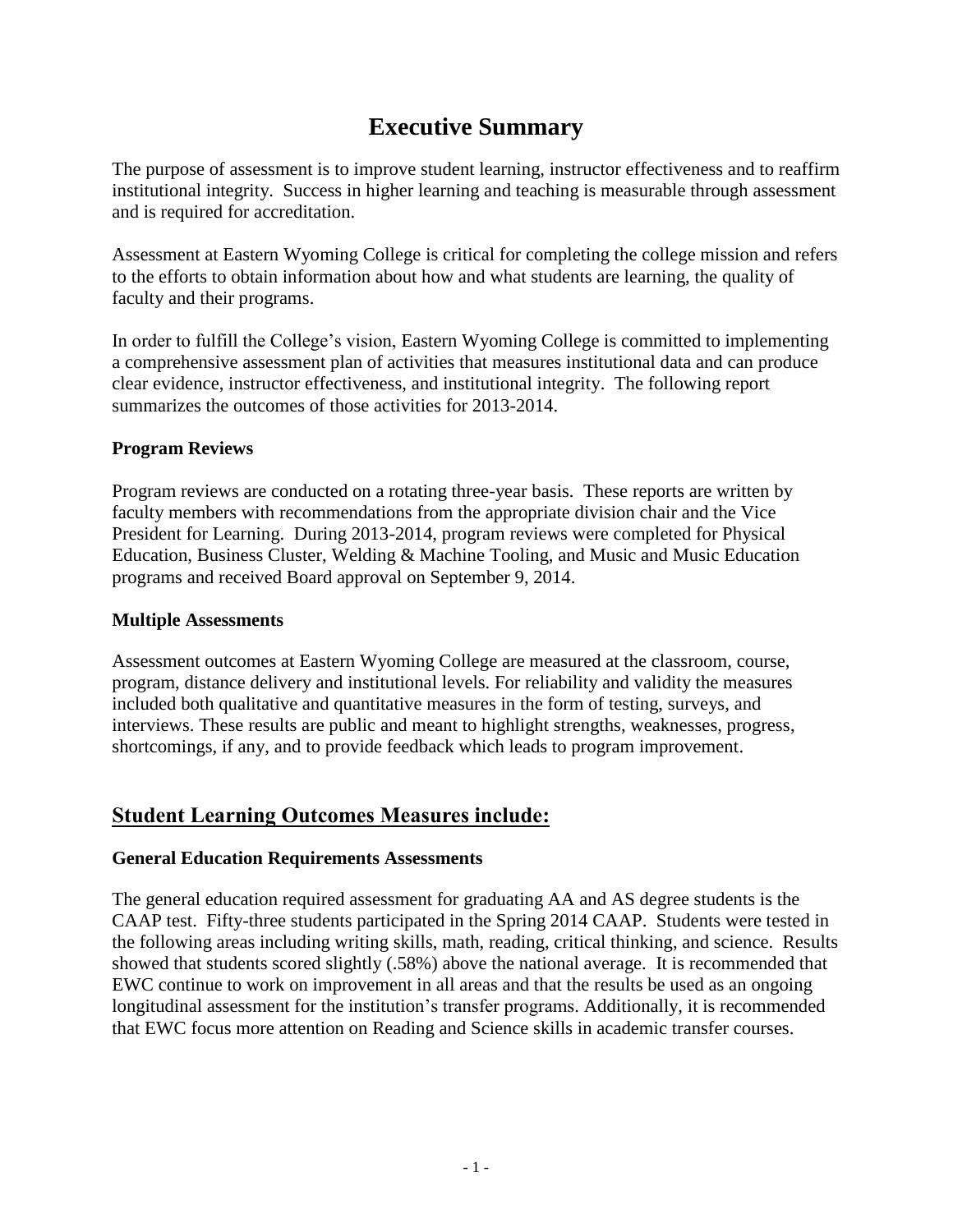#### **Perkins Grant Evaluation and Assessment**

The goal of the Perkins Grant is to provide students with experiences and educational equipment from all aspects of an industry or profession, and make opportunities available for technical faculty to obtain professional development. Recommendations from individual program advisory groups guide program updates, changes and enhancements based on community and industry requirements. Allocations to the following programs are described within the report: Cosmetology, Criminal Justice, Early Childhood Education, Welding Technology, Veterinary Technology, and Professional Development activities for CTE students and instructors. The Perkins Report also includes core indicator performance levels for CTE program students and participants. EWC met targeted performance levels for all the core indicators. An additional Perkins activity included a Perkins Monitoring Visit which was conducted in October 2014 for the 2013-2014 year. Three areas were identified for improvement. Corrective Action plans were written and submitted to the Wyoming Department of Education. The expenditures and activities described in this report reflect EWC's commitment to the continuing improvement of Career and Technical Education programs, and to providing equitable access to all students.

#### **Survey of Entering Student Engagement (SENSE)**

The Survey for Entering Student Engagement was administered in the Fall 2013 for the first time in the school's history. The results were received in early Spring 2014 and have been reviewed by the Outcomes Assessment Committee. It is anticipated that the results will be used to compare with the results of the Community College Survey of Student Engagement (CCSSE) to gain better understanding of how EWC is doing with student engagement and support. Additionally, the committee anticipates that in the near future we will be provided a linkage report that compares the two assessments more appropriately.

#### **University of Wyoming Transfer Students**

Each fall, at the annual Dean's meeting, the University of Wyoming provides a report on transferring students from Wyoming community colleges. Results show that Eastern Wyoming College transfer students continue to do as well as other UW students. Traditionally, statistics show that students who complete their AA or AS degree at a community college are much more likely to be successful at the University of Wyoming compared to those who transfer prior to earning a degree. The Outcomes Assessment Committee has requested transfer information from Chadron State College, however, Chadron officials have reported that due to the constraints of their student information system they are unable to provide that type of report for us at this time.

#### **Program Assessments**

Program Assessments evaluate how students perform on the various required activities embedded in the overall Outcomes Assessment Plan. Goals and objectives are established for each college program. Student achievement is measured through various required program activities as directed by the faculty members.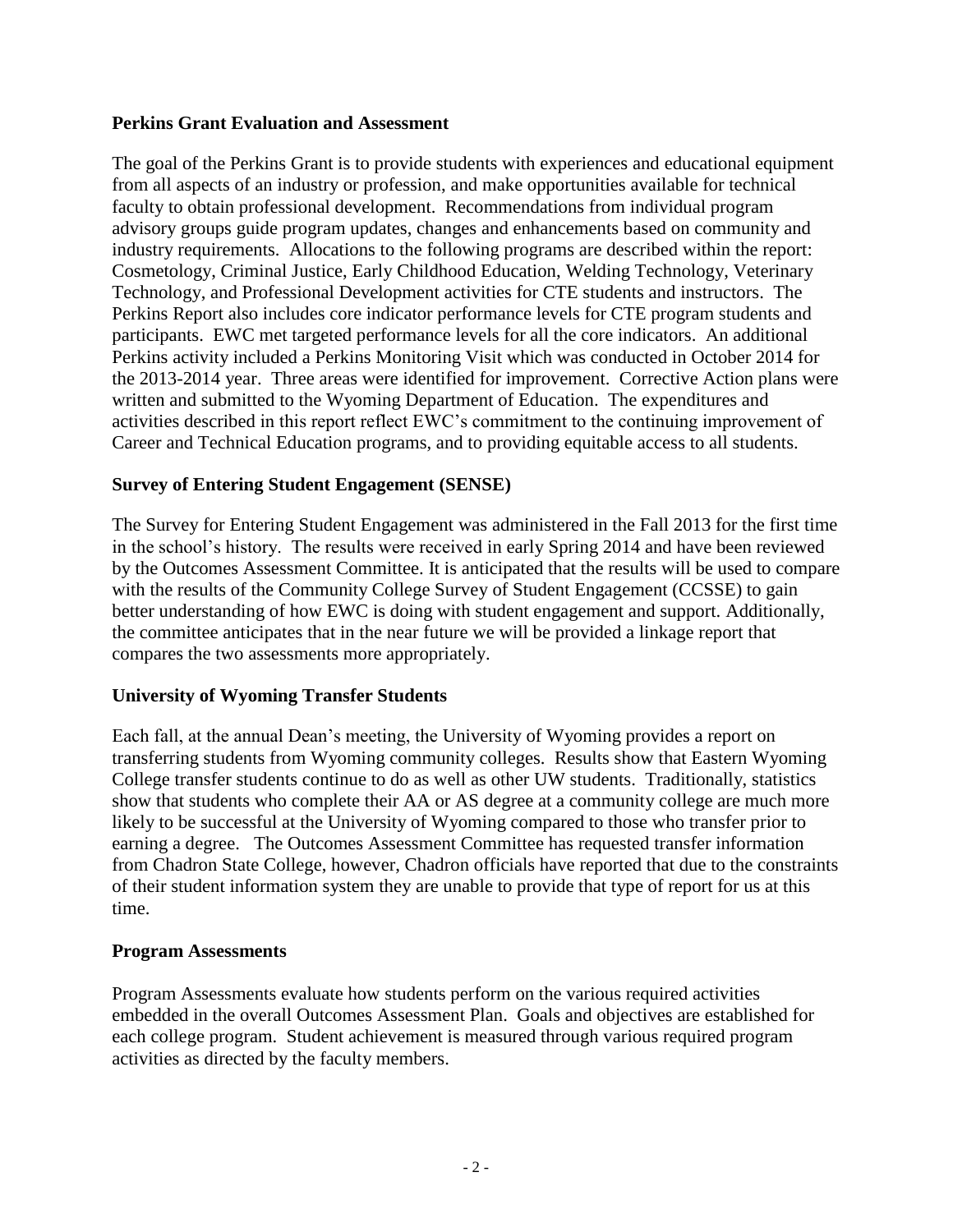#### **Recommendations and Findings Based on Assessment**:

- Accounting: Results of the program exam indicate a slight weakness in retention of basic business concepts. The program exam will be revised to include questions from other areas. The rubric assessment will also be revised to include course work from all applicable courses in order to better evaluate student success in the program.
- Cosmetology: AAS & Certificate Programs: There are no recommendations at this time.
- Mathematics: Considering implementing a portfolio component to the capstone experience. Additional recommendations include discussion surrounding the secondary math education program and possible updates/changes.
- Pre-Professional: 1) The faculty suggest that the department designed rubric provides more useful information regarding general education competencies than the CAAP test and recommend that all Pre-Professional student exempt from taking the CAAP assessment. 2) EWC Pre-Professional graduates continue to readily earn admission to our area Professional Programs. 3) Pre-professional faculty are considering implementing an oral exam component to the capstone experience as well.
- Social Science: It is the recommendation of the Social Science program faculty that the program continue without significant revision at this time. It is anticipated that in the near future, the number of required credit hours will be reduced to 60 hours to align with similar modifications at the University of Wyoming.
- Education: 1) Continue to evaluate and monitor transfer articulation requirements. 2) A critical change that needs to occur involves the educational setting. The faculty would like to see a classroom dedicated primarily to the education program and equipped with the most up-to-date technology, (i.e., SmartBoard technology).
- Welding & Joining Technology: No recommendations at this time.

#### **Course Assessments**

Course level assessments are analyzed for their role in meeting those goals and objectives within a program. Embodied in the courses are the five core competencies as defined by the faculty and staff of Eastern Wyoming College—communications skills, analytical and quantitative reasoning, technology skills, social awareness and information literacy.

#### **Recommendations and Findings**

 On a yearly basis, faculty members identify the way core competencies are being met for a selected course of their choice. Courses are reviewed on a rotating basis so all courses are reviewed on a three-year cycle. All new, re-designed and newly developed courses are approved or not approved by the Curriculum & Learning Council, whose members consist of faculty, staff, and administration, based in part on the course tie-in to the core competencies. A sampling of course assessments are included in this report.

#### **Classroom Assessments**

Classroom level assessments include results from instructors using instruments to assess student learning in the classroom, learner attitudes, values, and self-awareness, or learner reactions to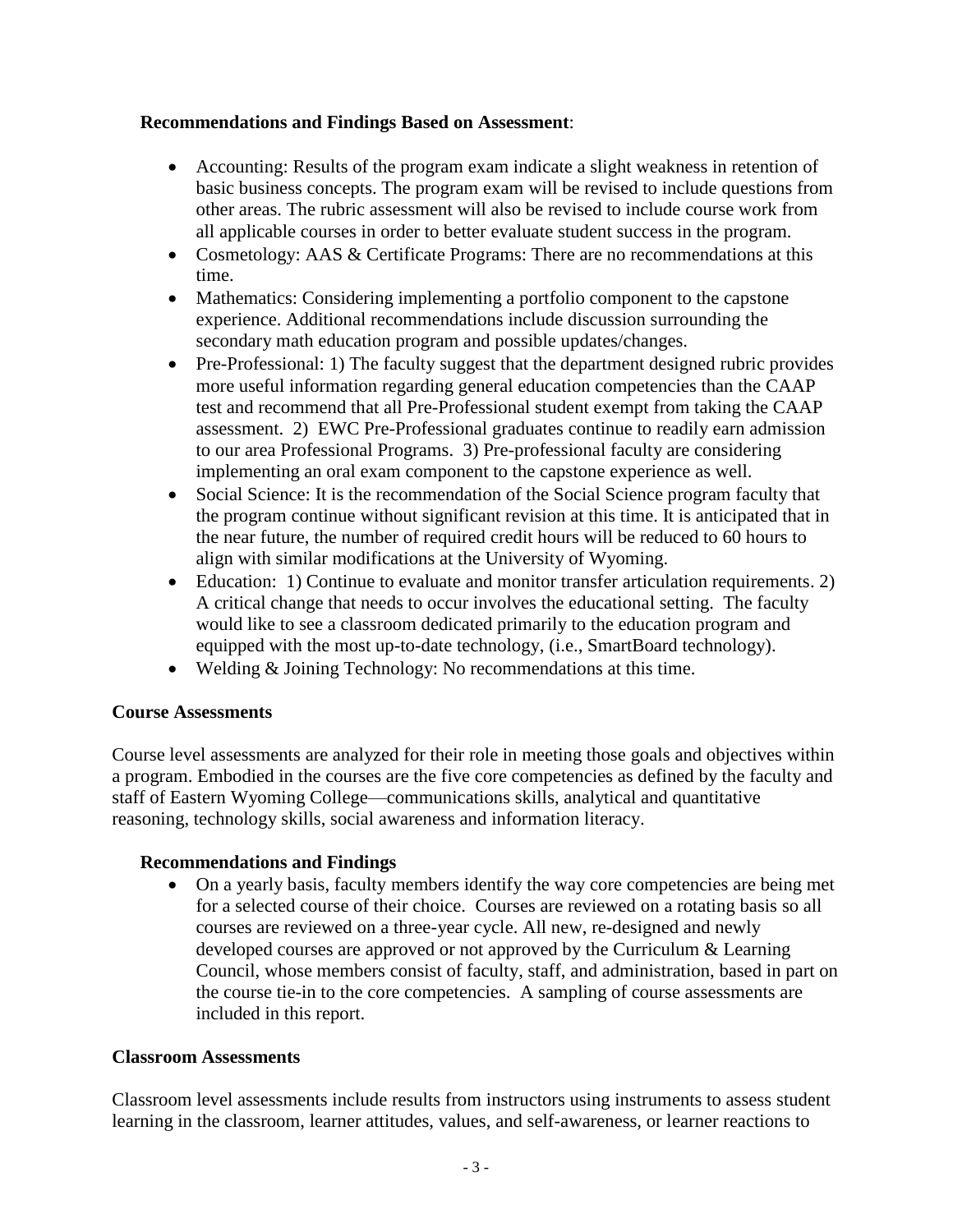instruction. The purpose of these various and defined techniques is to improve student learning opportunities.

#### **Recommendations and Findings:**

• The use of multiple classroom assessment techniques (CAT) ties learning to course objectives or core competencies. The report shows the variety of CATs being used by faculty members. The report shows the variety of CATs being used by faculty members. The outcome on student learning has been positive.

#### **Conclusions, Accomplishments, and Goals**

The report demonstrates that assessment activities at EWC are an important part of the educational process. Assessment is tied to the institution's mission, vision and goals. Assessment consists of multiple measures including both direct and indirect activities. The assessment plan is updated annually by the Outcomes Assessment Committee and can be found online at http://www.ewc.wy.edu/faculty/outcomes.

Eastern Wyoming College's assessment program is a learning circuit (measuring student learning). Success under this approach documents achievement of identified goals for learning and student success outcomes. Assessment activities are designed to measure such achievement. As such, assessment activities are conducted, results are reviewed and disseminated, and changes made in the classrooms, programs, the strategic planning and budgeting process, and in the overall college based on these assessment results.

The Assessment Cycle is a continuous process of analysis of mission, development of goals and objectives, identification of measures of learning outcomes, assessing, collecting and interpreting data, disseminating useful information, proposing changes, and instituting, monitoring, and evaluating those changes.

#### **Accomplishments:**

- 1. The Chair continues to offer several opportunities for faculty to attend workshops and one on one assessment trainings to complete CAT's, Course Assessments and Program Assessments throughout the year.
- 2. The Outcomes Assessment Chair continues to work with transferring institutions to maintain articulation agreements which directly impact assessment at EWC.
- 3. Administered the SENSE assessment for the first time at EWC.
- 4. Attended CCSSE workshop.
- 5. Continued to find ways to close the assessment loop and communicated to constituents. Faculty reported that student awareness of assessment is increasing.
- 6. Linkage reports were received and evaluated and continues to be a valuable tool to compare the learning growth for entering students.
- 7. Faculty and administrators attended the SENSE statewide meeting.
- 8. CAT Assessment completion rates increased but not at the rate expected. This goal will be reevaluated and considered for next year.
- 9. Provided training to concurrent and adjunct instructors on CAT completion and submission for the second year.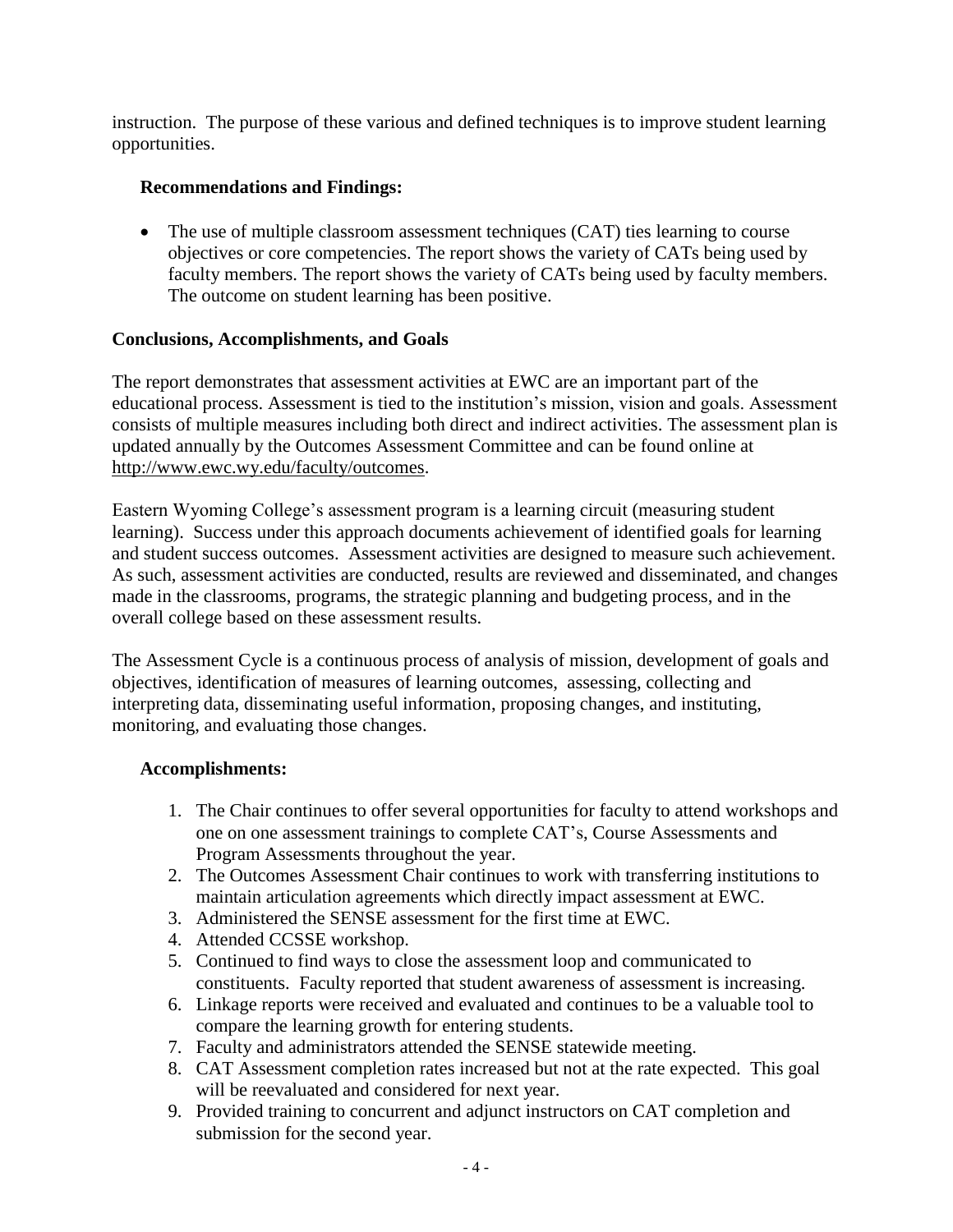#### **Goals:**

- 1. Increase completion of Classroom Assessment Techniques (CATs) by 10% for adjuncts and to 90-95% for full-time faculty by encouraging all instructors to complete CATs; and, continuing to provide information and CAT training to distance educators, adjuncts, and new faculty.
- 2. Continue finding ways to complete the assessment loop and communicating outcomes to constituents.
- 3. Continue to work on improvement in all CAAP areas and maintain levels above the national average. Focus will be on the area of Reading.
- 4. Develop an assessment tutorial video that can be placed on LancerNet.
- 5. Work closely with faculty and the Curriculum & Learning Council in reviewing and analyzing general education recommendations for change.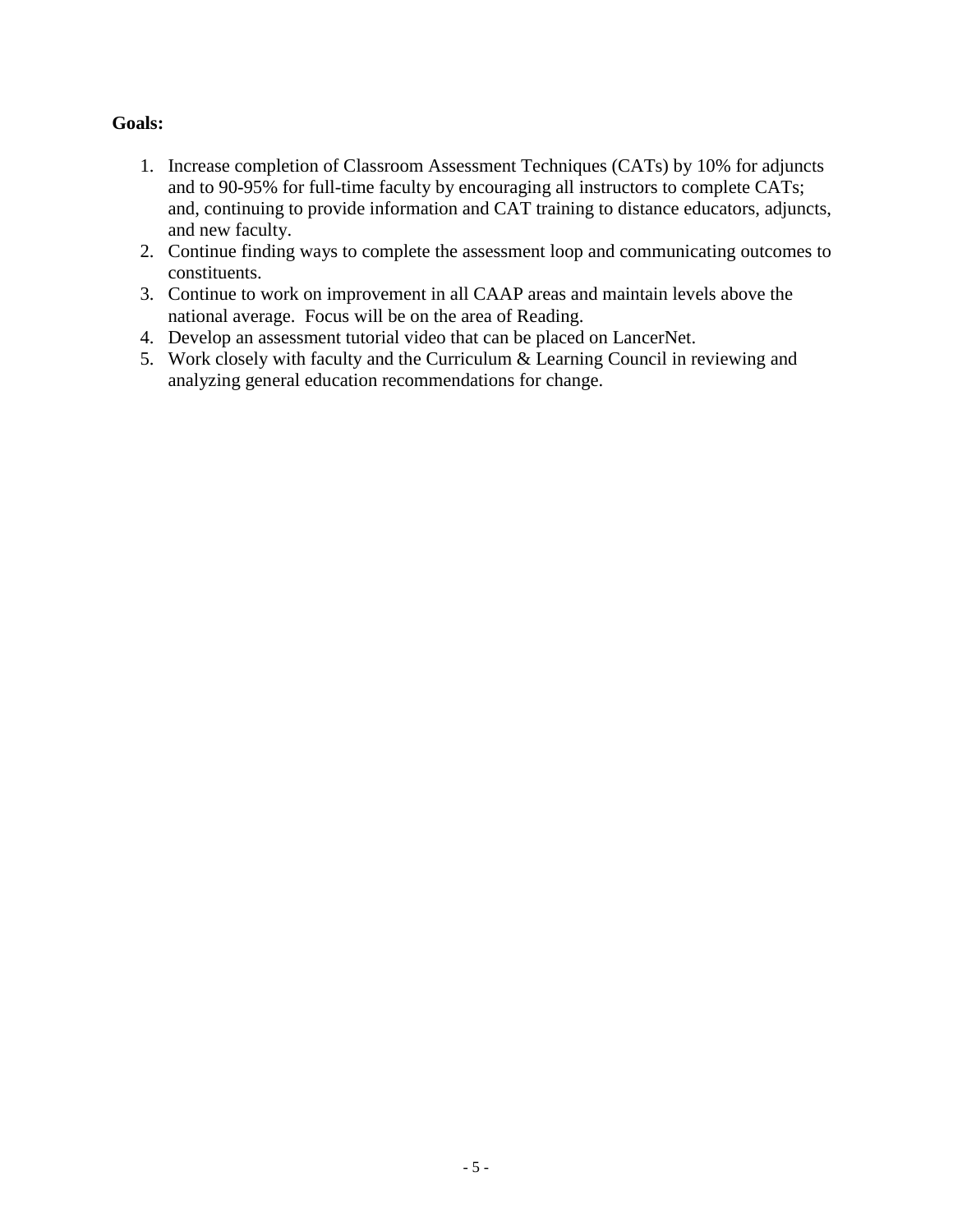## **Plan of Assessment**

Results from each of the components listed below are distributed to the following:

- Outcomes Assessment Committee
- Leadership Team
- Curriculum & Learning Council
- Division Chairs—Division Members
- Board of Trustees
- EWC Web Site

| <b>Component</b>                                                                                     | <b>Responsibility</b>                                                                                                                                                                                                                                                                                               | <b>Time Schedule</b>                                 | <b>Population/Program</b>                                                                                                                                                                      | <b>Use of Results</b>                                                                                                                                            |
|------------------------------------------------------------------------------------------------------|---------------------------------------------------------------------------------------------------------------------------------------------------------------------------------------------------------------------------------------------------------------------------------------------------------------------|------------------------------------------------------|------------------------------------------------------------------------------------------------------------------------------------------------------------------------------------------------|------------------------------------------------------------------------------------------------------------------------------------------------------------------|
| <b>COMPASS Placement</b><br>Tests (Math, English,<br>and Reading)                                    | Academic Testing<br>Center: Coordinator and<br><b>Outreach Coordinators</b>                                                                                                                                                                                                                                         | Prior to students'<br>enrollment                     | All associate degree<br>seeking students<br>Certificate and non-<br>degree seeking students<br>enrolling in math and<br>English<br>Prior college credit or<br>ACT scores may exempt<br>testing | To appropriately place<br>students in math, reading,<br>and English courses, and to<br>correlate with CAAP                                                       |
| University of Wyoming<br><b>Report on Transferring</b><br>Students from<br><b>Community Colleges</b> | Vice President for<br>Learning                                                                                                                                                                                                                                                                                      | Fall Deans'<br>Meeting,<br>September                 | All past EWC students<br>transferring to Univ. of<br>Wyoming and still in<br>attendance                                                                                                        | Cumulatively to be used as a<br>part-measure of institutional<br>effectiveness at preparing<br>students for transfer                                             |
| <b>CAAP</b> Exit Test for all<br>AA and AS students                                                  | Vice President for<br><b>Student Services:</b><br>identifying and notifying<br>students to be tested<br><b>Academic Testing</b><br>Center: Coordinator and<br><b>Outreach Coordinators</b><br>Vice President for<br>Learning, Division<br>Chairs, and faculty as<br>assigned: assessment of<br>data                 | Spring semester 3-<br>4 weeks prior to<br>graduation | AA & AS majors<br>(graduates)                                                                                                                                                                  | To assess effectiveness of<br>student learning in the<br>general education and core<br>competency areas.                                                         |
| <b>Graduate Survey</b>                                                                               | Director of Institutional<br>Research                                                                                                                                                                                                                                                                               | Odd years in<br>December                             | All EWC graduates from<br>the previous year                                                                                                                                                    | Assess student satisfaction<br>with EWC                                                                                                                          |
| Perkin's Grant<br>Evaluation and<br>Assessment                                                       | Perkins Coordinator:<br>disseminate results &<br>prepare final report for<br>WDE and WCC.<br>Vocational/Technical<br>Program Faculty<br>Members, Special<br>Populations Coordinator:<br>coordinate assessment<br>process.<br>Vice President for<br>Learning, Division<br>Chairs, and faculty:<br>assessment of data | Spring semester                                      | Students enrolled in all<br>vocational programs                                                                                                                                                | To assess vocational-<br>technical program<br>effectiveness for vocational<br>programs-also fulfills U.S.<br>and Wyoming Department<br>of Education requirements |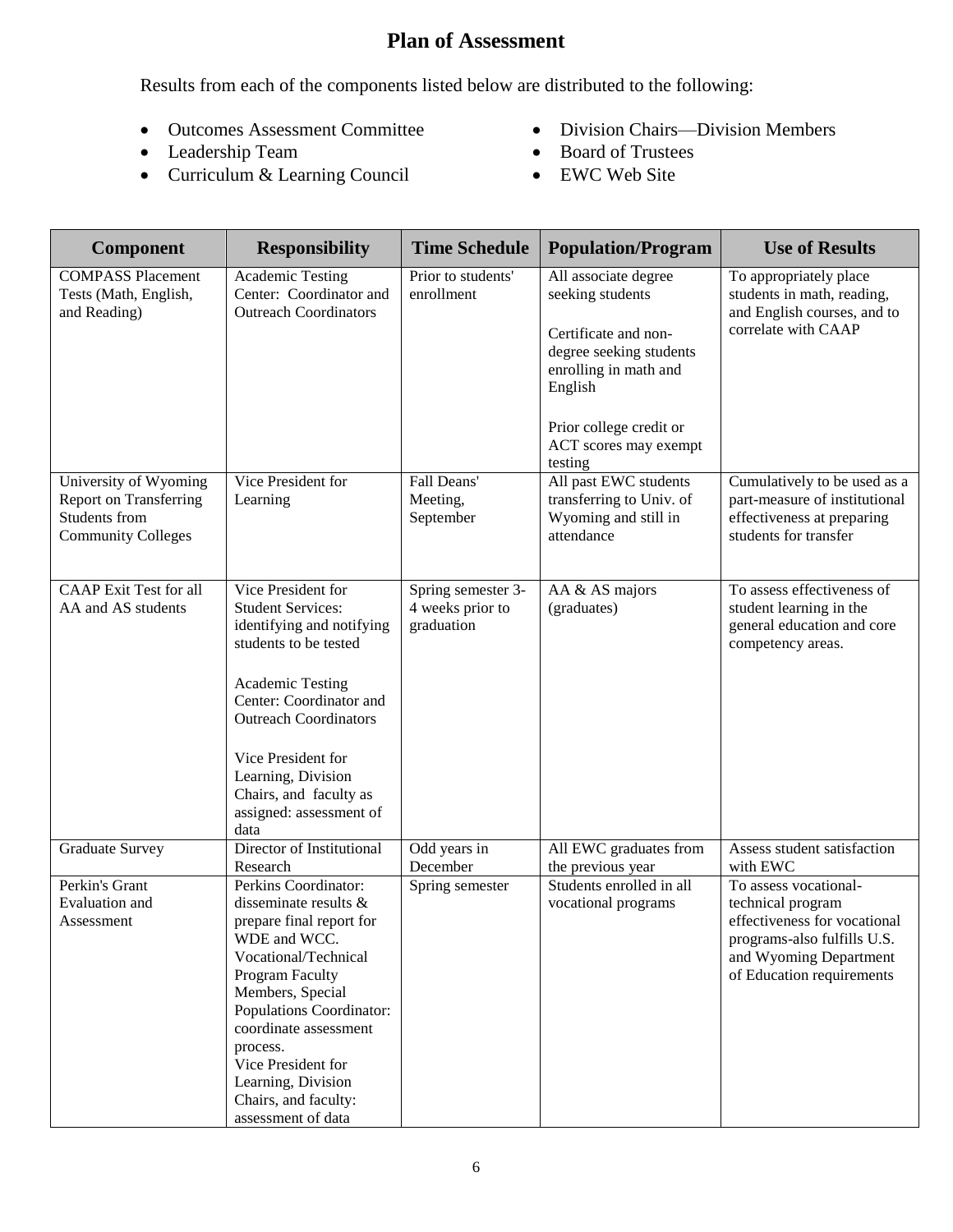| <b>Component</b>            | <b>Responsibility</b>     | <b>Time Schedule</b>      | <b>Population/Program</b>       | <b>Use of Results</b>         |
|-----------------------------|---------------------------|---------------------------|---------------------------------|-------------------------------|
| <b>Community College</b>    | Director of Institutional | Odd Spring                | Random Sample of                | Measure student assessment    |
| Survey of Student           | Research                  | semesters                 | students and faculty            | against CCSSE benchmarks      |
| Engagement (CCSSE)          |                           |                           |                                 | for successful engagement     |
|                             |                           |                           |                                 | strategies                    |
| Survey of Entering          | Director of Institutional | <b>Odd Fall semesters</b> | Students enrolled in first      | Review results and improve    |
| <b>Student Engagement</b>   | Research                  |                           | year courses ( <i>i.e.</i> ENGL | practices for retaining       |
| (SENSE)                     |                           |                           | 1010, MATH)                     | students                      |
| <b>Classroom Assessment</b> | EWC instructors.          | Each semester             | Students taking classes         | Examine how learning is       |
| Techniques (CATs)           | adjunct, and concurrent   |                           | from EWC or through             | taking place in the classroom |
|                             | enrollment instructors    |                           | concurrent enrollment           | and confirming current        |
|                             |                           |                           |                                 | activities or encouraging a   |
|                             |                           |                           |                                 | change in teaching strategies |
| Course Assessment           | <b>EWC</b> instructors    | Each year                 | One course chosen by            | Examine how courses are       |
|                             |                           |                           | instructor either semester      | fulfilling program goals and  |
|                             |                           |                           |                                 | college goals                 |
| Program Assessment          | <b>EWC</b> instructors    | Each year                 | Graduates participation in      | Examine needed program        |
|                             |                           |                           | designated program              | changes based on results of   |
|                             |                           |                           | activity                        | activity                      |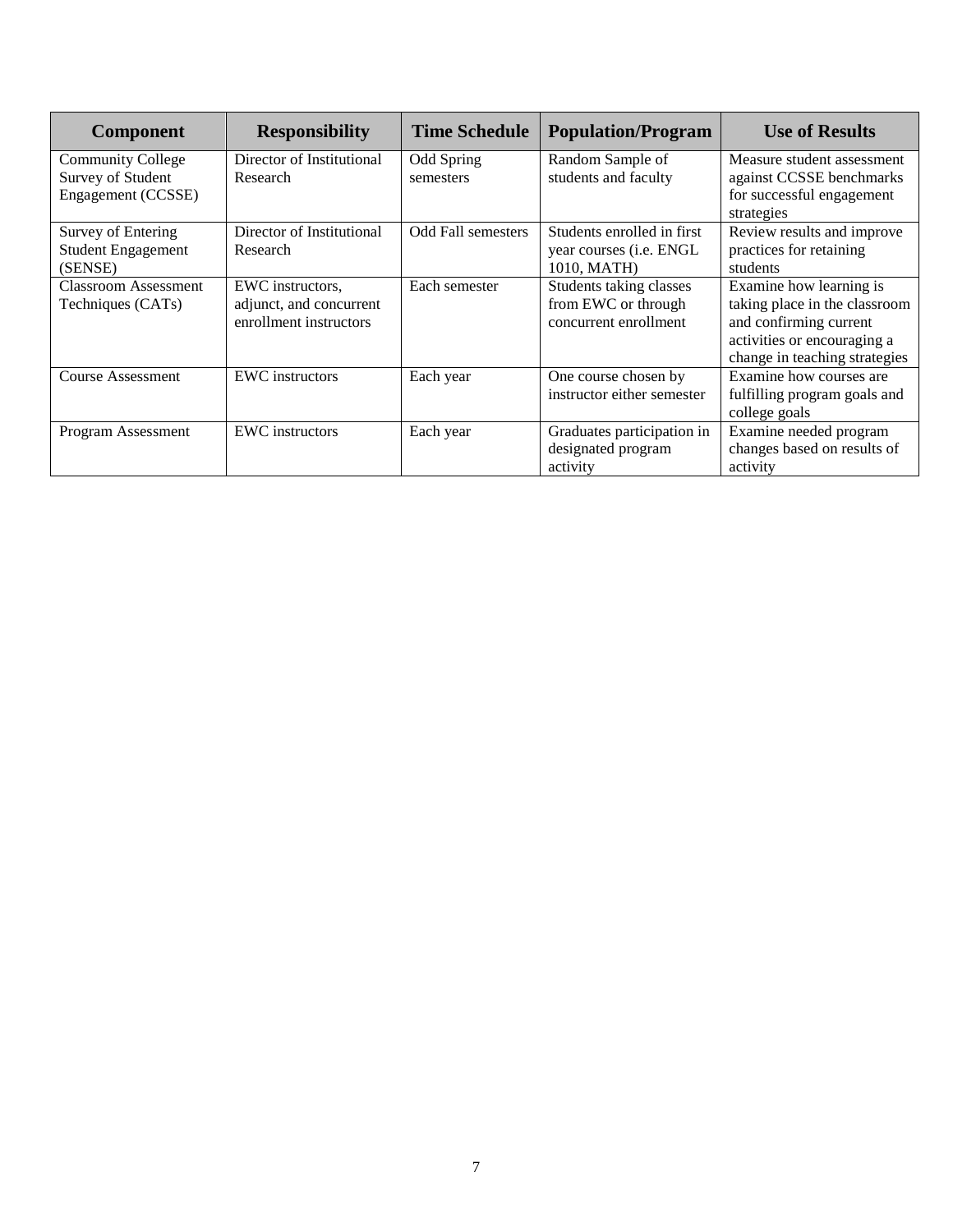## **Program Assessment Components**

The following assessment components are taken by all graduating majors during the semester of graduation. Results from each of the components listed below are distributed to:

- Outcomes Assessment Committee
- Curriculum & Learning Council
- Program advisory committees

Results are used for:

- Documentation of Student Learning
- Curriculum Improvement
- Program Review
- Strategic Planning

| Program                                                                     | <b>Degree</b> | <b>Component</b>                                           | <b>Responsibility</b>                                      |  |
|-----------------------------------------------------------------------------|---------------|------------------------------------------------------------|------------------------------------------------------------|--|
| Accounting (ACCT)                                                           | AS            | Departmental Exam                                          | <b>Jennifer Minks</b>                                      |  |
| Agri-Business: Beef Production<br>(AGBP)                                    | CD            | Exit Interview/Oral Exam                                   | <b>Monte Stokes</b>                                        |  |
| Agri-Business: Farm/Ranch<br>Mgt. (FRCH)                                    | <b>AAS</b>    | Capstone Course: AGEC 2395                                 | <b>Rick Vonburg</b><br>Kaitlyn Steben<br>Georgia Younglove |  |
| Agriculture: Agri-Business &<br>Sciences (AGBSS)                            | <b>AS</b>     | Capstone Course: AGEC 2395                                 | <b>Rick Vonburg</b><br>Kaitlyn Steben<br>Georgia Younglove |  |
| <b>Agriculture: Rangeland Ecology</b><br>and Watershed Management<br>(REWM) | <b>AS</b>     | Capstone Course: AGEC 2395                                 | Chris Wenzel                                               |  |
| <b>Aquaculture Technician</b><br>(AQTK)                                     | $\mathcal{C}$ | Departmental Exam                                          | Heidi Atwood                                               |  |
| Art (ART)                                                                   | AA            | Exhibition and/or Portfolio                                | John Cline                                                 |  |
| Biology (BIOL)                                                              | AS            |                                                            | Chris Wenzel                                               |  |
| Biology: Environmental<br>Science (ENVR)                                    | AS            | Portfolio                                                  | Peggy Knittel                                              |  |
| <b>Business Administration</b><br>(BADM)                                    | <b>AS</b>     | Departmental Exam and Core<br><b>Competency Evaluation</b> | Jennifer Minks                                             |  |
| <b>Business Administration</b><br>(BSAD) (BSDL-online)                      | <b>AAS</b>    | Electronic Portfolio                                       |                                                            |  |
| <b>Business Education</b><br>(BSED)                                         | AA            | Portfolio                                                  | <b>Jennifer Minks</b><br>Patricia Pulliam                  |  |
| <b>Business Office Technology</b><br>(BOTK)                                 | <b>AAS</b>    | Capstone Course: BADM 2395                                 |                                                            |  |
| <b>Business Office Technology</b><br>(BOFTK)                                | CD            | Web Page Design                                            | Patricia Pulliam                                           |  |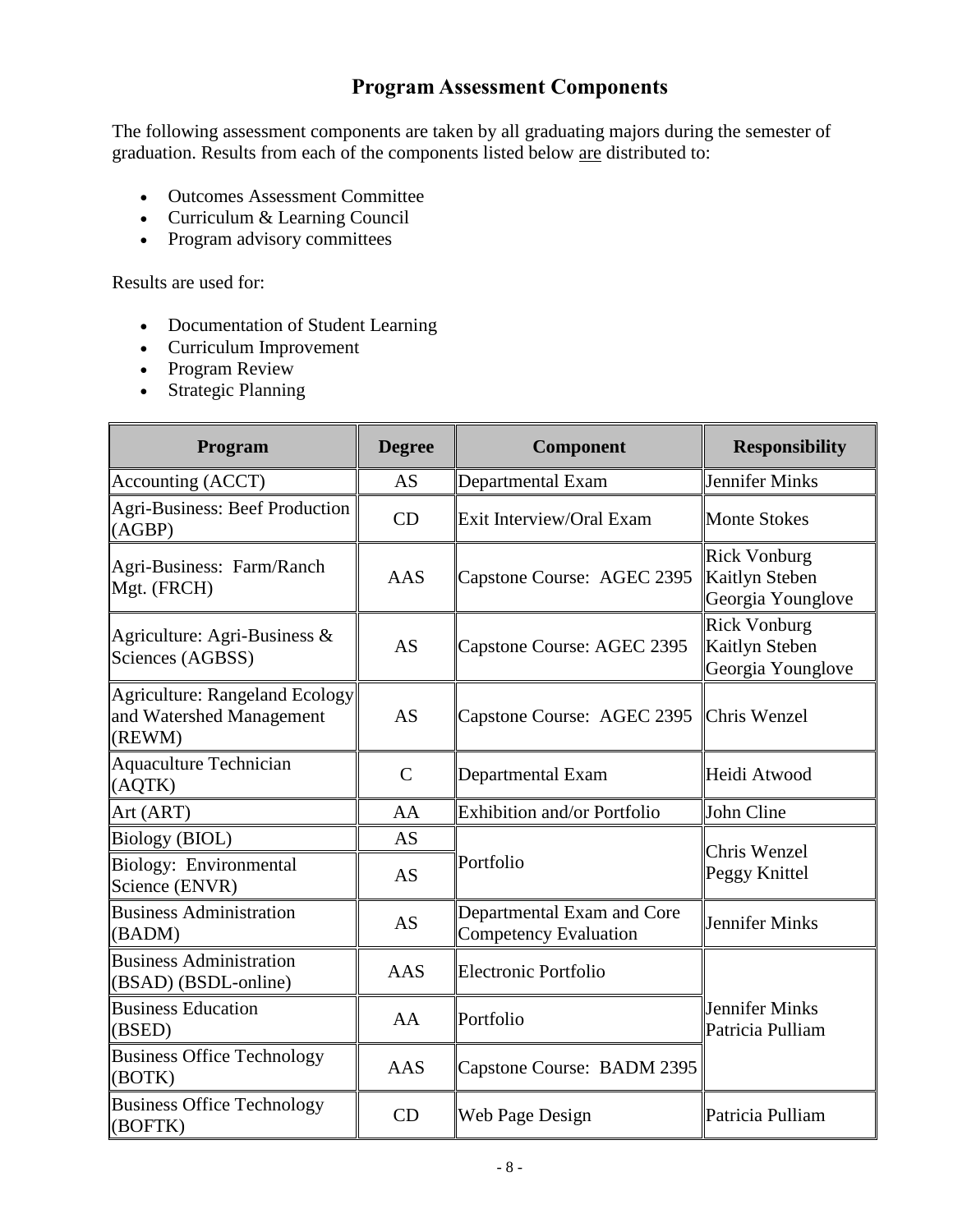| Program                                                                       | <b>Degree</b> | Component                                         | <b>Responsibility</b>                           |  |
|-------------------------------------------------------------------------------|---------------|---------------------------------------------------|-------------------------------------------------|--|
| Business Records (BSRC)                                                       | $\mathcal{C}$ | <b>Final Project</b>                              | Patricia Pulliam                                |  |
| Computer Applications (CAPS)                                                  | $\mathcal{C}$ | Portfolio                                         | <b>Rick Vonburg</b>                             |  |
| Communication (COMM)                                                          | AA            | Capstone Course: CO/M 2395                        | John Hansen                                     |  |
| Cosmetology (CSMO)                                                            | AAS           | CSMO 1575 and State Board<br>Exam                 |                                                 |  |
| Cosmetology: Hair Technician<br>(CSHT)                                        | CD            | CSMO 1375 and State Board<br>Exam                 | Donna Charron                                   |  |
| Cosmetology: Nail Technician<br>(CSNT)                                        | $\mathsf{C}$  | CSMO 1175 and State Board<br>Exam                 | Pam Capron                                      |  |
| Cosmetology: Skin Technician<br>(CSST)                                        | CD            | CSMO 1275 and State Board<br>Exam                 |                                                 |  |
| Criminal Justice: Law<br>Enforcement Emphasis (CJLE)<br>$ CDL$ -online)       | AA            | Capstone Course: CRMJ 2895                        |                                                 |  |
| Criminal Justice: Corrections<br>Emphasis (CJCR)                              | AA            | Capstone Course: CRMJ 2895                        | <b>Richard Patterson</b><br><b>Larry Curtis</b> |  |
| <b>Criminal Justice: Corrections</b><br>Certificate (CJCC) (CJCDL-<br>online) | CD            | <b>Departmental Paper</b>                         |                                                 |  |
| Criminal Justice (CMJT)                                                       | AAS           | Capstone Course: CRMJ 2895                        |                                                 |  |
| Economics (ECON)                                                              | <b>AS</b>     | <b>Departmental Paper</b>                         | <b>Rick Vonburg</b>                             |  |
| <b>Education: Child Development</b><br>Certificate (ECC) (ECDL-<br>online)    | $\mathcal{C}$ | Capstone Course: EDUC 2800<br>including Portfolio |                                                 |  |
| Education: Early Childhood<br>Education (EDEC) (EDL-<br>online)               | AA            | Capstone Course: EDUC 2800                        | <b>Catherine Steinbock</b>                      |  |
| Education: Elementary<br>Education (ELED)                                     | AA            | Capstone Course: EDUC 2800                        | Muriel de Ganahl                                |  |
| <b>Education: Secondary</b><br>Education (SCED)                               | AA            | Capstone Course: EDUC 2800                        |                                                 |  |
| English (ENGL)                                                                | AA            | Choice of Research Project,<br>Journal, or Essay  | <b>John Nesbitt</b><br><b>Kelly Strampe</b>     |  |
| <b>ESL/EFL Teaching Certificate</b><br>Program (ESFL)                         | $\mathbf C$   | Portfolio                                         | Diane McQueen                                   |  |
| Entrepreneurship (ENTR)                                                       | CD            | <b>Business Plan Project</b>                      | <b>Rick Vonburg</b>                             |  |
| Interdisciplinary Studies (INST)<br>$(NDL$ -online)                           | AA/AS         | Capstone Course: HMDV 2000 Designated             | Instructor in<br><b>Assessment Area</b>         |  |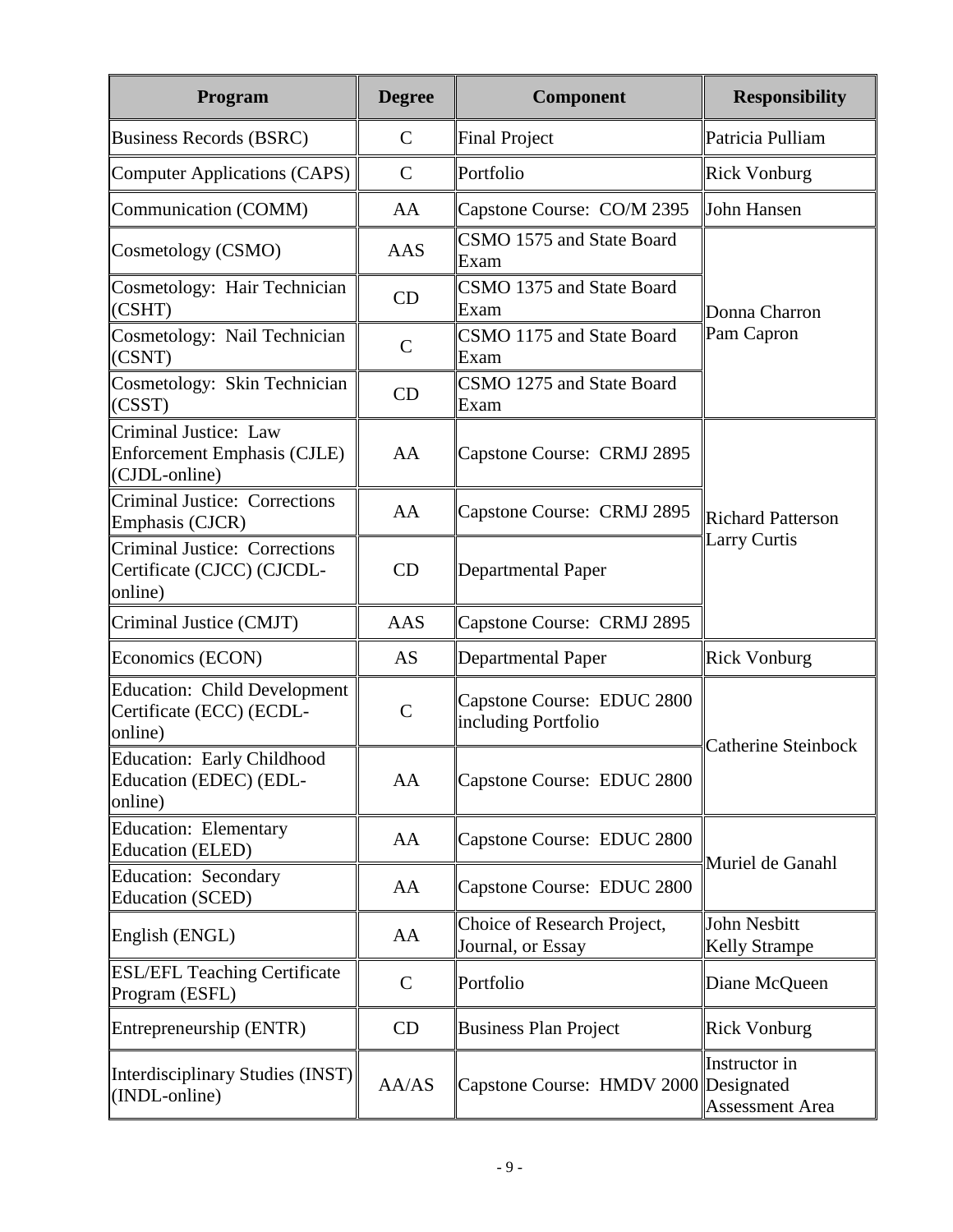| Program                                                           | <b>Degree</b>                                            | Component                                                         | <b>Responsibility</b>                                                                    |  |
|-------------------------------------------------------------------|----------------------------------------------------------|-------------------------------------------------------------------|------------------------------------------------------------------------------------------|--|
| Language (Foreign) (LANG)                                         | AA                                                       | Choice of Research Project,<br>Journal or Essay                   | John Nesbitt                                                                             |  |
| Mathematics: Arts and Science<br>(MATH)                           | AS                                                       | Departmental Exam                                                 | <b>Bob Creagar</b><br>Ray DeWitt                                                         |  |
| Mathematics: Secondary<br>Education (MTED)                        | AA                                                       | Departmental Exam                                                 | <b>Rick Darnell</b><br><b>Robert Schmalzried</b>                                         |  |
| Music: Applied Music (MUSC)                                       | AA                                                       | Performance Recital with                                          | Michael DeMers                                                                           |  |
| Music Education (MUSED)                                           | AA                                                       | <b>Outside Critique</b>                                           |                                                                                          |  |
| Physical Education, Health &<br>Recreation (PEAC)                 | AA                                                       | Capstone Course: PEPR 2395                                        | Verl Petsch<br>Jan Lilletvedt                                                            |  |
| Preprofessional: Pre-Denistry<br>(PDEN)                           | AS                                                       | Portfolio/Rubrics Analysis                                        | Peggy Knittel<br><b>Bob Creagar</b>                                                      |  |
| Preprofessional: Pre-Medicine<br>(PMED)                           | AS                                                       | <b>Based Assessment</b>                                           | Lorna Pehl<br>Chris Wenzel                                                               |  |
| Preprofessional: Pre-Veterinary<br>Medicine (PVET)                | <b>Rubrics Analysis Based</b><br><b>AS</b><br>Assessment |                                                                   | <b>Ed Bittner</b><br>Susan Walker<br><b>Monte Stokes</b><br>Michelle Lett                |  |
| Preprofessional: Pre-Medical<br>Technology (MEDTK)                | <b>AS</b>                                                |                                                                   | Peggy Knittel<br><b>Bob Creagar</b><br>Lorna Pehl                                        |  |
| Preprofessional: Pre-Nursing<br>(PNSG)                            | AS                                                       | Portfolio/Rubrics Analysis<br><b>Based Assessment</b>             |                                                                                          |  |
| Preprofessional: Pre-Pharmacy<br>(PHAR)                           | AS                                                       |                                                                   | <b>Chris Wenzel</b>                                                                      |  |
| Social Science (SOSC)                                             | AA                                                       | Capstone Course: SOSC 2395                                        | Heidi Edmunds<br>Jennifer Hart<br><b>Ellen</b> Creagar                                   |  |
| Statistics (STAT)                                                 | AS                                                       | Departmental Exam                                                 | <b>Rick Vonburg</b>                                                                      |  |
| Veterinary Technology (VTTK)                                      | AAS                                                      | Capstone Course: VTTK 2750,<br>Written and Oral<br>Comprehensives | <b>Ed Bittner</b><br>Susan Walker<br>Michelle Lett<br><b>Monte Stokes</b><br>Viqi Garcia |  |
| Welding & Joining Technology<br>(WJTK)                            | AAS<br>CD                                                | National Competency Test                                          | <b>Leland Vetter</b>                                                                     |  |
| Welding & Joining Technology:<br>Machine Tool Technology<br>(MTT) | CD                                                       | Project                                                           | Lynn Bedient<br>Tim Anderson<br><b>Stan Nicolls</b>                                      |  |
| Welding & Joining Technology:<br>Plate Welding (WELD)             | $\mathsf{C}$                                             | Departmental Exam                                                 | <b>Leland Vetter</b>                                                                     |  |
| Wildlife $&$ Fisheries Biology $&$<br>Management (WILD)           | AS                                                       | Departmental Exam                                                 | Chris Wenzel                                                                             |  |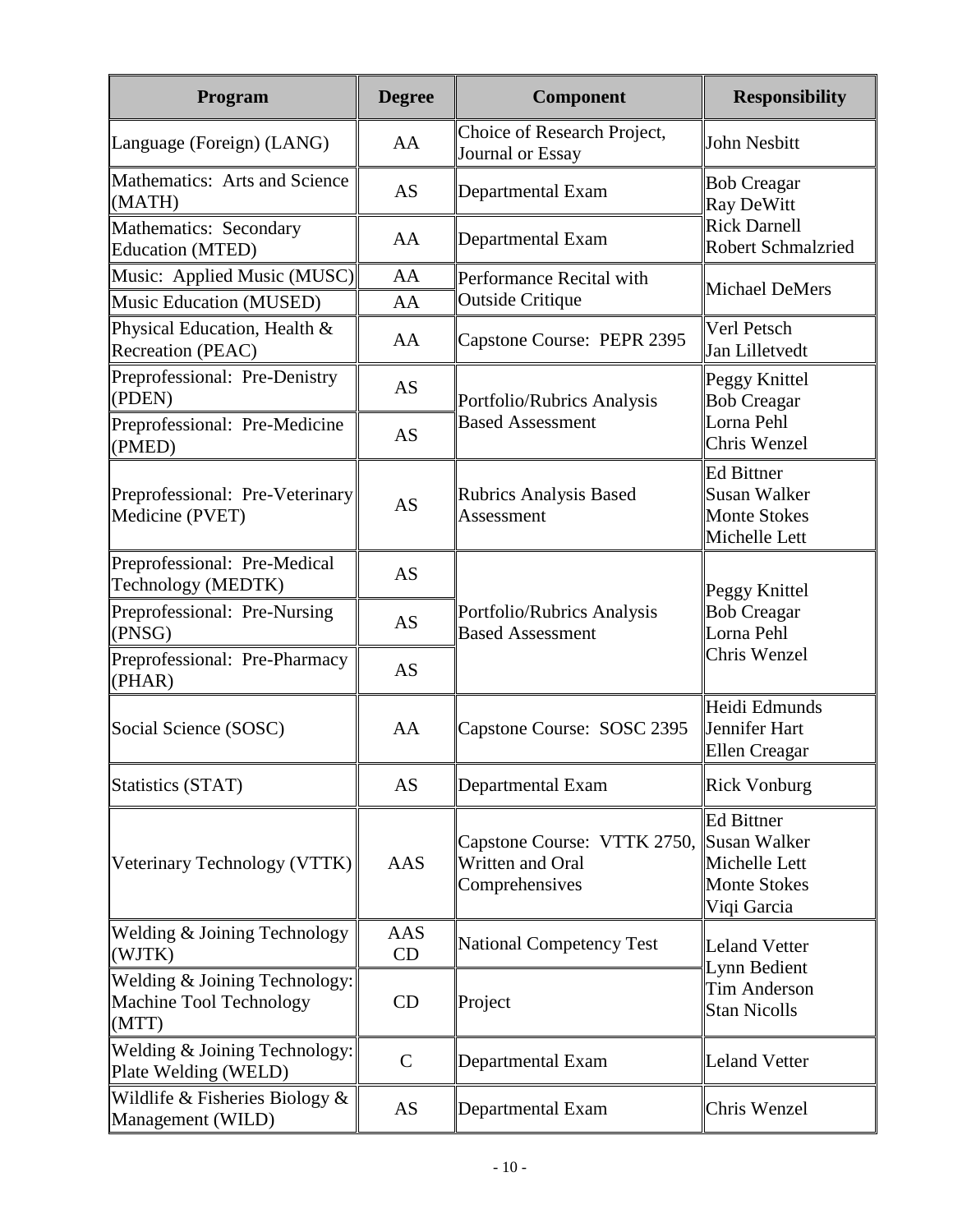## **Degree Codes**

- $AA =$  Associate of Arts
- AS = Associate of Science
- AAS = Associate of Applied Science
- CD = Certificate, 1-year
- $C =$  Certificate, less than 1-year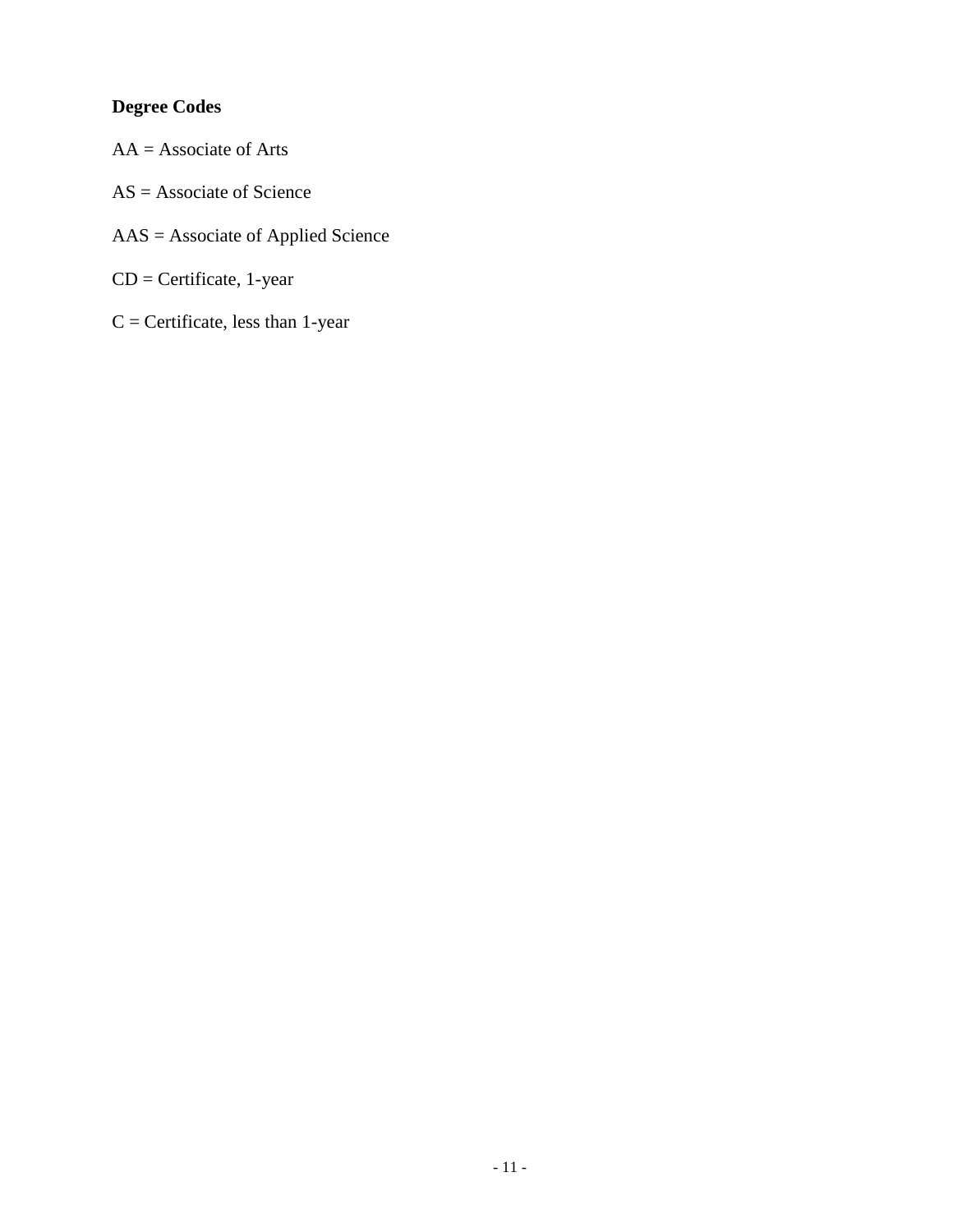### **Distance Delivery Outcomes Assessment**

**Student Assessments** that are completed on campus will also be completed for the Programs offered by Distance Delivery. These assessments include the following:

- COMPASS Placement Tests (Math, English, and Reading)
- Withdrawing Student Survey
- University of Wyoming Report on Transferring Students from Community Colleges
- CAAP Exit Test for all AA and AS students
- Graduate Survey
- Classroom Assessment Techniques (CATs)
- Course Assessment
- Program Assessment

Summary of results from each of the components listed above are distributed to the following users:

- Outcomes Assessment Committee
- Curriculum & Learning Council
- Distance Learning Committee
- Program Advisory Committees
- Faculty

Results are used for:

- Documentation of Student Learning
- Curriculum Improvement
- Program Review
- Strategic Planning

#### **Program Assessment Activities for Distance Delivery**

Individual program assessment components are taken by all graduating majors during the semester of graduation.

- Agriculture Business & Science AS Capstone Course
- Art AA Portfolio and Exhibition
- Business Administration AAS Portfolio Development in Capstone Course
- Criminal Justice AA & Corrections Certificate Capstone Course
- Interdisciplinary Studies, AA Capstone Course
- Interdisciplinary Studies, AS Capstone Course
- Early Childhood AA & Child Development Certificate Portfolio and Capstone Course
- Math & Science Portfolio with Rubrics Based Assessment
- Welding & Joining Technology AAS, Certificate AWS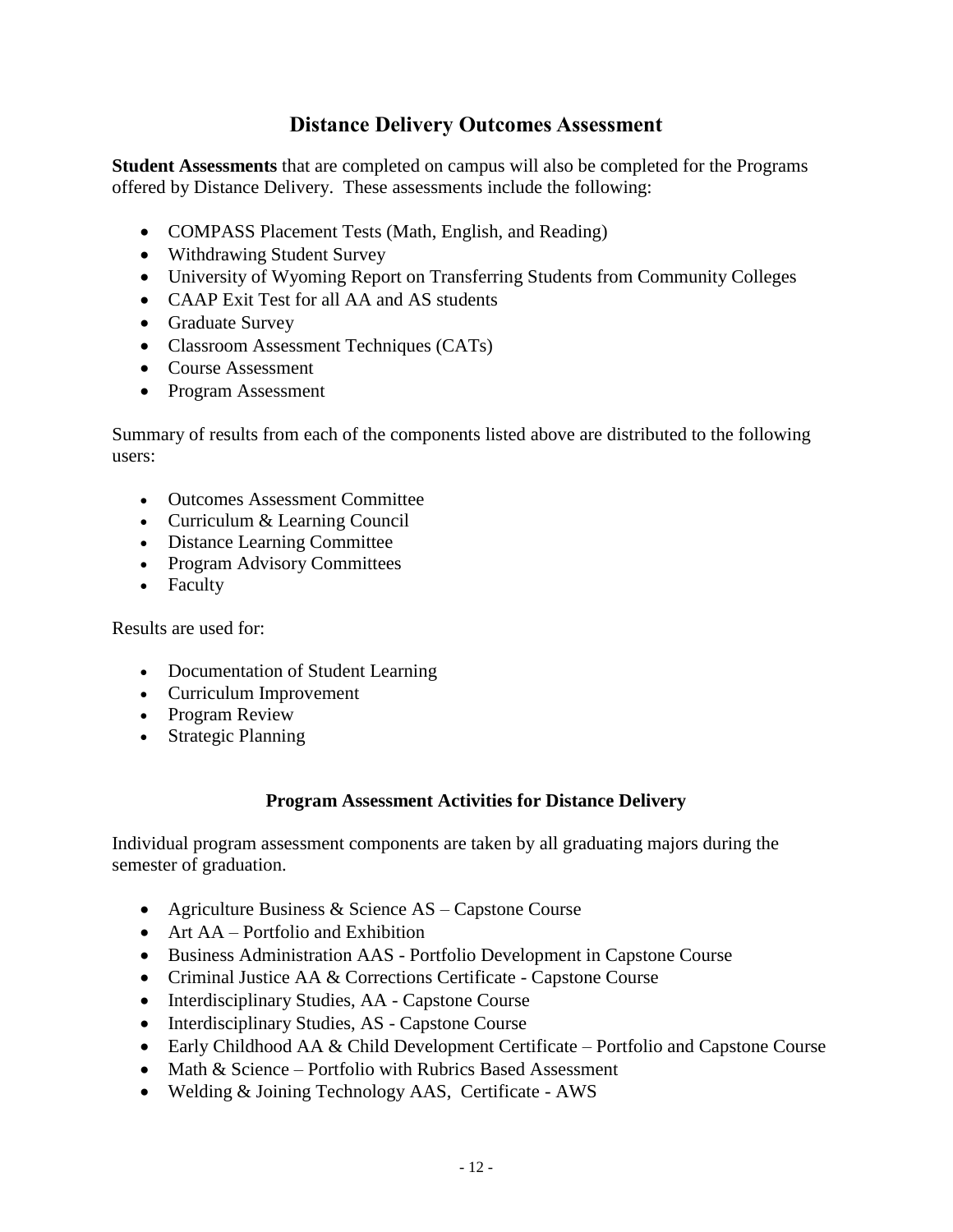Distance Learning for 2013-2014

Number of students enrolled is actual, raw headcount per class (could be individual student duplications across multiple classes).

Classes Offered = 132 (defined by combining sections 40/90 as one class, and in some cases 40, 41, 42, 90, 91, 92 as one class) Fall 2013 61 Spring 2014 57 Summer 2014 14

In the table below, "Retention" should be interpreted as the percentage of students who enrolled in the class and completed it. "Success" is the percentage of students completing the class who earned grades of A, B, C, or S.

#### Course Enrollments 2013-2015

|                                    | #               | #              |             |                  |           |                |
|------------------------------------|-----------------|----------------|-------------|------------------|-----------|----------------|
|                                    | <b>Enrolled</b> | <b>Dropped</b> | # Completed | <b>Retention</b> | # Passing | <b>Success</b> |
| <b>Totals for Year 2013-2014</b>   | 1505            | 299            | 1206        | 80.13%           | 1004      | 83.25%         |
| <b>Averages for Year 2013-2014</b> | 11.4            | 2.3            | 9.1         | 83.19%           | 8.3       | 8601%          |
| <b>Total Campus Enrollment</b>     | 6,481           | 568            | 5,913       | $91.24\%$        | 4.540     | 76.78%         |
| <b>Total Outreach Enrollment</b>   | 1,665           | 109            | 1,556       | 93.45%           | 1,641     | 86.18%         |
| <b>Total Concurrent Enrollment</b> | 3,400           | 67             | 3,333       | 98.03%           | 3,257     | 97.72%         |
| <b>Total Enrollment</b>            | 13,051          | 1,043          | 12,008      |                  | 10,142    |                |
| <b>Percentage via Distance</b>     | 12%             | 29%            | 10%         |                  | 10%       |                |

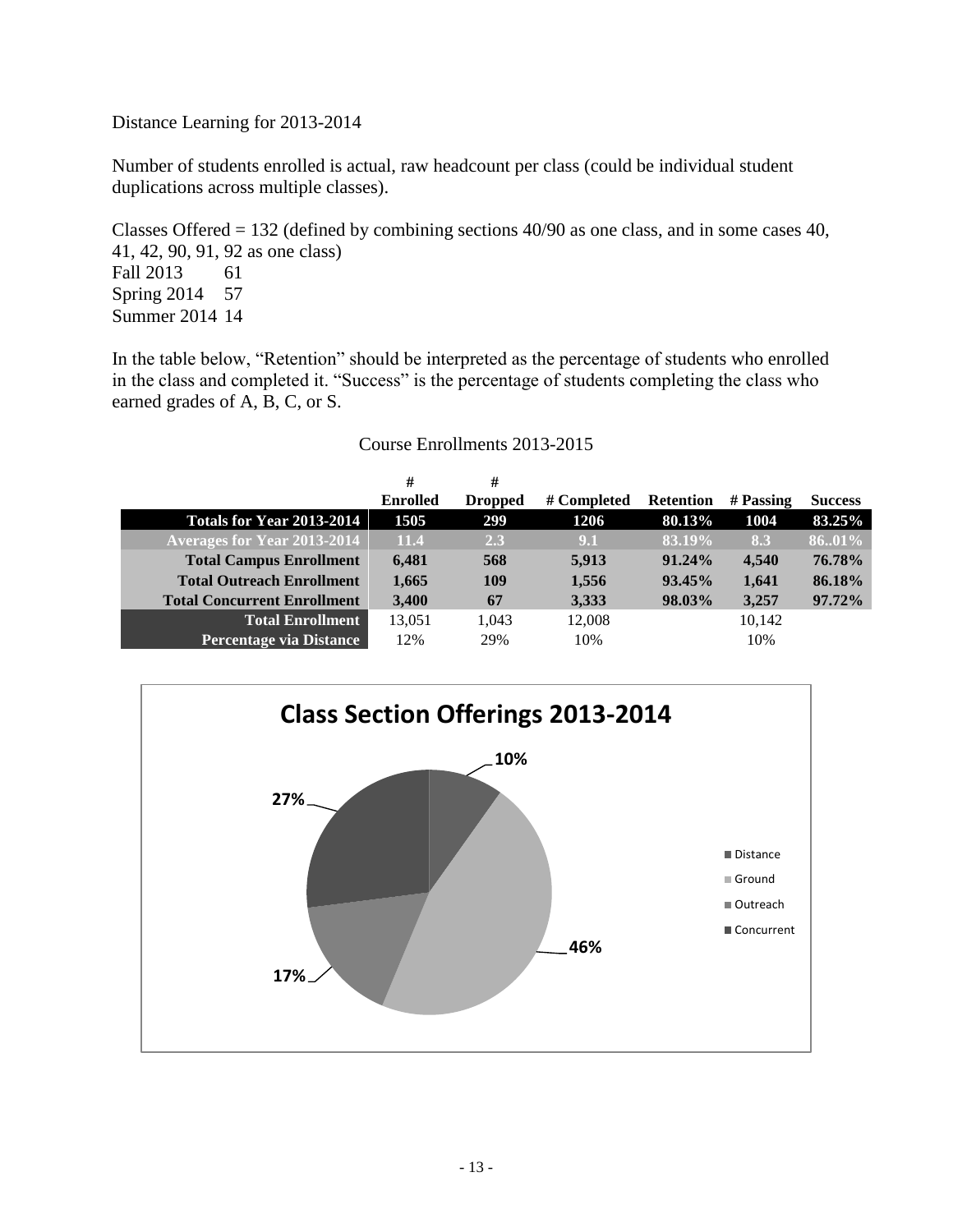## **Collegiate Assessment of Academic Proficiency (CAAP) Tests**

The average of Eastern Wyoming College's 53 AA and AS Spring 2014 graduates was higher than the national average on the CAAP Test in all subject areas which includes: writing skills, mathematics, reading, science, and critical thinking. There were 46 out of the 53 students (87% of those tested) from the Spring 2014 graduates who scored higher than the national mean in one or more of the above-named subject areas. In Spring 2013, that percent was 89%, Spring of 2012 was 91%, Spring of 2011 was 93%, and Spring 2010 was 90% of those tested scoring higher than the national mean in one or more of the subject areas.





#### **Recommendations**

Implications from these results indicate that a majority of EWC's AA and AS graduates typically perform equal to or slightly better than the national mean in all the subject areas. It is recommended that Reading skills be emphasized because the scores are equal to the national mean.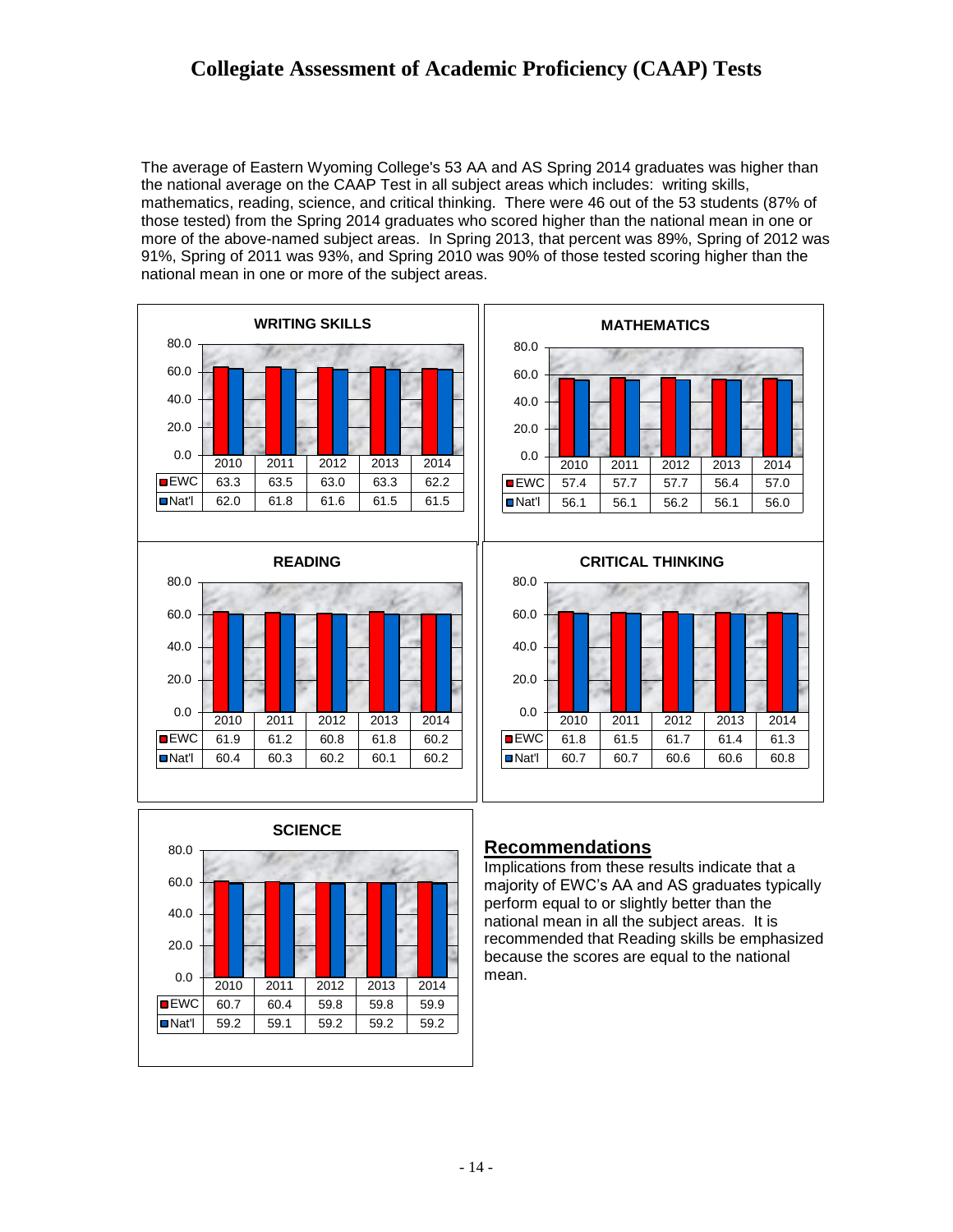## **Surveys**

The seven Wyoming community colleges distribute two common surveys to students including the Community College Survey of Student Engagement (CCSSE) and the graduate student survey. The graduate surveys are administered in the fall of odd years. The CCSSE is administered in the spring of odd years. The graduate survey was conducted in Fall 2013. A summary of the results is included in the following paragraphs.

The 2012-2013 Graduate Survey was mailed to 120 graduates in Fall 2013. The college received 24 survey responses (response rate of 20%). Graduate respondents indicated that EWC did an excellent job of preparing them for further study at a four-year institution; 10 said strongly agree and 8 said agree.

As a whole, the graduates indicated they experienced the most improvement in oral communication skills; seeing things from multiple perspectives; synthesizing, analyzing and evaluating information; recognizing, accessing and retrieving information from a variety of sources; and general knowledge and intellectual curiosity. The highest ratings for the importance of skills/abilities were oral communication skills; written communication skills; seeing things from multiple perspectives; recognizing, accessing and retrieving information from a variety of sources; and reading comprehension.

#### **Survey of Entering Student Engagement (SENSE)**

In addition, Eastern Wyoming College administers the SENSE survey in odd falls and it was conducted for the first time in Fall 2013. Results of the survey included comparisons of EWC students with the national average and small colleges within the following six benchmarks. Eastern Wyoming College on average was 4.92% above the 2013 SENSE Cohort. The items below marked with ↑ are items that the college scored highest on. The items marked with ↓ are items that the college scored lowest on.

*Early Connections*

↑ A college staff member helped me determine whether I qualified for financial assistance

↑ At least one college staff member (other than an instructor) learned my name

- *High Expectations and Aspirations*
	- $\downarrow$  I have the motivation to do what is takes to succeed in college
	- ↓ Frequency: Turned in an assignment late
- *Clear Academic Plan and Pathway*
- *Effective Trace to College Readiness*
- *Engaged Learning*

↑ Frequency: Worked with classmates outside of class on class project or assignment ↑ Frequency: Used an electronic tool to communicate with an instructor about coursework

↑ Frequency: Used face-to-face tutoring

↓ Frequency: Prepared at least two drafts of a paper or assignment before turning it in

#### *Academic and Social Support Network*

- ↓ All instructors clearly explained course grading policies
- ↓ All instructors clearly explained course syllabi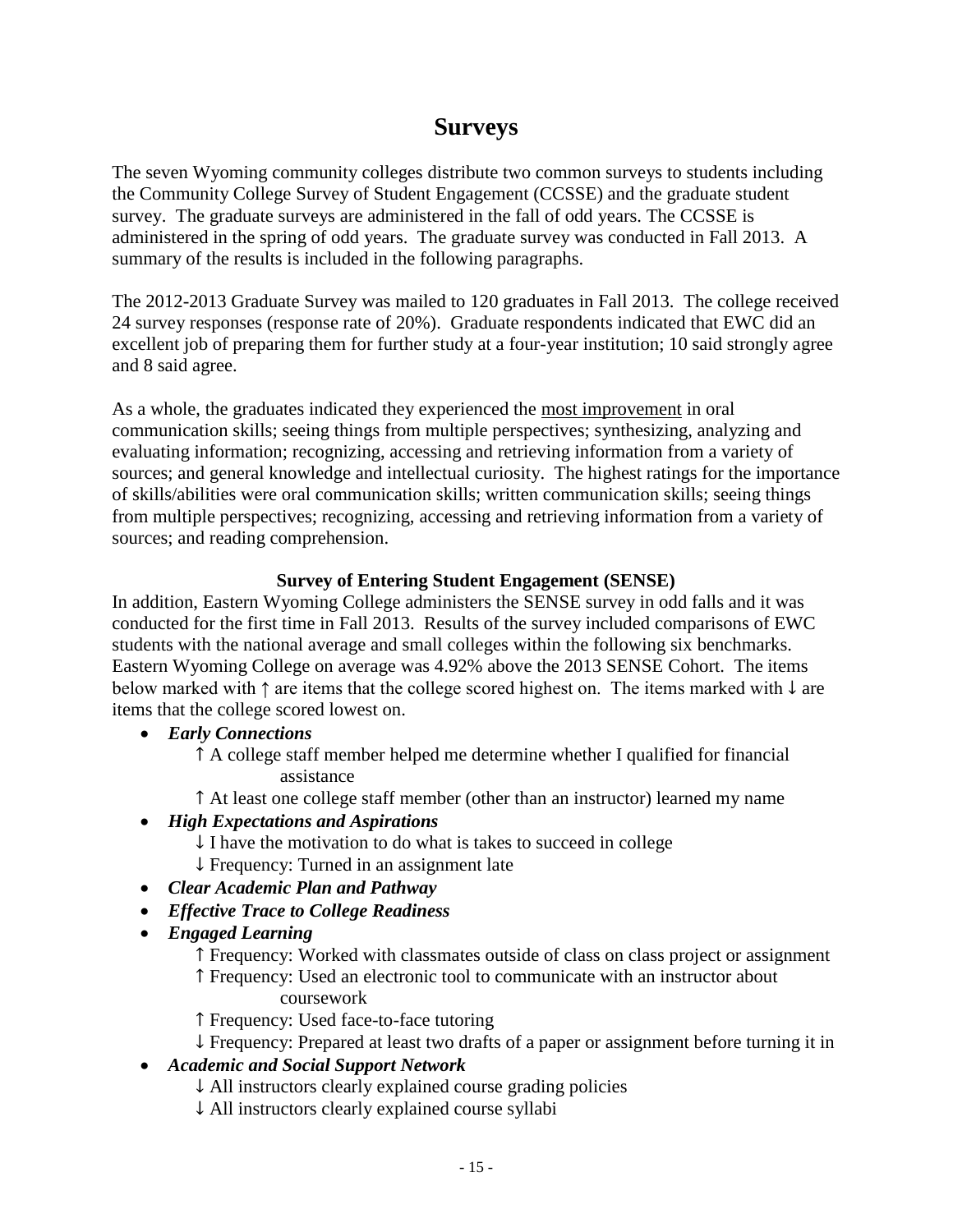## **University of Wyoming Transfer Student Assessment**

Our students transferring to the University of Wyoming continue to perform almost as well as UW Undergrads and better than all Transfers. The data from the University of Wyoming shows that 37 students from EWC attended UW as transfer students in 2013-2014. This is down 6 students from the year before and below the five-year average of transfer students by 2 students. Most of EWC's transfer students matriculated into the College Arts and Sciences (11), followed by Agriculture and Natural Sciences (5), Business (5), and Education (5). EWC transfer students have an overall UW GPA of 2.88 on a 4-point scale compared to all UW undergraduates of 2.94, and all UW transfer students of 2.80.

One observation made by the Outcomes Assessment committee is that students who transfer to UW with more than 60 credit hours are better prepared to meet the rigorous demands of the university.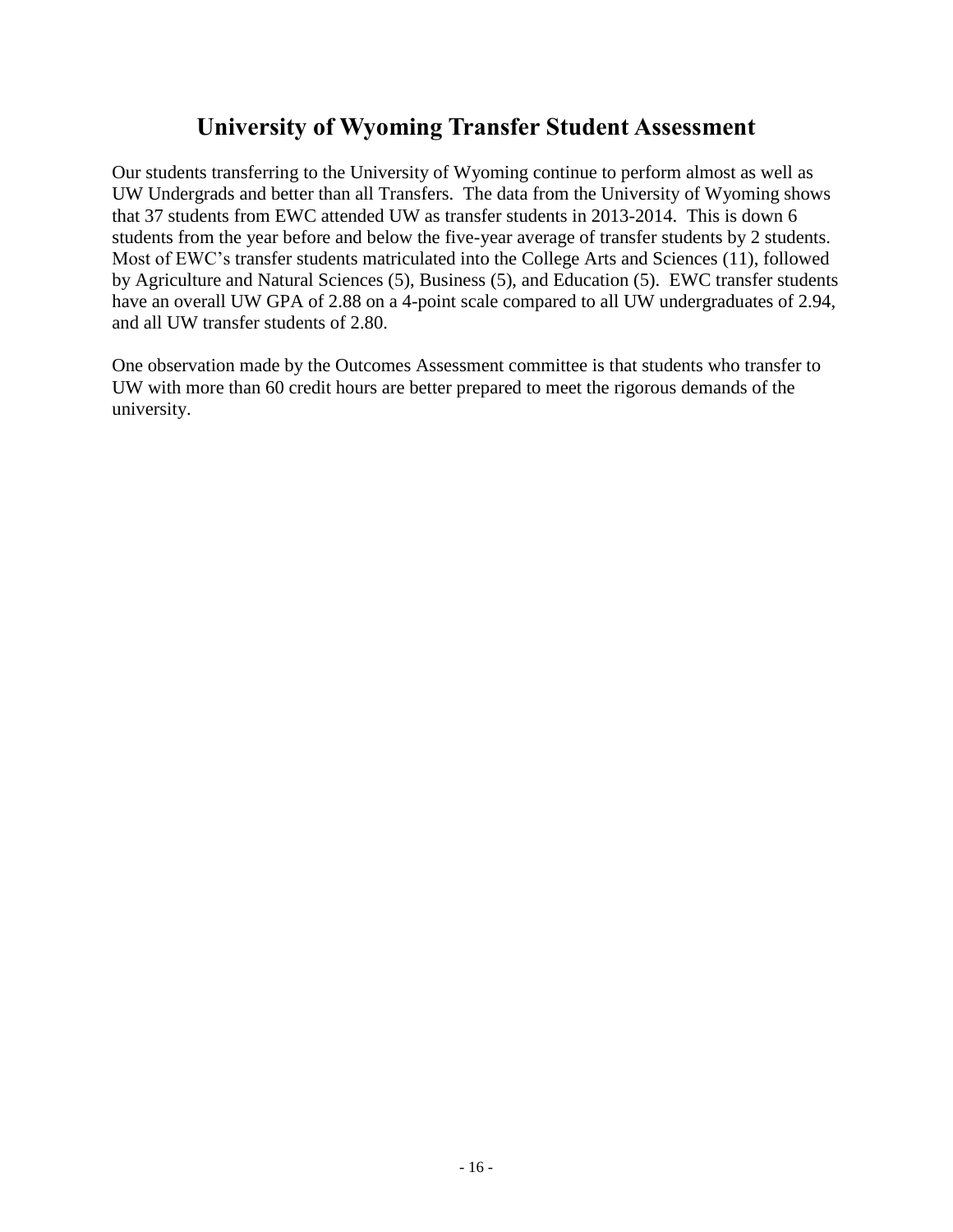#### **Eastern Wyoming College Transfers to UW Colleges Fall Semesters\* 2009 – 2013**



| UW                              | Fall | Fall | Fall | Fall            | Fall            | 5 Year     |
|---------------------------------|------|------|------|-----------------|-----------------|------------|
| College                         | 2009 | 2010 | 2011 | 2012            | 2013            | $% Change$ |
| Agriculture & Natural Resources |      |      |      |                 |                 | 25%        |
| Arts & Sciences                 |      |      | 17   |                 | 11              | 175%       |
| <b>Business</b>                 |      |      |      |                 | 5               | 150%       |
| Education                       | 12   |      |      |                 | 5               | $-58%$     |
| Engineering & Applied Science   |      |      |      |                 |                 | $-100%$    |
| <b>Health Sciences</b>          |      |      |      |                 |                 | 100%       |
| Undeclared & Other*             |      |      |      |                 |                 | 0%         |
| <b>Total</b>                    | 31   | 23   | 36   | 32 <sub>1</sub> | 32 <sub>1</sub> | $3\%$      |

\*Other includes Energy Resource Science majors beginning in 2009.

- 17 - Thirty-two EWC students transferred to UW for Fall 2013. An additional five students transferred in the Spring 2014 semester. The majority of students transferred to the Arts and Sciences. -- Source: Fall 2013 – 2014 New Transfer Students Report, University of Wyoming Office of Institutional Analysis.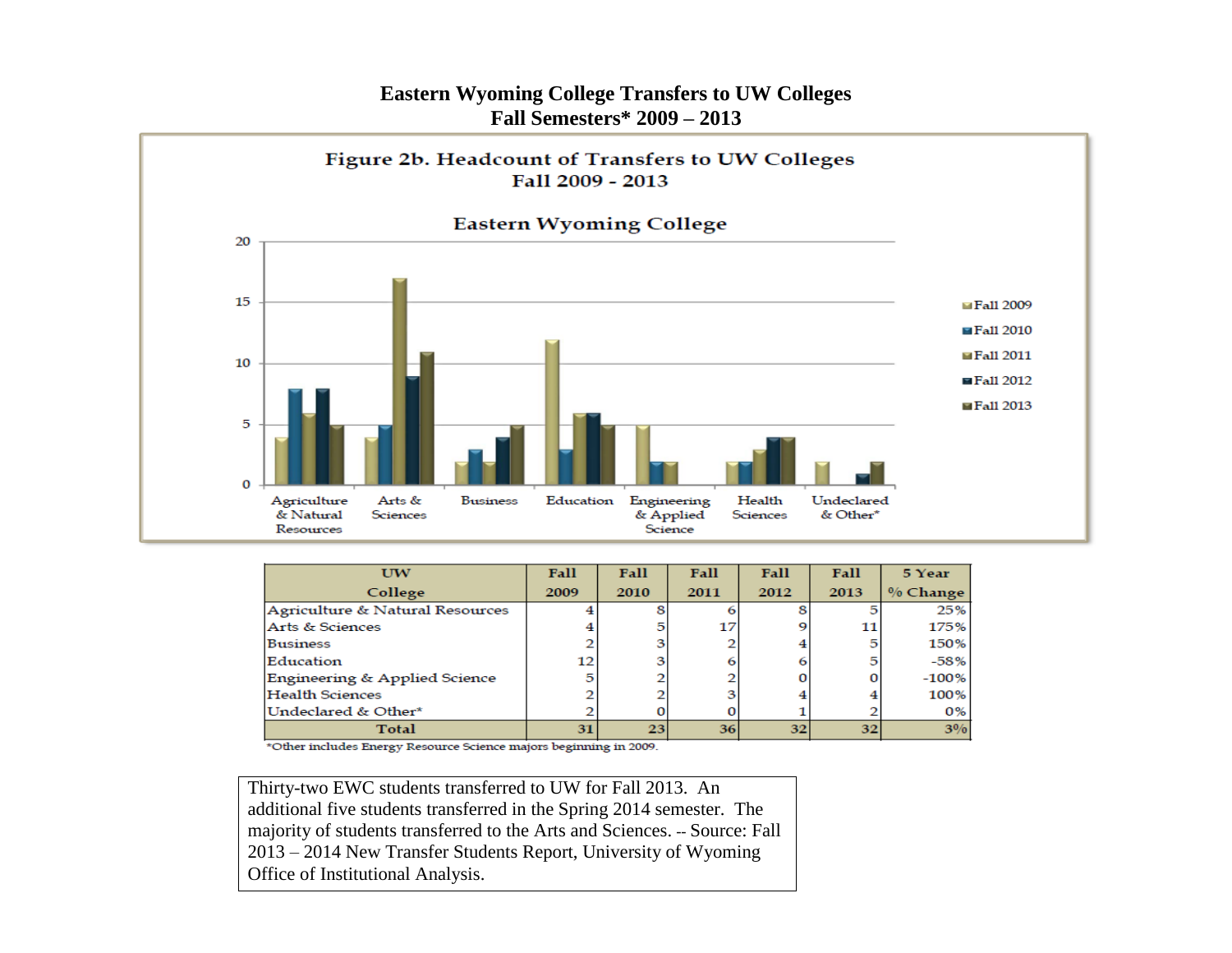#### **Academic Achievement of New Transfer Students\* - Fall 2013 Grade Point Averages and Enrollments in University of Wyoming Colleges**

| <b>UW College</b>               | <b>Eastern Wyoming College</b><br><b>Transfers</b> |                          | <b>Wyoming Transfers</b> |                   | <b>Out-of-State Transfers</b> |                   | <b>All Transfers</b> |                   | UW Undergrads |                        |
|---------------------------------|----------------------------------------------------|--------------------------|--------------------------|-------------------|-------------------------------|-------------------|----------------------|-------------------|---------------|------------------------|
|                                 | #                                                  | UW 1st<br>Sem GPA        | #                        | UW 1st<br>Sem GPA | #                             | UW 1st<br>Sem GPA | #                    | UW 1st<br>Sem GPA | #             | UW Fall '13<br>Sem GPA |
| Agriculture & Natural Resources | 5                                                  | 2.78                     | 63                       | 2.80              | 36                            | 2.53              | 99                   | 2.69              | 880           | 2.92                   |
| Arts & Sciences                 | 11                                                 | 3.32                     | 221                      | 2.80              | 130                           | 2.93              | 351                  | 2.85              | 3,402         | 2.93                   |
| <b>Business</b>                 | 5                                                  | 1.86                     | 51                       | 2.42              | 41                            | 2.78              | 92                   | 2.60              | 1,020         | 2.92                   |
| Education                       | 5                                                  | 3.49                     | 78                       | 3.25              | 20                            | 3.31              | 98                   | 3.26              | 821           | 3.39                   |
| Engineering & Applied Science   | 0                                                  | $\overline{\phantom{a}}$ | 61                       | 2.32              | 81                            | 2.55              | 142                  | 2.45              | 1,552         | 2.74                   |
| <b>Health Sciences</b>          | 4                                                  | 3.12                     | 144                      | 3.06              | 84                            | 3.09              | 228                  | 3.07              | 1,548         | 3.20                   |
| Undeclared & Other*             | 2                                                  | **                       | 45                       | 2.25              | 27                            | 2.47              | 72                   | 2.36              | 746           | 2.43                   |
| <b>Total</b>                    | 32                                                 | 2.88                     | 663                      | 2.80              | 419                           | 2.80              | 1,082                | 2.80              | 9,969         | 2.94                   |

#### *Eastern Wyoming College*

\*Other includes Energy Resource Science majors.

\*\*GPA is not displayed for populations less than three.

EWC students who transfer to UW have been well prepared for the ensuing coursework. The first semester grade point average (GPA) of EWC transfer students is 2.88. Further, the later the student transfers in their academic career, the better their first semester GPA. -- Source: Fall 2013 – 2014 New Transfer Students Report, University of Wyoming Office of Institutional Analysis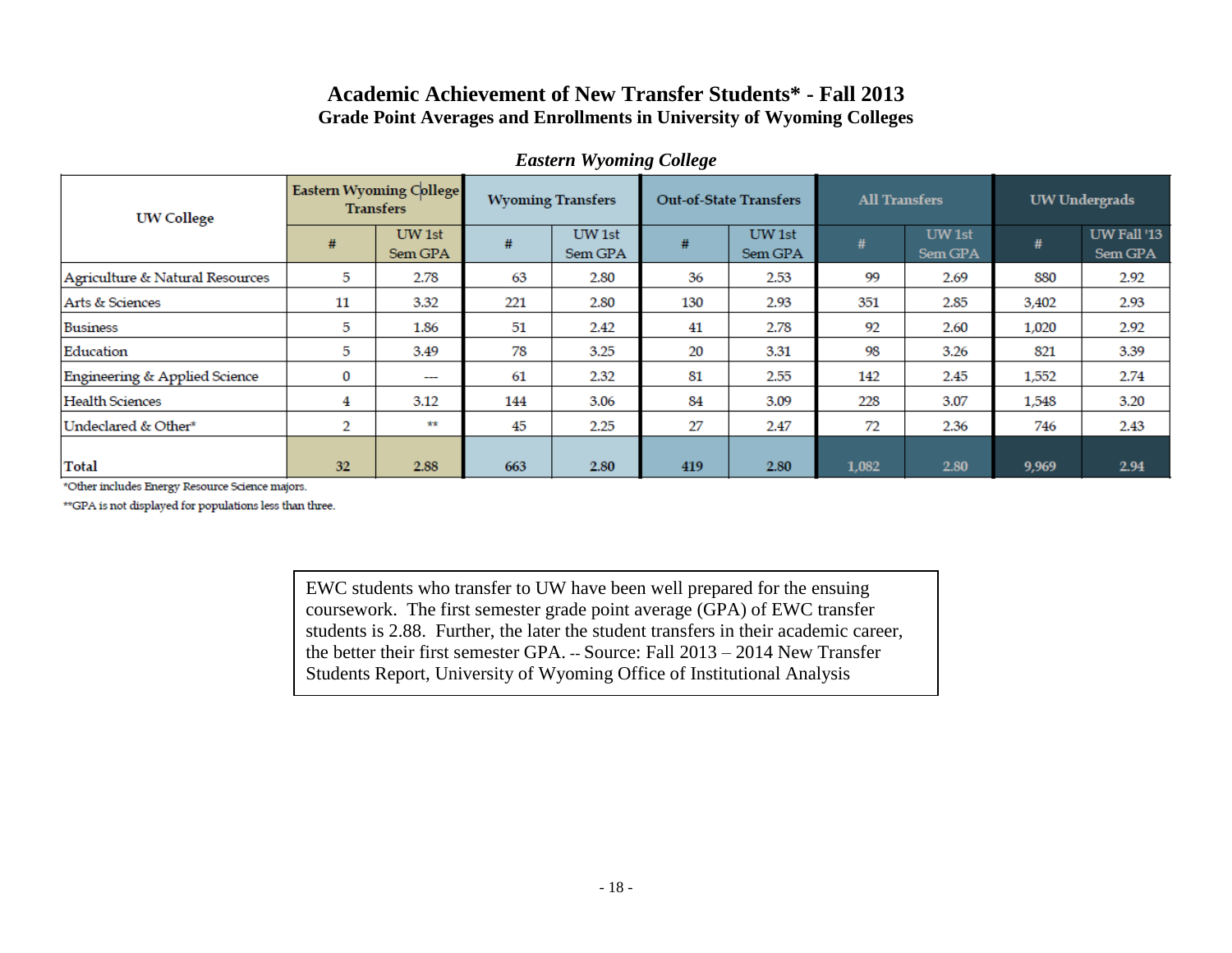#### **Academic Achievement of New Transfer Students by Hours Transferred - Fall 2013 Comparison of Community College and UW Grade Point Averages**

|  | <b>Eastern Wyoming College</b> |  |
|--|--------------------------------|--|
|--|--------------------------------|--|

| <b>Transferred</b>      |    | <b>Eastern Wyoming</b><br><b>College Transfers</b> |                          | <b>Wyoming Transfers</b> |                    | <b>Out-of-State Transfers</b> |     |                    | <b>All Transfers</b>     |       |                           | All UW<br><b>Undergraduates</b> |       |                               |
|-------------------------|----|----------------------------------------------------|--------------------------|--------------------------|--------------------|-------------------------------|-----|--------------------|--------------------------|-------|---------------------------|---------------------------------|-------|-------------------------------|
| Credit Hours*           | #  | <b>Transfer</b><br>$GPA*$                          | UW 1st<br><b>Sem GPA</b> | #                        | Transfer<br>$GPA*$ | UW 1st<br><b>Sem GPA</b>      | #   | Transfer<br>$GPA*$ | UW 1st<br><b>Sem GPA</b> | #     | <b>Transfer</b><br>$GPA*$ | <b>UW</b> 1st<br><b>Sem GPA</b> | #     | UW Fall '13<br><b>Sem GPA</b> |
| $0 \leq Hours \leq 30$  |    | **                                                 | **                       | 56                       | 2.81               | 2.50                          | 122 | 2.65               | 2.82                     | 178   | 2.71                      | 2.72                            | 3,601 | 2.77                          |
| $30 \leq Hours \leq 60$ | 8  | 3.32                                               | 2.22                     | 139                      | 3.05               | 2.59                          | 118 | 3.05               | 2.72                     | 257   | 3.05                      | 2.66                            | 2,632 | 2.89                          |
| $60 \leq Hours \leq 90$ | 20 | 3.52                                               | 3.05                     | 350                      | 3.24               | 2.85                          | 109 | 3.02               | 2.73                     | 459   | 3.19                      | 2.82                            | 1,784 | 3.02                          |
| $90 \leq Hours$         | 3  | 2.83                                               | 3.58                     | 118                      | 3.07               | 3.10                          | 70  | 3.06               | 3.11                     | 188   | 3.07                      | 3.10                            | 1,952 | 3.19                          |
| <b>Totals</b>           | 32 | 3.39                                               | 2.88                     | 663                      | 3.16               | 2.80                          | 419 | 3.02               | 2.80                     | 1,082 | 3.11                      | 2.80                            | 9,969 | 2.94                          |

\*Transferred Credit Hours and Transfer GPA are totaled from all transfer work, not only transfer work from individual community colleges.

\*\*GPA is not displayed for populations less than three.

Only hours for grade are included.

Students who transfer to UW with more than 60 credit hours are better prepared to meet the rigorous demands of the university. The overall GPA for EWC (2.88) is slightly higher than all Wyoming Community College transfer students (2.80) and all transfer students (2.80). Source: Fall 2013 – 2014 New Transfer Students Report, University of Wyoming Office of Institutional Analysis.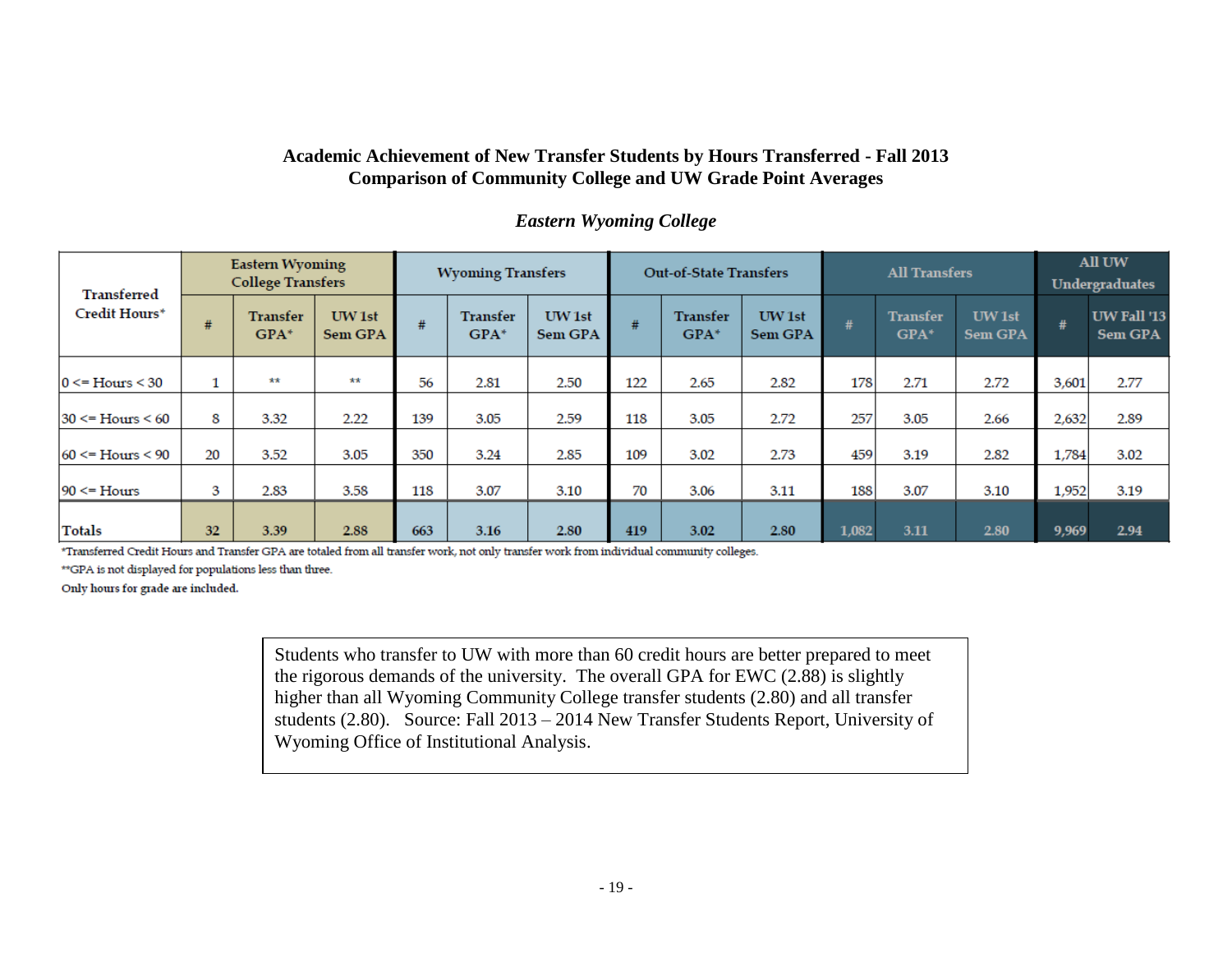#### **2013-2014 Perkins Grant Program Assessment**

#### **Executive Summary**

Perkins grant funding for Eastern Wyoming College is an integral part of sustaining, modernizing, and expanding our Career and Technical Education programs. For the 2013-2014 Perkins funding cycle the Career and Technical Educations programs at Eastern Wyoming College included: Agriculture, Business and Technology, Cosmetology, Criminal Justice, Early Childhood Education, Entrepreneurship, Health Technology, Machine Tooling, Welding, and Veterinary Technology. The EWC programs that benefited through program support with materials and supplies purchases for the 2013-2014 Perkins funding cycle included: Cosmetology, Criminal Justice, Early Childhood Education, Welding, and Veterinary Technology. Programs which benefitted from Professional Development provided by Perkins Funds for the 2013-2014 funding cycle included: Agriculture, Welding, Business and Technology. The professional development activities included American Welding Society (AWS) Conference and training, SkillsUSA Conference, the Wyoming Veterinary Medical Association (AVMA) Conference and meeting, and the Wyoming Association for Career and Technical Education (WACTE) Conference. Career and Technical Education Program concentrators and participants for the 2013-2014 Perkins funding cycle were surveyed for demographical and statistical purposes as well as to identify special populations. An additional activity this year included a Perkins Monitoring Visit which was conducted in October 2014 for the 2013-2014 year. Three areas were identified for improvement including the formation of an overall Perkins Advisory Committee; agendas, minutes, and sign-in sheets recording at least two meetings per year for both the overall Perkins Advisory Committee and the Technical Program Advisory Committee meetings; and appropriate documentation for the Perkins Coordinator. Improvement plans for these three areas were written and submitted to the Wyoming Department of Education. These expenditures and activities reflect Eastern Wyoming College's commitment to the continuing improvement of Career and Technical Education Programs, and to providing equitable access to all students, including special populations and non-traditional students.

#### **Activities of the Advisory Committee /Project Partners**

The Perkins Advisory Group was active in setting the parameters of the 2013-2014 allocated Perkins funding to align Perkins activities with institutional goals, industry needs, and curriculum needs. Members of the Perkins Advisory Group included all career and technical faculty members, Division Chairs, the Vice President for Learning and the Perkins Coordinator. The group met to discuss Perkins requirements and to direct the allocation of Perkins grant money in ways that were meaningful to the programs and that continually advanced and updated program curriculum to stay in line with industry standards. The Perkins Coordinator, in cooperation with the advisory group members, monitored Perkins activities to ensure compliance with grant requirements.

In addition to the Perkins Advisory Group, individual technical program advisory groups met to discuss specific needs of programs. Each CTE program at EWC has an advisory group. Advisory groups include Agriculture, Welding/Machine Tooling, Veterinary Technology, Business and Technology, Cosmetology, Criminal Justice, Health Technology, and Early Childhood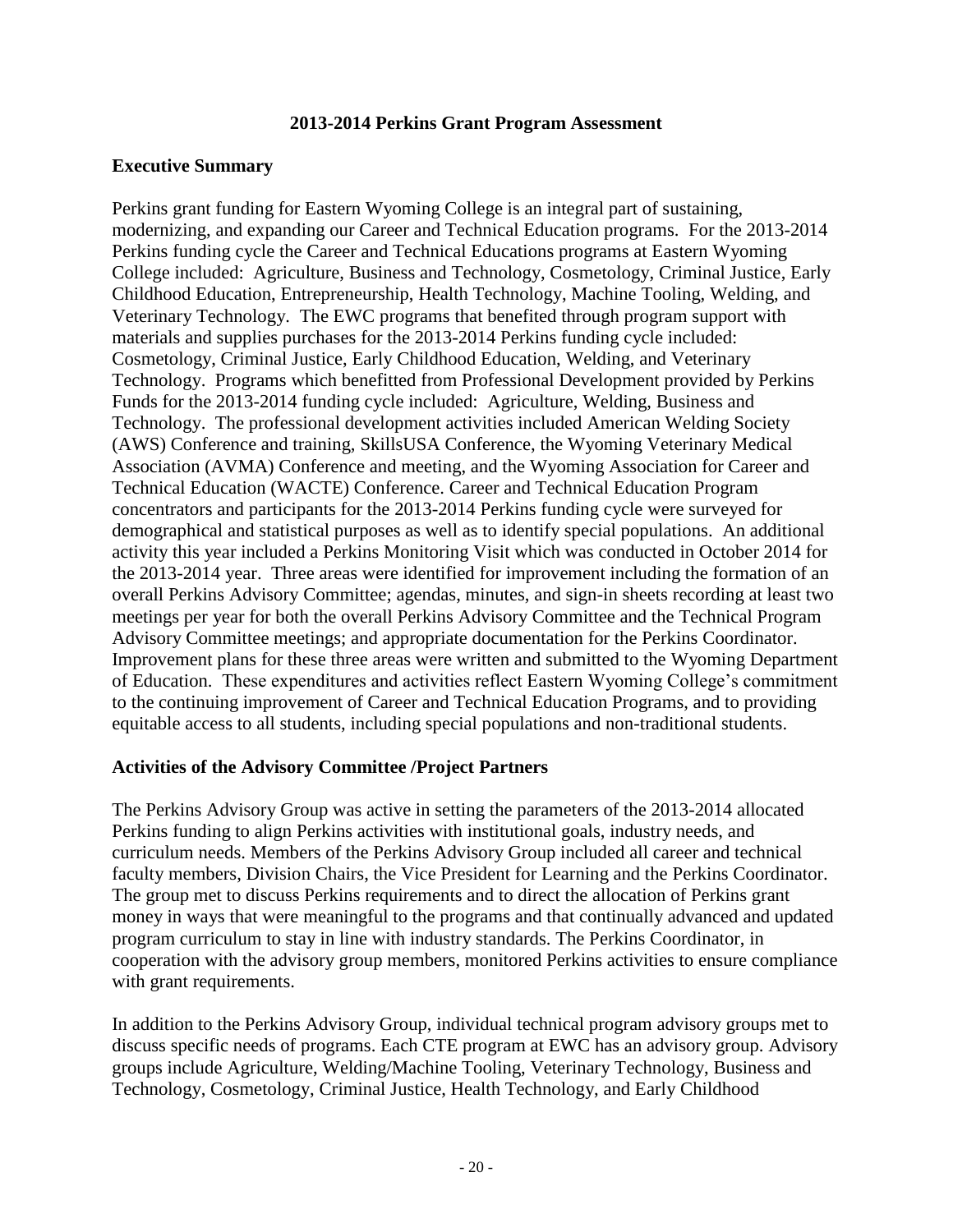Education. Advisory members consist of EWC faculty, EWC students, business and industry representatives, and experts in the field. Member recommendations guide program updates, changes, and enhancements based on community and industry requirements. Based on these recommendations Eastern Wyoming College offered a new certificate in the Veterinary Aide program effective for the 2013-2014 academic year. The 2013-2014 grant request reflected program and industry needs as communicated to the Perkins Coordinator from the program advisory groups and career and technical faculty members.

#### **Project Results and Accomplishments**

Throughout the year, technical program faculty members and students are encouraged to attend professional trainings, college courses, and professional conferences which will improve themselves in their prospective fields. Below we have described the expenditures and improvements made to each technical program benefitting from the 2013-2014 Perkins funding cycle:

**Cosmetology –** The Cosmetology program used Perkins funds to purchase updated shampoo bowls, training manikins, magnifying lamps, a hot cabinet, and an e-file. These purchases allowed the cosmetology students to utilize current technology used in the industry.

**Corrections** – The Criminal Justice program used Perkins funding to purchase innovative technology used for the study of finger prints.

**Early Childhood Education –** The Early Childhood Education program purchased an array of children's books, a book cart, videos, and streaming videos to give students hands-on access to educational materials used in the program.

**Welding** – The Welding program used Perkins funds to update classroom technology and supplies including welders, lathes, drill press, grinder, and drafting kits. These purchases gave the welding program students the opportunity to train and hone their skills on the current tools used in the welding industry.

**Veterinary Technology** – The EWC Veterinary Technology program used Perkins dollars to purchase training manikins and various lab supplies. All equipment is used to better educate the Veterinary Technology students in their field.

**Professional Development** – Perkins funding is used for a variety of professional development activities. Benefitted programs for the 2013-2014 Perkins funding cycle for professional development included: Agriculture, Business and Technology, Welding, and support staff for special populations.

A welding instructor attended the FabTech 2013 Expo conference and training in Chicago, IL. Attendance at the expo provided the instructor with the opportunity to see and train on the latest technology used in the welding industry, and to network with suppliers and fellow welding instructors from across the country. Perkins funding was used for registration and travel expenses.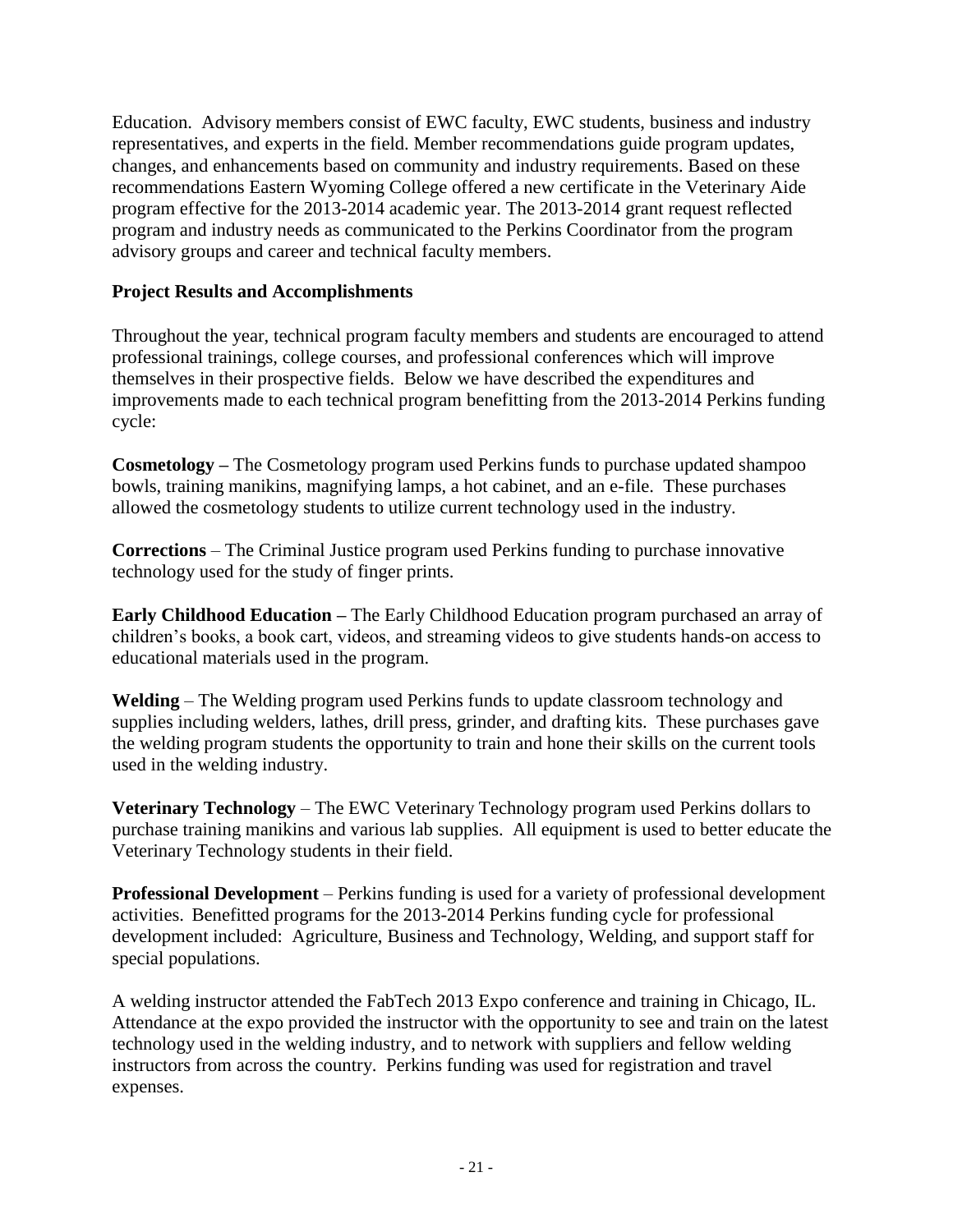Perkins funds were used for the registration costs for EWC students and technical program student advisors to attend the Wyoming SkillsUSA conference which was open to all students. Students and faculty benefit from networking with their counterparts throughout the state.

A member of the EWC Veterinary Technology faculty traveled to Lander, WY for the American Veterinary Medical Association Conference and Meeting. These conferences and meetings provide informational updates within the Veterinary Medical field which can then be incorporated into coursework to keep the Veterinary Technology programs current with industry expectations. Perkins funding was used for the conference registration.

Registration and travel expenses to the WACTE Conference in Sheridan were provided using Perkins funding for an EWC career and technical education program faculty member, as well as a member of special populations support staff. Activities such as WACTE provide EWC faculty members training in program specific areas and networking with other career and technical education program faculty for ideas and innovative ways to improve their teaching skills. The WACTE Conference also provides a chance for college faculty to network with middle and high school instructors since these people have influence on high school students' directions.

| <b>Indicator</b>                     | <b>Negotiated Local Target Level for</b><br>Program Year 2013-2014 | Actual 2013-2014 (90% threshold)<br><b>Performance Level</b> |
|--------------------------------------|--------------------------------------------------------------------|--------------------------------------------------------------|
| 1P1                                  | 40.00%                                                             | 51.15%                                                       |
| <b>Technical Skill Attainment</b>    |                                                                    |                                                              |
| 2P1                                  | 40.00%                                                             | 51.15%                                                       |
| Credential, Certificate, or          |                                                                    |                                                              |
| Degree                               |                                                                    |                                                              |
| 3P1                                  | 64.72%                                                             | 83.22%                                                       |
| <b>Student Retention or Transfer</b> |                                                                    |                                                              |
| 4P1                                  | 90.00%                                                             | 83.78%                                                       |
| <b>Student Placement</b>             |                                                                    |                                                              |
| 5P1                                  | 28.00%                                                             | 32.17%                                                       |
| Nontraditional Participation         |                                                                    |                                                              |
| 5P <sub>2</sub>                      | 8.75%                                                              | 15.29%                                                       |
| Nontraditional Completion            |                                                                    |                                                              |

#### 1P1: Technical Skill Attainment

EWC negotiated a local target level of 40.00% for the 1P1 core indicator and exceeded that with a 51.15% actual level of performance. One special populations' category met 90% of the local target level while all other categories performed above the local target level. EWC continues working to improve graduation rates for all EWC students.

#### 2P1: Credential, Certificate, or Degree

The 2P1 core indicator reported the same data information as the 1P1 core indicator with EWC performing at 51.15%; therefore, EWC exceeded the local target percentages. EWC will continue working on initiatives to improve graduation rates for all EWC students.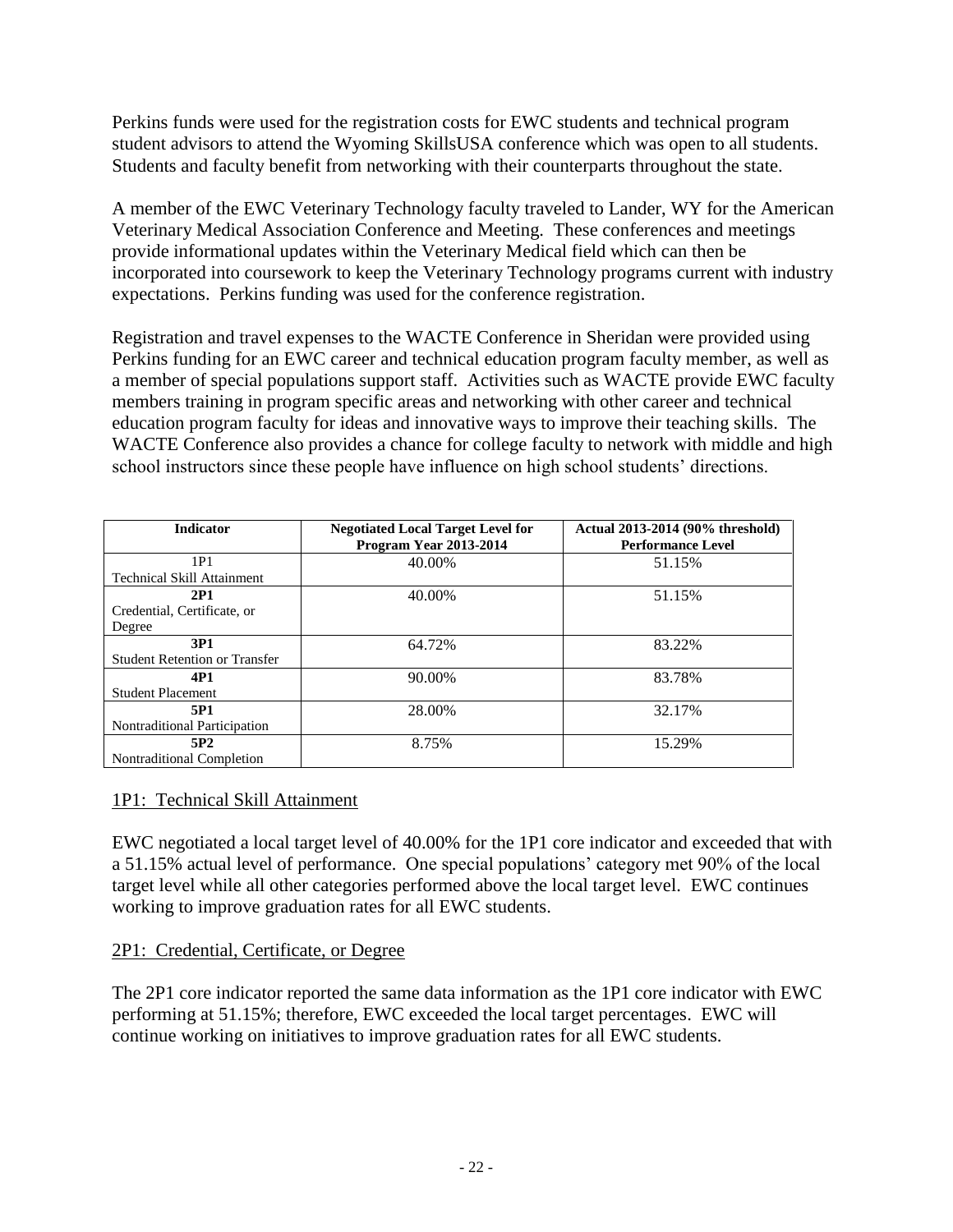#### 3P1: Student Retention or Transfer

EWC's performance level for 3P1 was 83.22% which met and exceeded the local target level of 64.72%. One category under Race/Ethnicity did not meet the target level for this indicator; however, it did meet the 90% threshold with a 60.00% performance level. Faculty and advisors work closely with all EWC students on retention initiatives which include courses such as College Studies and Studies Skills along with programs for at-risk students such as the Bridge Program. Peer tutoring is also available to all students.

#### 4P1: Student Placement

EWC achieved a performance level of 83.78% for the 4P1 indicator which did not meet the local target level of 90.00%, but did exceed the 90% threshold of 81.00%. Five categories did not make the 81.00% threshold for this performance indicator; however, the numbers for this indicator are very small. EWC has added a career component to the EWC Testing Center which will not only provide career guidance but also sponsor a job listing bulletin board on campus along with an electronic job posting web page for outreach students.

#### 5P1: Nontraditional Participation

EWC's level of performance for the 5P1 indicator was 32.17% which exceeded the local target level of 28.00%. Although EWC's overall performance met the target, several groups under Race/Ethnicity along with males did not. This core indicator will need further study.

#### 5P2: Nontraditional Completion

EWC's level of performance for indicator 5P2 was 15.29% which exceeded the local target level of 8.75% for this indicator. EWC offers many education workshops, presentations, and cultural events to all EWC students throughout the semester. The EWC special populations' coordinator makes a special effort to encourage nontraditional students to attend these special workshops.

#### **Sustainability and Recommendations for the Future**

EWC will improve our CTE programs and offerings by continuing with the five-year strategic plan for the project which has been discussed and reviewed by the EWC Perkins Advisory Group. Goals for the program year 2014-2015 will include the following areas of investment that we will focus on as part of the strategic plan for the program.

- Criminal Justice will receive funding that will allow the program to purchase teaching aids and materials.
- Early Childhood Education will have funding to obtain teaching aids and materials.
- The Ag programs (Farm/Ranch Management and Beef Production) will receive funding to provide classroom technology and materials for hands-on learning experiences.
- The Health Technology courses including Certified Nursing Assistant, Certified Nursing Assistant II, and Medication Aide will have funding to purchase additional classroom technology in order to expand these courses throughout the EWC service area.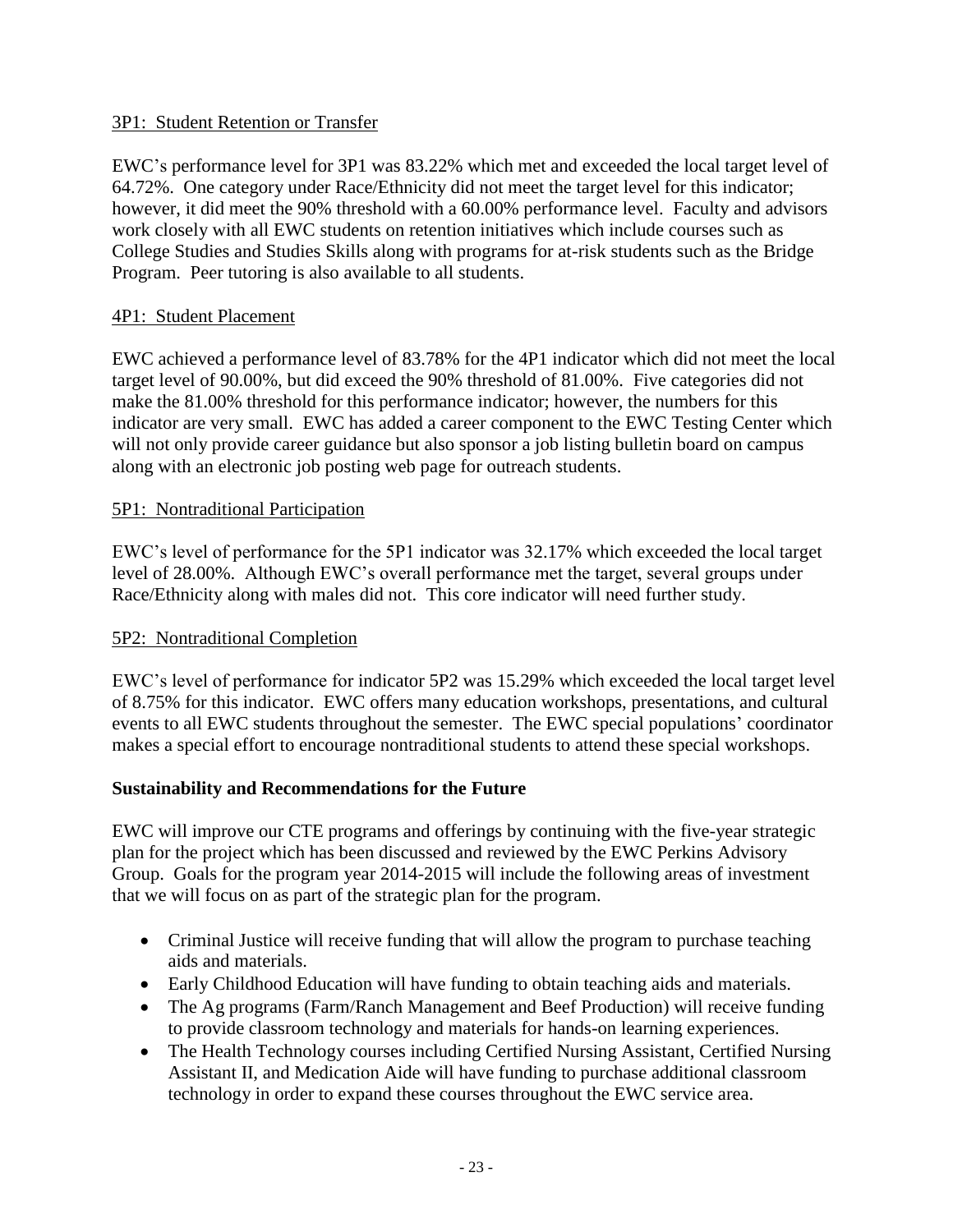- The Cosmetology program will receive funding to help update and improve their programs.
- Veterinary Technology will be benefitted by being able to continue to supply their program with newer technology and updated equipment to provide an outstanding program.
- Funding for Professional Development for the 2014-2015 funding cycle will be available. These funds will be used to benefit as many CTE instructors and students as possible. Anticipated expenses in the Professional Development area will be for conferences, trainings, certification testing, and skills testing and improvement. Specifically, funding will be used to obtain American Welding Society training and certifications for the new EWC welding instructor.
- Support for Special Populations will include funding for a support staff member at 11 hours per month for Perkins activities along with a modest amount for administration costs (copying surveys, stamps, and envelopes).

In response to the results of the October 2014 Perkins Monitoring Visit, the following goals will also be included in the strategic plan for 2014-2015.

- EWC will conduct a yearly Business & Industry Survey to determine direction and plans for CTE programing.
- EWC will expand the Perkins Advisory Group to include business and industry partners from the EWC Program Advisory Committees. This Perkins Super Advisory Committee will meet at least twice a year to plan for future grant activities, plan business and industry surveys, review curriculum, determine workforce needs, and share program advisory committees information.
- The EWC Perkins Super Advisory Committee along with the EWC Program Advisory Committees will provide documented evidence for advisory meetings including agendas, minutes, and sign-in sheets.
- EWC will submit the appropriate documentation for the EWC Perkins Coordinator activities.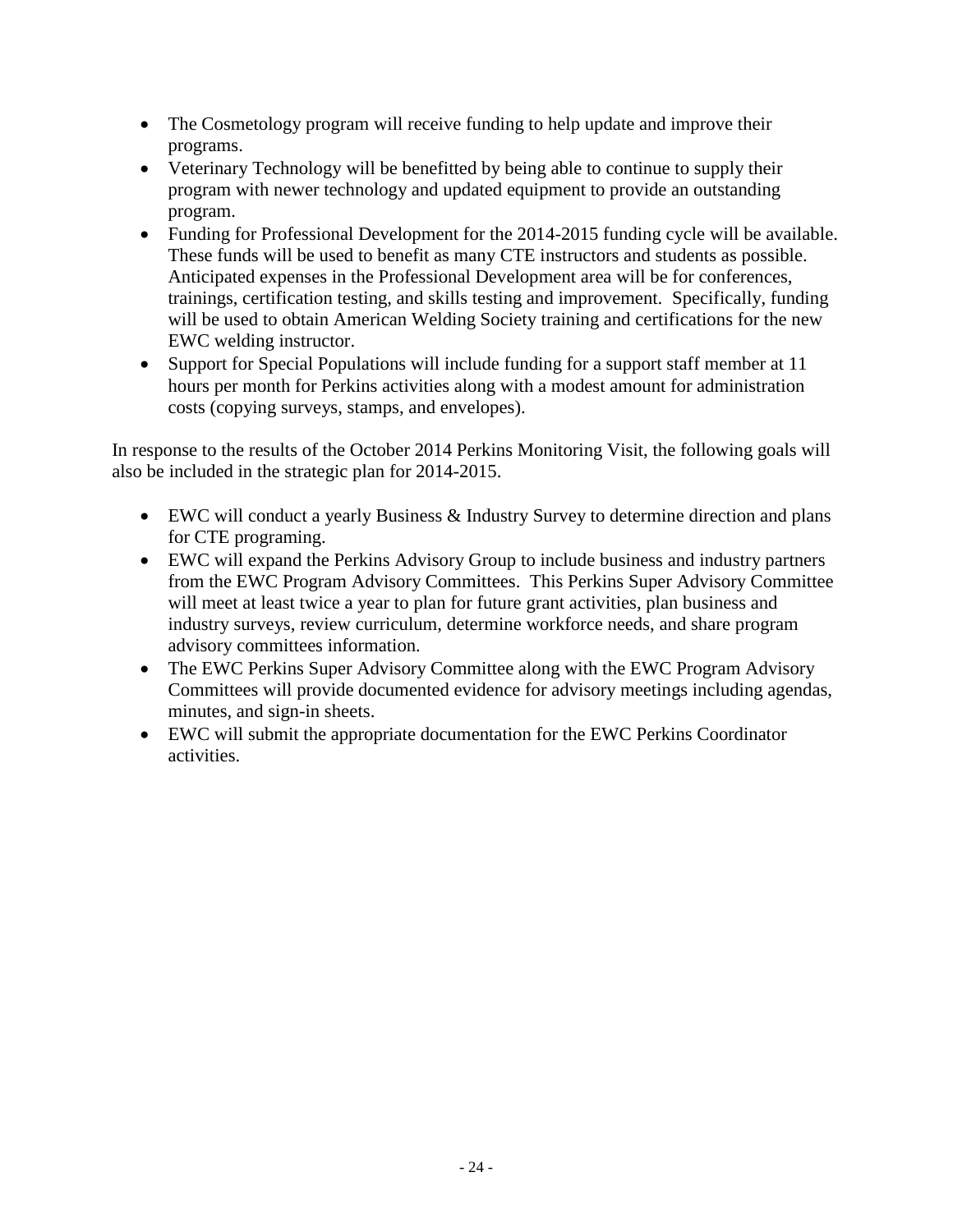#### **Program Assessments 2013-2014**

All programs are designed to meet the mission, goals, and objectives of Eastern Wyoming College. Faculty members, in consultation with the outcomes assessment committee, are responsible for designing program goals and objectives which will lead to the accomplishment of the college mission.

As students graduate from EWC, they complete an outcome assessment activity designed to measure achievement of the program goals and objectives, as well as defined student learning outcomes. These activities vary among the programs and include such items as written exams, capstone courses, portfolios, and interviews. All are an attempt to measure student learning. Faculty use the results to add, affirm, or alter their programs and courses based on those discoveries.

The program assessment report begins with results and comments relative to the 5 core competencies of communication skills, analytical and quantitative reasoning, technology skills, social awareness, and information literacy. These areas emphasize skills and knowledge reflective of a college education, regardless of the major area of study and are known as the colleges general education requirements.

The program assessment then reports results and comments relative to the program specific requirements.

Finally, program recommendations such as program changes, budget needs, indication of change in assessment activity, or implications for operational planning changes are presented.

This instrument is also used in the preparation of a program review every third year.

#### **Reporting instrument**

Faculty members are asked to respond to the following items.

- 1. Name of Program
- 2. Names of EWC Faculty/Staff who participated
- 3. Name, Description, and Objective of Activity
- 4. Dates of Activity (please include the year)
- 5. Names of Students who participated
- 6. Results and Comments Relative to the 5 Core Competencies (Communication Skills, Analytical and Quantitative Reasoning, Technology Skills, Social Awareness, and Information Literacy)
- 7. Results and Comments Relative to Program Requirements.
- 8. Program Recommendations (may include needed program changes, budget needs, indication of change in assessment activity, or implications for strategic plan changes).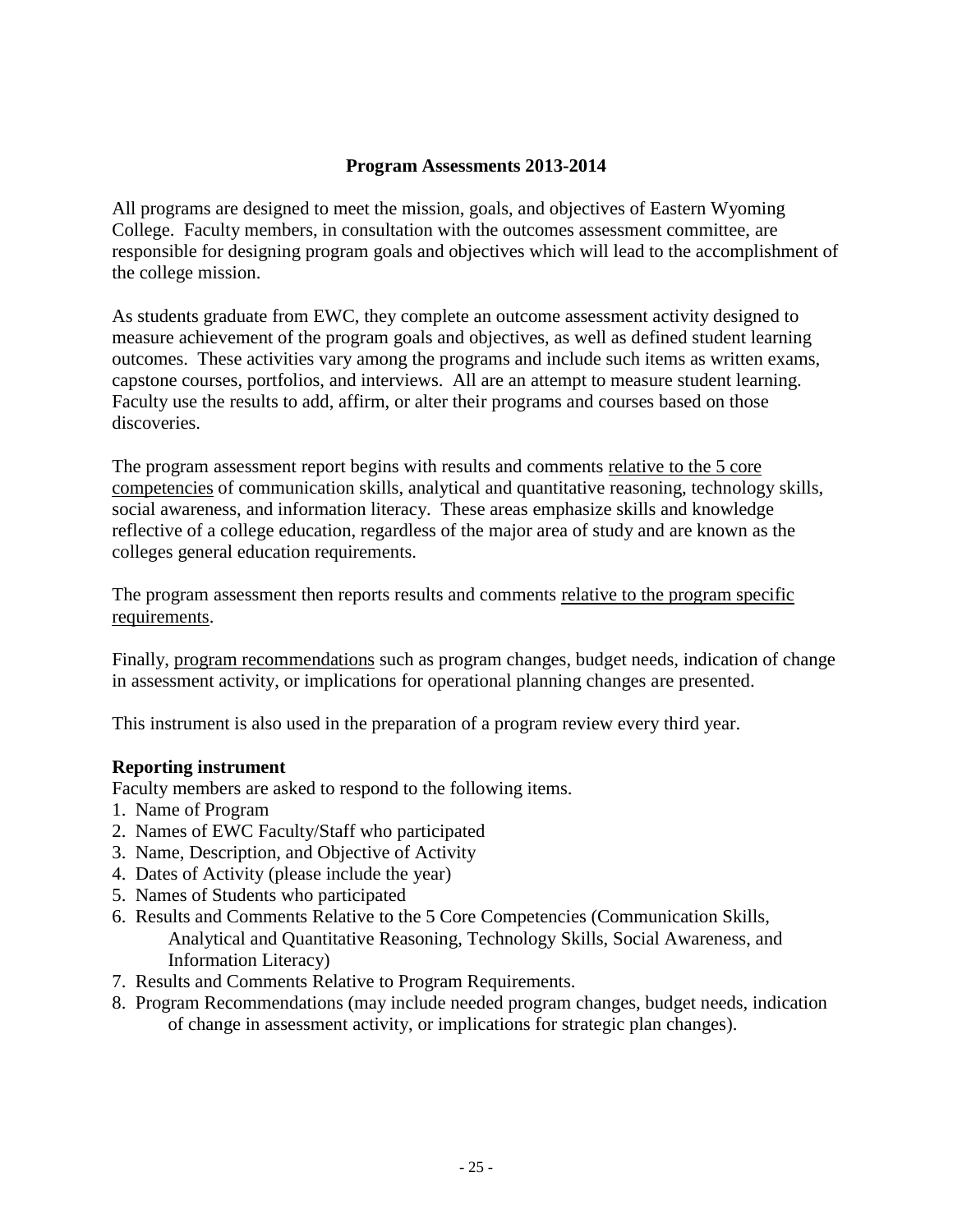Program reviews in 2013-2014 indicated recommendations and findings including the following:

- **Welding and Machine Tooling**: The Welding and Joining Technology program is one of EWC's shining stars. The growth of the program sometimes surprises us and has been enhanced in the last three years with the addition of the Department Of Correction sites located in Torrington, Newcastle, and Lusk. The Plate Welding Certificate program is offered at these locations and numerous students have completed and graduated with this valued workforce credential. The DOC instructors have equally fine credentials and do an outstanding job with their students. Additionally, the welding courses are more frequently being offered as concurrent enrollment courses with our service area high schools. The Welding Advisory Council has been instrumental in guiding curriculum changes as needed and supporting the direction of the master plan with the proposed Career and Technical Education Center. Recommendations include maintain articulation with other community colleges as well as participate in meetings with concurrent instructors to maintain the integrity of the program. Further, it will be important to recruit and support qualified faculty.
- **Music Education & Music**: Reinvigorating and growing the music department and program continues to be one of our primary instructional goals. Some additional recommendations include continuous work with advisory council and encourage and recruit student participation in the EWC music club. Additionally, the music faculty will work closely with the division char and instructional technology department to continue to improve instruction.
- **Physical Education**: The Physical Education department continues to offer courses that satisfy the general education requirements of the college. The challenge for the department will be in forming a new team, a reflection of some different assignments and new hires for the upcoming year. The actual program has not had any majors for a few years now. This leads us to the need to reexamine the program as it currently sits in catalog. Some recommendations for the program include working with the entire faculty group to consider changing the general education requirement of two physical education courses from two categories. Some discussion has included dropping the requirement to one course and adding other wellness course options into a "wellness" category. Additionally, faculty have been encouraged to evaluate the need and feasibility of adding a female athletic program. This would involve research and recommendations that would need to include the department, coaches, faculty, and administration.
- **Business Cluster:** The programs represented in this cluster contribute significantly to the College's overall FTE and overall student numbers. Some of the recommendations include review of the assessment process for these programs per the department strategic plan. Additionally, the program would benefit from emphasizing ways to connect with students to further strengthen the concepts of connectedness and cohort building.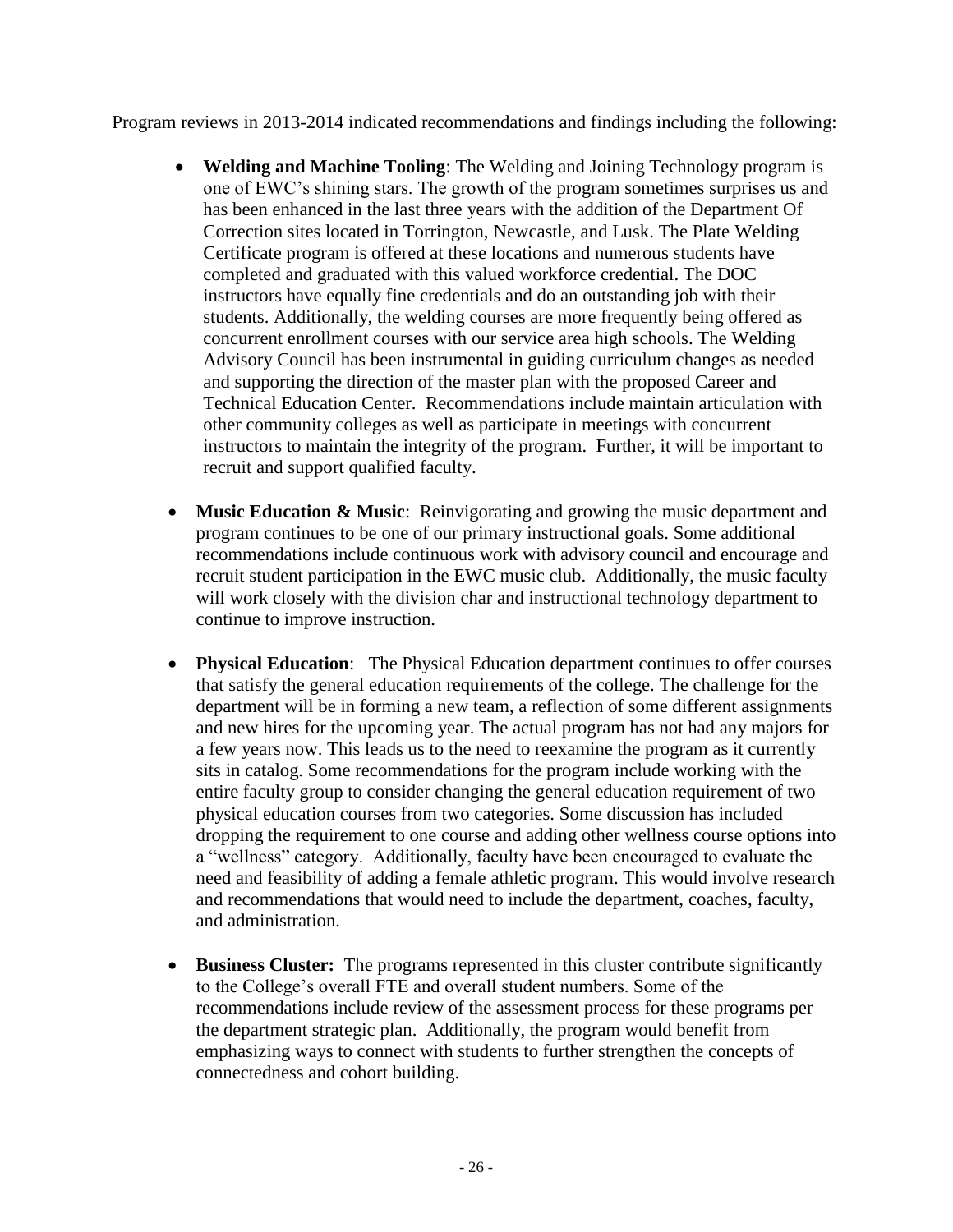| Program<br><b>Faculty</b>                                                                                                                         | <b>Description</b>                                                                                                                                                                                                                                                                                                                                                                                                                                                                                       | <b>Findings Relative to Core</b><br><b>Competencies</b>                                                                                                                                                                                                                                                                                                                                                                                                                                                                                                                                                                                                                                           | <b>Findings Relative to</b><br><b>Program Requirements</b>                                                                                                                                                                                                                                                                                           | <b>Recommendations</b>                                                                                                                                                                                                                                                                                                                                                                                                                         |
|---------------------------------------------------------------------------------------------------------------------------------------------------|----------------------------------------------------------------------------------------------------------------------------------------------------------------------------------------------------------------------------------------------------------------------------------------------------------------------------------------------------------------------------------------------------------------------------------------------------------------------------------------------------------|---------------------------------------------------------------------------------------------------------------------------------------------------------------------------------------------------------------------------------------------------------------------------------------------------------------------------------------------------------------------------------------------------------------------------------------------------------------------------------------------------------------------------------------------------------------------------------------------------------------------------------------------------------------------------------------------------|------------------------------------------------------------------------------------------------------------------------------------------------------------------------------------------------------------------------------------------------------------------------------------------------------------------------------------------------------|------------------------------------------------------------------------------------------------------------------------------------------------------------------------------------------------------------------------------------------------------------------------------------------------------------------------------------------------------------------------------------------------------------------------------------------------|
| ACCT.AS -<br><b>Accounting</b><br><b>Jennifer Minks</b><br>Patricia Pulliam<br><b>Rick Vonburg</b><br><b>Ellen Creagar</b><br><b>Rick Darnell</b> | 1. Program Exam -<br>The program exam<br>covers the areas of<br>Accounting,<br>Business Law,<br>Statistics, and<br>Economics.<br>2. Portfolio - The<br>business faculty<br>also assesses the<br>development of<br>general education<br>competencies<br>necessary for<br>participation in<br>society. These<br>competencies<br>include<br>communication<br>skills, analytical<br>and quantitative<br>reasoning,<br>technology skills,<br>social awareness,<br>and information<br>literacy<br>3. CAAP Exam | The portfolio submitted by students<br>included sample work from various<br>courses in the program (ACCT 1020,<br>ECON 1010, MATH 2355, STAT 2050,<br>MRK 2100, BADM 2010). The portfolio<br>was rated in the 5 core competency areas:<br>Communication, Quantitative and<br>Analytical Reasoning, Technology, Social<br>Awareness, and Information Literacy. A<br>carefully defined rubric system is used (4<br>$=$ advanced, 3 = proficient, 2 = partially<br>proficient, $1 = \text{novice}$ ). Each student was<br>evaluated by at least two faculty<br>members. This year, there was only 1<br>student graduating in the program. The<br>student was proficient or advanced in all<br>areas. | The program exam provides the<br>assessment relative to program<br>specific requirements. Areas<br>tested include Accounting,<br>Economics, Statistics, and<br>Business Law. Our benchmark<br>is 70% in each area. Results are<br>as follows: Accounting 70%,<br>Economics 90%, Statistics<br>70%, and Business Law 56%.<br>Overall average was 70%. | Results of the program exam indicate a slight weakness in<br>retention of basic business concepts. The program exam is<br>going to be revised to include questions from other areas. The<br>areas already represented will be revised also for content and<br>question format. The rubric assessment will also be revised to<br>include course work from all applicable courses in order to<br>better evaluate student success in the program. |
| CSMO.AAS,<br>CSHT.CD,<br>CSNT.C, -<br>Cosmetology<br><b>Donna Charron</b><br><b>Pam Capron</b>                                                    | National<br>Cosmetology<br>Examination<br>administered by the<br><b>Wyoming State</b><br>Board of<br>Cosmetology                                                                                                                                                                                                                                                                                                                                                                                         | Rubrics are administered 5 times per<br>academic year which are relevant to the<br>core competencies. Each student has areas<br>of strength within the competencies and it<br>is very important for the instructors to<br>work with students individually to<br>practice them. (core competencies)<br>Students enrolled in the degree program<br>also take general education classes which<br>help to build adequate skills in the<br>communication, quantitative, technical,<br>social awareness and information literacy                                                                                                                                                                        | 1 of 1 student enrolled in the<br>hair technician program took<br>the national examination and<br>passed receiving their<br>Wyoming Hair Stylist license.<br>5 of the 5 students enrolled in<br>the cosmetology program took<br>the national examination and<br>passed with above average                                                            | No changes recommended at this time.                                                                                                                                                                                                                                                                                                                                                                                                           |

# **Program Assessments 2012-13**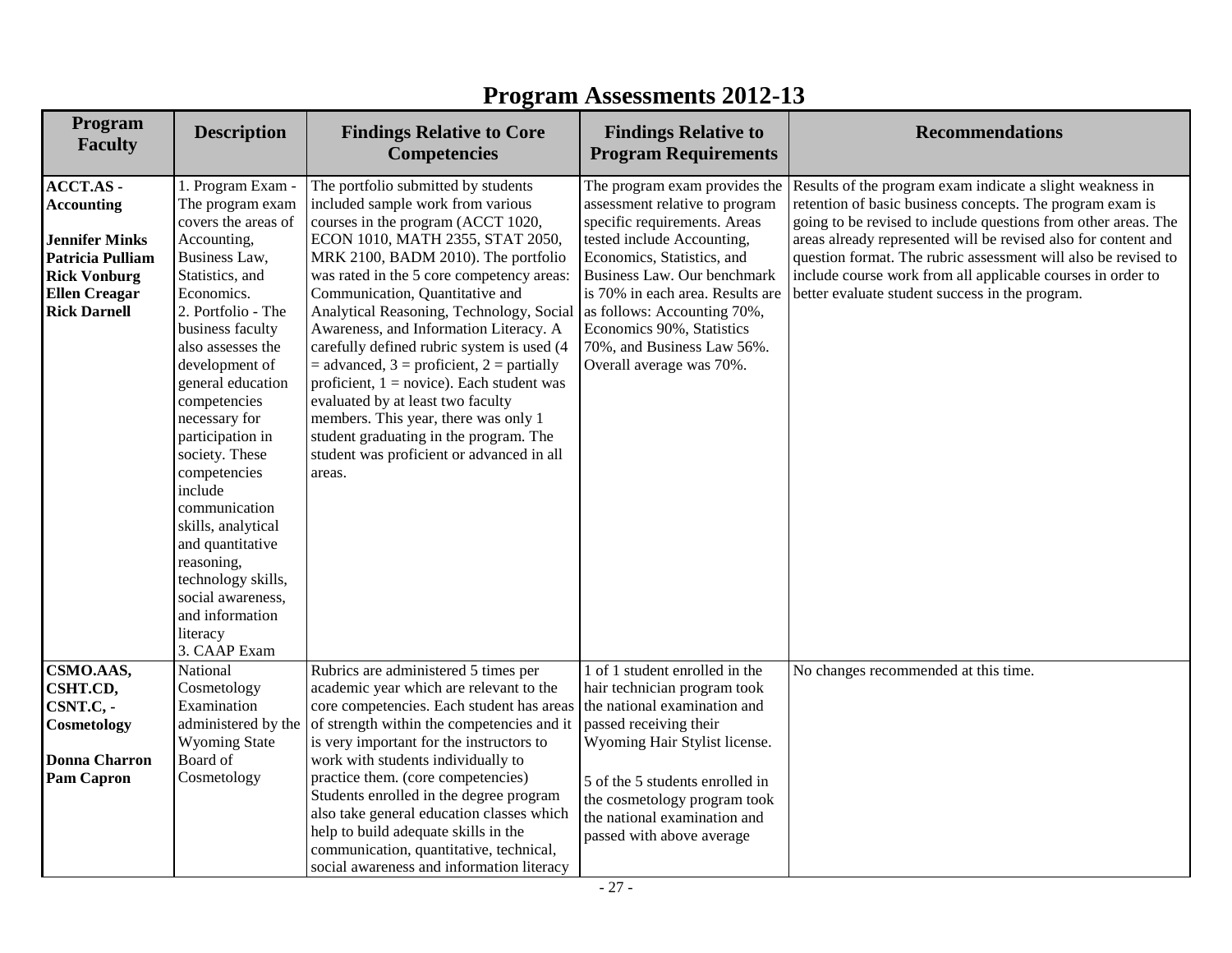| Program<br><b>Faculty</b>                                                                                                                                                                                   | <b>Description</b>                         | <b>Findings Relative to Core</b><br><b>Competencies</b>                                                                                                                                                                                                                                                                                                                                                                                                                                                                                                                                                                                                                                                                                                                                                                                                                                                                                                                                | <b>Findings Relative to</b><br><b>Program Requirements</b>                                                                                                                                                                                                                                                                                                                                                                                                                                                                                                                | <b>Recommendations</b>                                                                                                                                                                                                                                                                                                                                                                                                                |
|-------------------------------------------------------------------------------------------------------------------------------------------------------------------------------------------------------------|--------------------------------------------|----------------------------------------------------------------------------------------------------------------------------------------------------------------------------------------------------------------------------------------------------------------------------------------------------------------------------------------------------------------------------------------------------------------------------------------------------------------------------------------------------------------------------------------------------------------------------------------------------------------------------------------------------------------------------------------------------------------------------------------------------------------------------------------------------------------------------------------------------------------------------------------------------------------------------------------------------------------------------------------|---------------------------------------------------------------------------------------------------------------------------------------------------------------------------------------------------------------------------------------------------------------------------------------------------------------------------------------------------------------------------------------------------------------------------------------------------------------------------------------------------------------------------------------------------------------------------|---------------------------------------------------------------------------------------------------------------------------------------------------------------------------------------------------------------------------------------------------------------------------------------------------------------------------------------------------------------------------------------------------------------------------------------|
|                                                                                                                                                                                                             |                                            | areas. We have found that the students are<br>better equipped to communicate using<br>written and oral methods; that they<br>recognize what tools need to be<br>implemented when critical thinking skills<br>are necessary in the discipline; that they<br>have a better understanding of the<br>relationship between the individual and<br>those around them. General education<br>classes and regular practice of the<br>cosmetology skills help to develop these<br>competencies.                                                                                                                                                                                                                                                                                                                                                                                                                                                                                                   | results and received their<br>license.<br>All 13 of the students that took<br>the National Examination<br>passed with average to above<br>average scores and received<br>their Wyoming Cosmetology<br>License.<br>1 student started the program<br>but did not complete the<br>program due to inability to<br>achieve/maintain the minimum<br>requirement criteria.                                                                                                                                                                                                       |                                                                                                                                                                                                                                                                                                                                                                                                                                       |
| <b>BSAD.AS-</b><br><b>Business</b><br><b>Administration</b><br><b>Transfer</b><br><b>Jennifer Minks</b><br><b>Rick Vonburg,</b><br><b>Cheryl Raboin,</b><br><b>Ellen Creagar</b><br><b>Patricia Pulliam</b> | 1. Program Exam<br>2. Portfolio<br>3. CAAP | The portfolio submitted by students<br>included sample work from various<br>courses in the program (ACCT 1020,<br>ECON 1010, MATH 2355, STAT 2050,<br>MRK 2100, BADM 2010). The portfolio<br>was rated in the 5 core competency areas:<br>Communication, Quantitative and<br>Analytical Reasoning, Technology, Social<br>Awareness, and Information Literacy. A<br>carefully defined rubric system is used (4<br>$=$ advanced, 3 = proficient, 2 = partially<br>proficient, $1 = \text{novice}$ ). Each student was<br>evaluated by at least two faculty<br>members. This year, 2 of 4 students were<br>advanced for Communication; 3 of 4 were<br>either advanced or proficient for<br>Analytical and Quantitative Reasoning;<br>all 4 students were advanced or proficient $\vert$ 55%, Statistics 50%, and<br>for Information Literacy; all 4 students<br>were advanced or proficient for<br>Technology; and all 4 students were<br>advanced or proficient for Social<br>Awareness. | The program exam provides the<br>assessment relative to program<br>specific requirements. Areas<br>tested include Accounting,<br>Economics, Statistics, and<br>Business Law. Our benchmark<br>is 70% in each area. Results are<br>as follows: (number of students<br>meeting the benchmark in each<br>area) Accounting 2/4,<br>Economics 1/4, Statistics 1/4,<br>and Business Law 2/4. Two<br>students were above the<br>benchmark in at least 3 of the 4<br>areas. Average scores in the<br>four areas are as follows:<br>Accounting 70%, Economics<br>Business Law 69%. | Results of the program exam indicate weakness in retention of<br>basic business concepts. The program exam is going to be<br>revised to include questions from other areas. The areas<br>already represented will be revised also for content and<br>question format. The rubric assessment will also be revised to<br>include course work from all applicable courses in order to<br>better evaluate student success in the program. |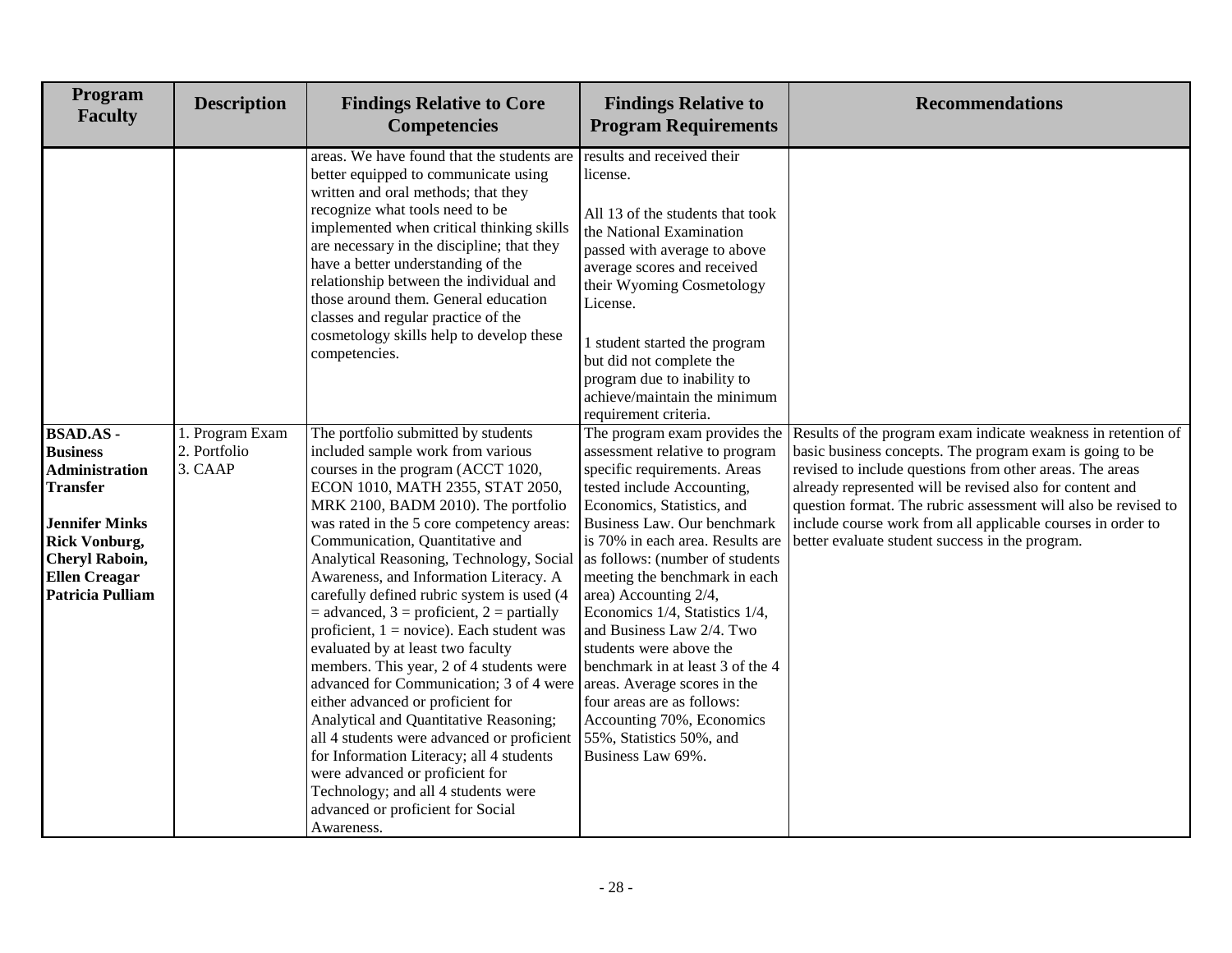| Program<br><b>Faculty</b>                                                                                                           | <b>Description</b>                                                                                                                                                                                                                                                                                                                                   | <b>Findings Relative to Core</b><br><b>Competencies</b>                                                                                                                                                                                                                                                                                                                                                                                                                                                                                                                                                                                                                            | <b>Findings Relative to</b><br><b>Program Requirements</b>                                                                                                                                                                                                                                                                                                                                                                                                                       | <b>Recommendations</b>                                                                                                                                                                                                                                                                                                                                                                                                                                                                                                                                                                                                                                                                                                                                                                                                                                                                                                                                                                                                                                                                                                                                                                                                                                    |
|-------------------------------------------------------------------------------------------------------------------------------------|------------------------------------------------------------------------------------------------------------------------------------------------------------------------------------------------------------------------------------------------------------------------------------------------------------------------------------------------------|------------------------------------------------------------------------------------------------------------------------------------------------------------------------------------------------------------------------------------------------------------------------------------------------------------------------------------------------------------------------------------------------------------------------------------------------------------------------------------------------------------------------------------------------------------------------------------------------------------------------------------------------------------------------------------|----------------------------------------------------------------------------------------------------------------------------------------------------------------------------------------------------------------------------------------------------------------------------------------------------------------------------------------------------------------------------------------------------------------------------------------------------------------------------------|-----------------------------------------------------------------------------------------------------------------------------------------------------------------------------------------------------------------------------------------------------------------------------------------------------------------------------------------------------------------------------------------------------------------------------------------------------------------------------------------------------------------------------------------------------------------------------------------------------------------------------------------------------------------------------------------------------------------------------------------------------------------------------------------------------------------------------------------------------------------------------------------------------------------------------------------------------------------------------------------------------------------------------------------------------------------------------------------------------------------------------------------------------------------------------------------------------------------------------------------------------------|
| $Math.AS -$<br><b>Mathematics</b><br><b>Bob Creagar,</b><br><b>Bob Schmalzried,</b><br><b>Richard Darnell,</b><br><b>Ray DeWitt</b> | Students were<br>given twenty<br>questions during<br>the early part of<br>April 2014 and<br>then compiled by<br>the mathematics<br>department.<br>Discussion from<br>the mathematics<br>department<br>members and the<br>graduates followed<br>and additional<br>clarification of the<br>problems were<br>sought from the<br>graduates as<br>needed. | The core competencies are being met by<br>the requirements of the mathematics<br>program.                                                                                                                                                                                                                                                                                                                                                                                                                                                                                                                                                                                          | The two students that will<br>graduate from Eastern<br>Wyoming College with an A.S.<br>in Mathematics we feel that<br>they are well prepared for their<br>future endeavors. Mark is<br>planning on transferring to a<br>four-year institution with a<br>degree in Architecture.<br>Cameron is planning on<br>transferring to the University of<br>Wyoming but is not decided on<br>a major. Both have learned<br>skills that will help them be<br>"successful" in future classes | The mathematics department struggled to make any program<br>changes because of the infrequent graduates we have from our<br>program. The mathematics department's role at Eastern<br>Wyoming College is more of a support department for other<br>programs. However, we do have some thoughts for future<br>discussion including maybe incorporating a portfolio aspect to<br>the capstone experience, but this would require that we<br>identify math graduates their first semester at Eastern<br>Wyoming College and this is not always possible. Also we<br>would suggest additional communication, both verbal and<br>written, in individual classes to make students better prepared<br>to give formal explanations of mathematics. Also, the<br>mathematics and education department will be talking in the<br>near future to either remove the A.S. in Mathematics<br>Education or make a suggestion that all departments have a<br>"secondary education" program in their area to prepare<br>students for transfer to four-year schools. The mathematics<br>department believes that the program is strong and provides<br>students with an adequate foundation to transfer to a four-year<br>school to continue their post-secondary education. |
| $PNSG.AS -$<br><b>Pre-Nursing</b><br><b>Bob Creagar,</b><br>Peggy Knittel,<br>Lorna Pehl, Chris<br>Wenzel                           | 1). Rubrics                                                                                                                                                                                                                                                                                                                                          | All nine students scored "proficient to<br>advanced" in the five General Education<br>competency areas using our rubrics.<br>Analysis of CAAP scores for last year's<br>six graduates showed our students<br>generally scoring well above the national<br>averages in these areas of general<br>education: Our academically strongest<br>students scored in the highest percentiles.<br>The student who scored the lowest in<br>Science, Math, Reading, and Writing on<br>the CAAP test all areas was the student<br>we had assessed as only partially<br>proficient in three areas of science content<br>knowledge, and who was academically<br>the weakest student of the group. | Students all scored "proficient<br>to advanced" in Science<br>Content Knowledge and Skills<br>using our rubrics, with very few<br>exceptions.                                                                                                                                                                                                                                                                                                                                    | The faculty suggest that the department designed rubric<br>provides more useful information regarding general education<br>competencies than the CAAP test and recommend that all Pre-<br>Professional student exempt from taking the CAAP<br>assessment. 2) EWC Pre-Professional graduates continue to<br>readily earn admission to our area Professional Programs. 3)<br>Pre-professional faculty are considering implementing an oral<br>exam component to the capstone experience as well.                                                                                                                                                                                                                                                                                                                                                                                                                                                                                                                                                                                                                                                                                                                                                            |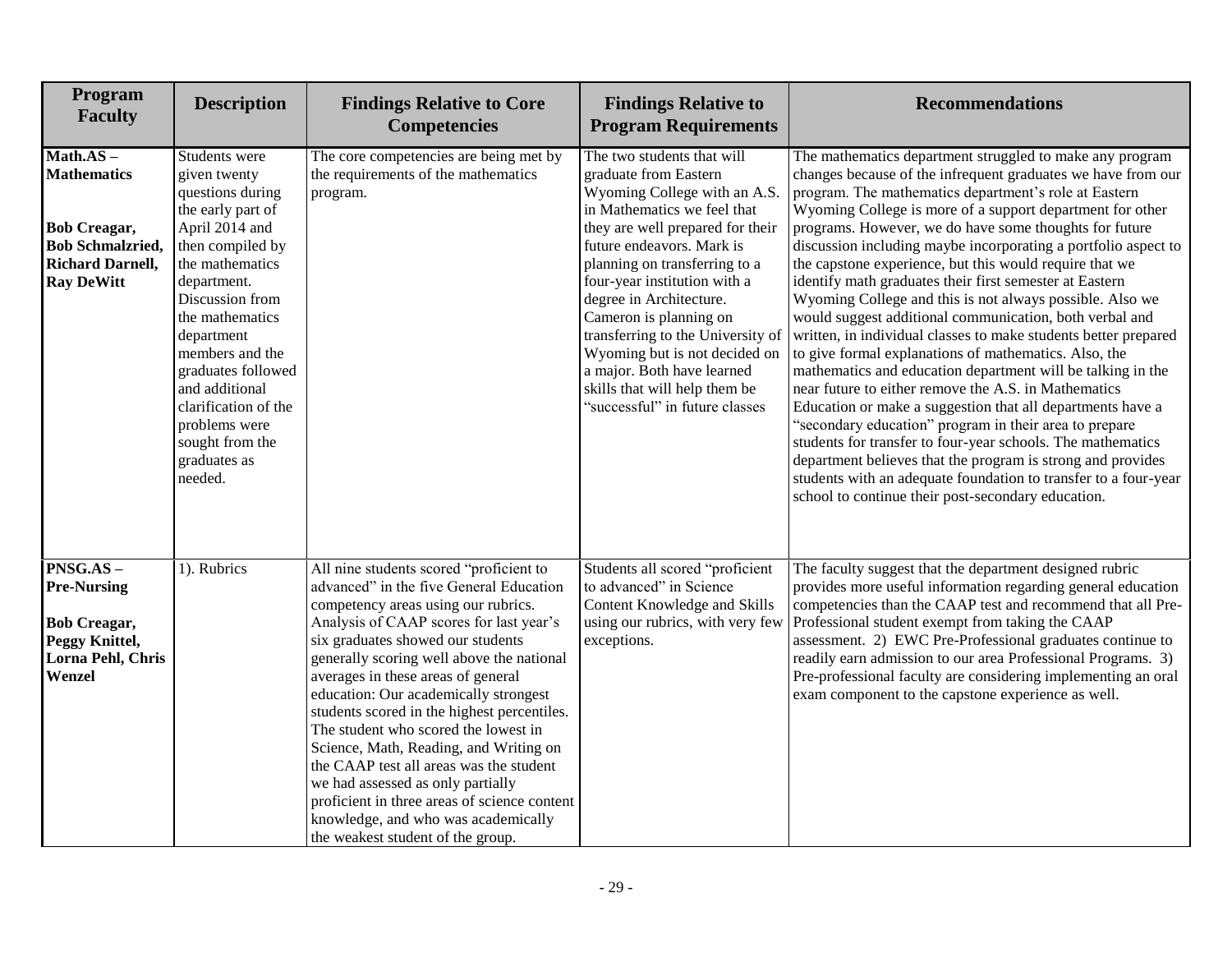| Program<br><b>Faculty</b>                                                                                                          | <b>Description</b>                                                                                                                                                                                                                                                                                                                                            | <b>Findings Relative to Core</b><br><b>Competencies</b>                                                                                                                                                                                                                                                                                                                                              | <b>Findings Relative to</b><br><b>Program Requirements</b>                                                                                                                                                                                                                                                                                                                                        | <b>Recommendations</b>                                                                                                                                                                                                                                                                                                                                                                                                         |
|------------------------------------------------------------------------------------------------------------------------------------|---------------------------------------------------------------------------------------------------------------------------------------------------------------------------------------------------------------------------------------------------------------------------------------------------------------------------------------------------------------|------------------------------------------------------------------------------------------------------------------------------------------------------------------------------------------------------------------------------------------------------------------------------------------------------------------------------------------------------------------------------------------------------|---------------------------------------------------------------------------------------------------------------------------------------------------------------------------------------------------------------------------------------------------------------------------------------------------------------------------------------------------------------------------------------------------|--------------------------------------------------------------------------------------------------------------------------------------------------------------------------------------------------------------------------------------------------------------------------------------------------------------------------------------------------------------------------------------------------------------------------------|
| SOC.AA - Social<br><b>Science</b><br>Heidi Edmunds,<br>Jenifer Hart,<br><b>Ellen Creagar</b>                                       | Students enroll in<br>and complete<br>SOSC 2395, Social<br><b>Science Capstone</b><br>Experience. In this<br>course, students<br>complete an online<br>portfolio containing<br>their transcript, a<br>resume, a goals<br>statement, samples<br>of completed<br>coursework, and a<br>reflection on their<br>educational<br>experience in the<br>Social Science | The instructor monitors progress and<br>reviews the electronic portfolio at the<br>conclusion of the semester. The<br>construction of this portfolio demonstrates<br>written communication skills, use of<br>technology, as well analytic thinking<br>skills as they evaluate their progress<br>through the Social Science program.<br>Students link past educational experience<br>to future goals. | In the required written portion<br>of the electronic portfolio,<br>students discuss their<br>experience with the Psychology<br>program, specifically<br>identifying courses,<br>assignments, and instructors<br>that impacted them<br>academically. Additionally,<br>students successfully completed<br>all required coursework in the<br>Social Science program with a<br>grade of "C" or better | The creation of the integrated Social Science degree program<br>appears to be a positive move. It is the recommendation of the<br>Social Science program faculty that the program continue<br>without significant revision at this time. It is anticipated that in<br>the near future, the number of required credit hours will be<br>reduced to 60 hours to align with similar modifications at the<br>University of Wyoming. |
|                                                                                                                                    | program at EWC.<br>Students also take<br>the CAAP test.                                                                                                                                                                                                                                                                                                       |                                                                                                                                                                                                                                                                                                                                                                                                      |                                                                                                                                                                                                                                                                                                                                                                                                   |                                                                                                                                                                                                                                                                                                                                                                                                                                |
| WJTK.AAS-<br><b>Welding &amp; Joining</b><br><b>Leland Vetter,</b><br><b>Stan Nicolls,</b><br>Tim Anderson,<br><b>Lynn Bedient</b> | AWS-plate test,<br>ASME-pipe test,<br>and EWC written<br>test                                                                                                                                                                                                                                                                                                 | All students took and passed at least Tech<br>Writing, Tech Math, a computer class,<br>and Political Science 1050                                                                                                                                                                                                                                                                                    | Written test average 68%, 19<br>students tested, 2 students<br>failed AWS D1.1, 1" plate test,<br>6 students failed ASME 5" pipe<br>test.                                                                                                                                                                                                                                                         | The failed welding tests were due to attendance.                                                                                                                                                                                                                                                                                                                                                                               |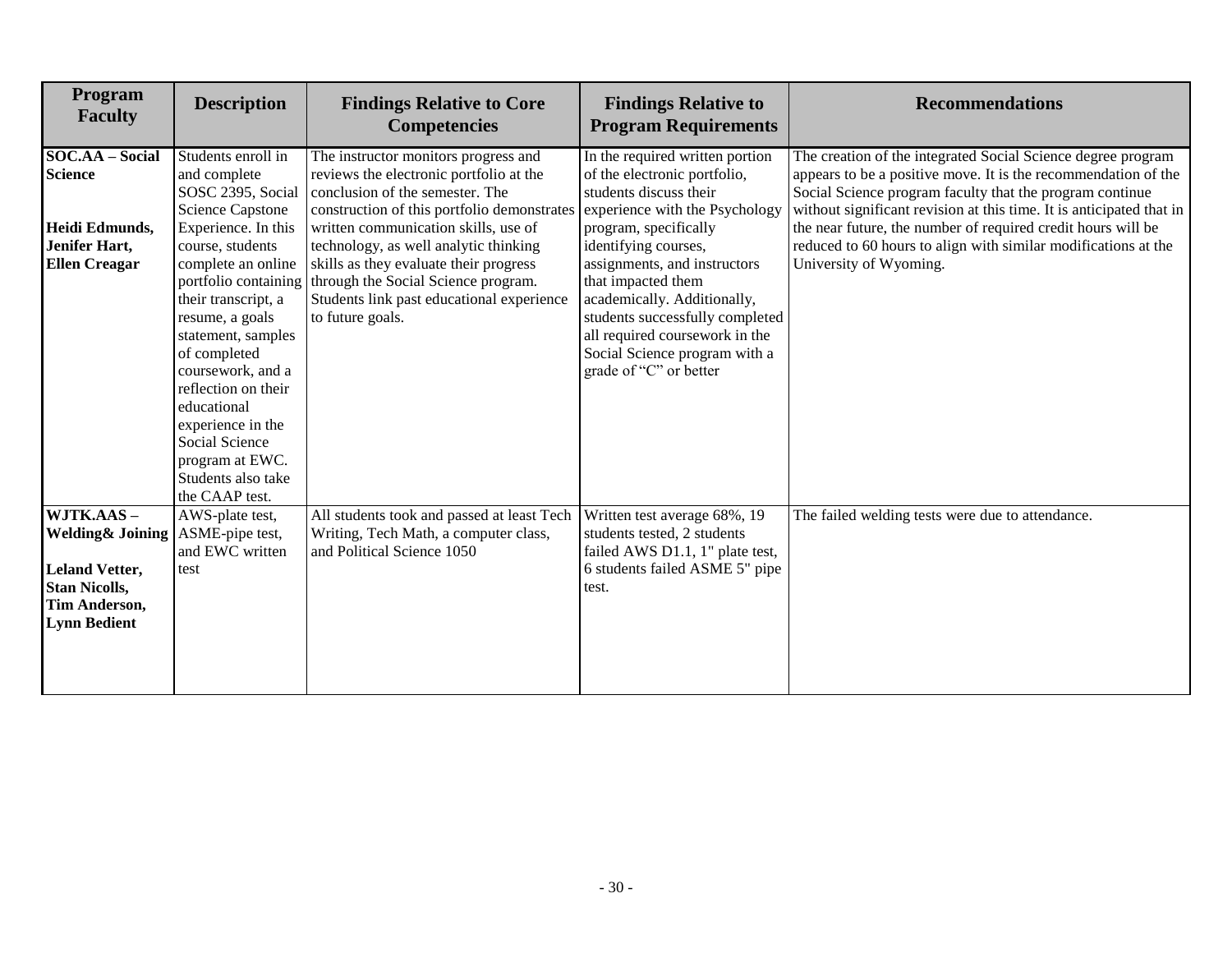| Students continue to report that the<br>practicum experience was critical to the<br>learning process and one of the most<br>beneficial aspects in preparing them for<br>work in the field of teaching.<br>Additionally, students consistently<br>conveyed their approval for the<br>applicable, hands on learning activities                                                                                                                                                                                                                                                                                                                                                                      | Students cited LifeSpan,<br>Foundations, Practicum and<br>Teaching with Technology as<br>most beneficial to their<br>preparation as future teachers<br>across the disciplines (Early<br>childhood, elementary and                                                                                                                                           | The faculty have designed and added and Online Elementary<br>Education program which will allow more students the<br>opportunity to pursue an AA degree in elementary education.<br>Additionally, as we continue to evaluate articulation with four<br>year transferring institutions we will continue to update the<br>"common core" requirements. As always we have an ongoing                                                                                                                                                                                                           |
|---------------------------------------------------------------------------------------------------------------------------------------------------------------------------------------------------------------------------------------------------------------------------------------------------------------------------------------------------------------------------------------------------------------------------------------------------------------------------------------------------------------------------------------------------------------------------------------------------------------------------------------------------------------------------------------------------|-------------------------------------------------------------------------------------------------------------------------------------------------------------------------------------------------------------------------------------------------------------------------------------------------------------------------------------------------------------|--------------------------------------------------------------------------------------------------------------------------------------------------------------------------------------------------------------------------------------------------------------------------------------------------------------------------------------------------------------------------------------------------------------------------------------------------------------------------------------------------------------------------------------------------------------------------------------------|
|                                                                                                                                                                                                                                                                                                                                                                                                                                                                                                                                                                                                                                                                                                   |                                                                                                                                                                                                                                                                                                                                                             |                                                                                                                                                                                                                                                                                                                                                                                                                                                                                                                                                                                            |
|                                                                                                                                                                                                                                                                                                                                                                                                                                                                                                                                                                                                                                                                                                   |                                                                                                                                                                                                                                                                                                                                                             |                                                                                                                                                                                                                                                                                                                                                                                                                                                                                                                                                                                            |
|                                                                                                                                                                                                                                                                                                                                                                                                                                                                                                                                                                                                                                                                                                   |                                                                                                                                                                                                                                                                                                                                                             |                                                                                                                                                                                                                                                                                                                                                                                                                                                                                                                                                                                            |
|                                                                                                                                                                                                                                                                                                                                                                                                                                                                                                                                                                                                                                                                                                   |                                                                                                                                                                                                                                                                                                                                                             |                                                                                                                                                                                                                                                                                                                                                                                                                                                                                                                                                                                            |
|                                                                                                                                                                                                                                                                                                                                                                                                                                                                                                                                                                                                                                                                                                   |                                                                                                                                                                                                                                                                                                                                                             |                                                                                                                                                                                                                                                                                                                                                                                                                                                                                                                                                                                            |
| that are embedded throughout the<br>program.<br>Further, the construction of the electronic<br>professional portfolio allows students to<br>demonstrate written communication skills<br>and certainly their computer skills as they<br>formatted and produced the archived<br>evidence for the portfolio. Elementary<br>education majors all successfully<br>completed math for the elementary<br>teacher sequence which is an excellent<br>example of their analytical and<br>quantitative reasoning skills. Secondary,<br>early childhood and interdisciplinary<br>majors completed their general education<br>math requirement. In order to earn an<br>associate of arts degree, students must | secondary). Additionally, Early<br>Childhood Education majors<br>reported Observation and<br>Curriculum courses as being<br>most beneficial courses. Most<br>students noted that the practical<br>experiences they received as a<br>result of the time spent in the<br>public school and pre-school<br>classrooms helped them feel<br>prepared to transfer. | concern of recruiting and retaining Early Childhood Education<br>majors. This concern is noted in the departmental strategic<br>plans annually. While the college has made some progress in<br>updating classroom technology there still seems to be deficits<br>in obtaining technology that will allow us to train students to<br>be prepared to go into technologically advanced district<br>classrooms. This is a concern that we will continue to address<br>in our upcoming strategic plan. To conclude, we will continue<br>to monitor curriculum changes and adjust appropriately. |
|                                                                                                                                                                                                                                                                                                                                                                                                                                                                                                                                                                                                                                                                                                   | successfully complete coursework in the<br>core competency areas.                                                                                                                                                                                                                                                                                           |                                                                                                                                                                                                                                                                                                                                                                                                                                                                                                                                                                                            |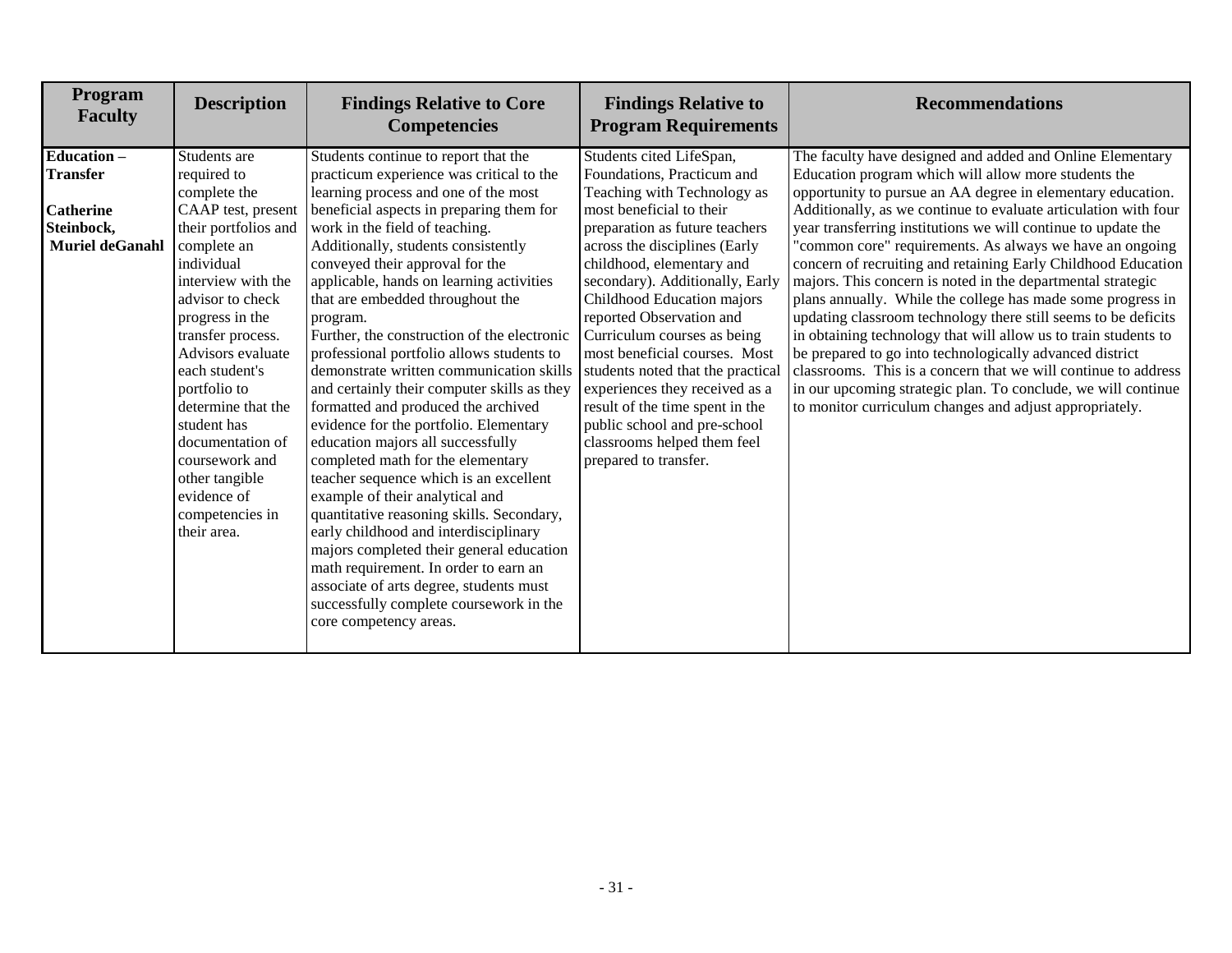#### **Course Assessments 2013-2014**

Courses are the building blocks of the programs. Program members continually examine the goals and objectives for the program. The courses offered within those programs are analyzed for their role in meeting those goals and objectives. It is critical to incorporate the 5 core competencies, as defined by the faculty and staff of EWC, into the courses. Those competencies include (1) communication skills (2) analytical and quantitative reasoning (3) technology skills, (4) social awareness and (5) information literacy. It is also important to define the competencies that are specific to that course.

Faculty members work on one course assessment per year. They work to define up to 5 learner outcomes for the course. Those outcomes are then linked to the competences (1 through 5) defined above. Methods which are used to evaluate the achievement of learner outcomes are listed, and any classroom assessment techniques (CATS) are also examined.

Since faculty often teach the same courses within their discipline, they will often repeat the course assessment for a given course, enabling them to once again examine the course and its relationship to meeting the goals and objectives of the program, as well as the faculty-defined core competencies.

#### **Reporting Instrument**

Faculty are asked to respond to the following questions on the reporting instrument:

- 1. Name
- 2. Course Department and Number
- 3. Course Name
- 4. List one of the major learner outcomes for this course.

5. For learner outcome #1, mark each of the competencies to which it is related (all competencies are listed in the instrument, as well as "other", which would include program specific outcomes.) 6. through 13. Identifies 4 more learner outcomes for the course and links them to the competencies which they address.

14. Indicate the methods that you use to evaluate student progress toward the learner outcomes.

15. Indicate the Classroom Assessment Techniques (CATS) that you use to evaluate the course.

The results of the course assessments are showing an increasing awareness by all faculty of the importance of linking student learning to a defined set of goals and objectives. Many courses have been re-designed based on these assessments and emphasis on the core competencies is playing an increasingly important role in courses across all programs.

The reports are reviewed by the assessment coordinator. Feedback is presented to the faculty members in an email. The email discusses the clarity and measurability of objectives. It reinforces to the faculty members that they need to share these course objectives with students so that they have a clear understanding of the outcomes for the course.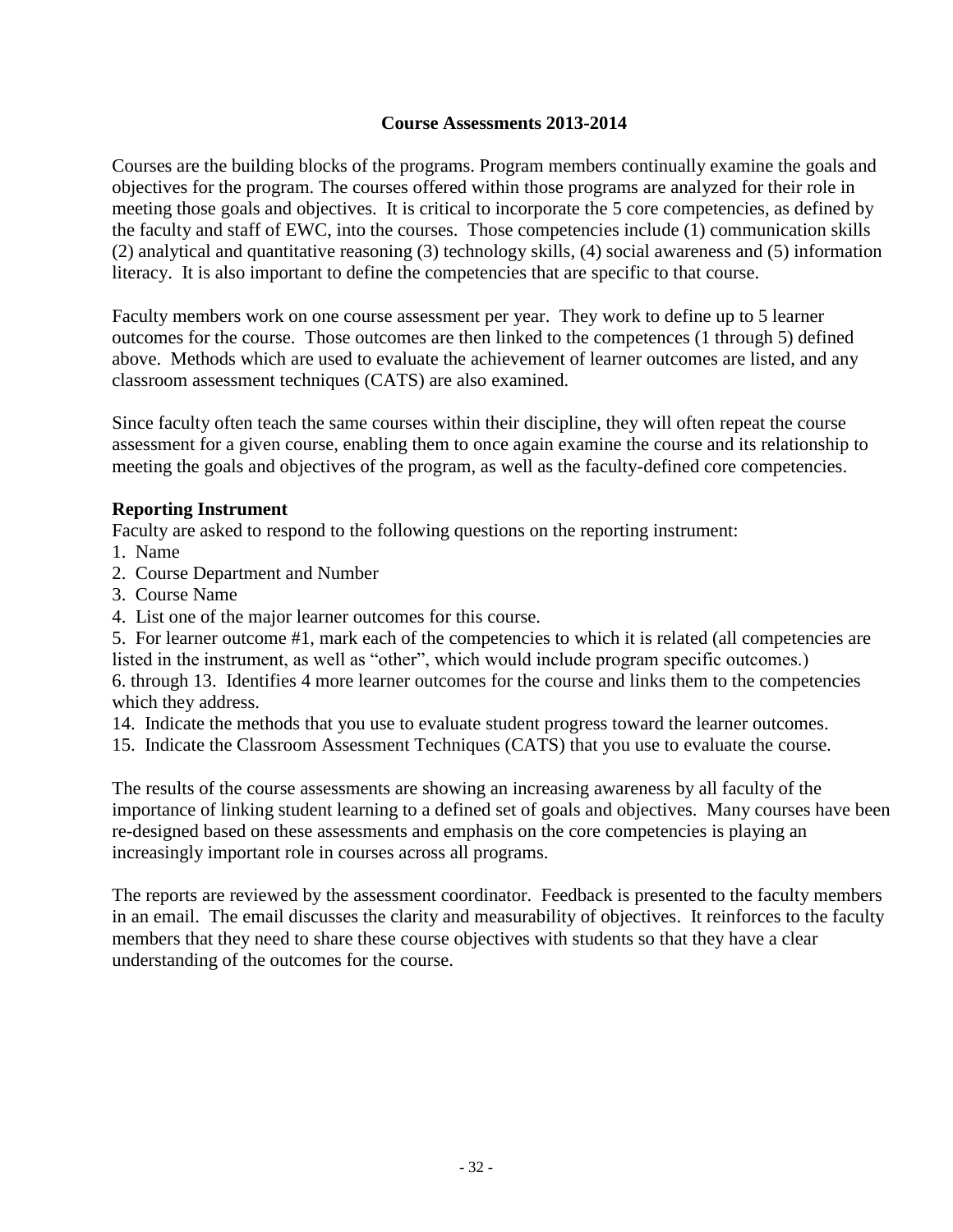| <b>Faculty: Jennifer Minks</b> |                                                                                                                                                                                                     | Course: ACCT 1010                          |                                                                         |                                                   |                                        |                                            |                                                                            |
|--------------------------------|-----------------------------------------------------------------------------------------------------------------------------------------------------------------------------------------------------|--------------------------------------------|-------------------------------------------------------------------------|---------------------------------------------------|----------------------------------------|--------------------------------------------|----------------------------------------------------------------------------|
|                                |                                                                                                                                                                                                     | Principles of Accounting I                 |                                                                         |                                                   |                                        |                                            |                                                                            |
| <b>Outcomes</b>                | <b>Description</b>                                                                                                                                                                                  | <b>Competencies</b>                        |                                                                         |                                                   |                                        |                                            |                                                                            |
|                                |                                                                                                                                                                                                     | A<br><b>Communication</b><br><b>Skills</b> | B<br><b>Analytical &amp;</b><br><b>Quantitative</b><br><b>Reasoning</b> | $\mathbf C$<br><b>Technology</b><br><b>Skills</b> | D<br><b>Social</b><br><b>Awareness</b> | E<br><b>Information</b><br><b>Literacy</b> | $\mathbf{F}$<br><b>Competencies</b><br>that are specific<br>to that course |
|                                | Describe the purpose of accounting<br>and understand the basics of<br>accounting including: GAAP, business<br>ownership forms, accounting methods,<br>accounting cycle, and accounting<br>equation. |                                            | $\overline{\mathbf{X}}$                                                 |                                                   |                                        |                                            | $\mathbf X$                                                                |
| 2                              | Prepare journal entries to record<br>business transactions, including<br>adjusting entries and closing entries.                                                                                     |                                            | $\mathbf X$                                                             | X                                                 |                                        |                                            | X                                                                          |
| 3                              | Construct/analyze/interpret basic<br>financial statements.                                                                                                                                          |                                            | $\mathbf{X}$                                                            | X                                                 | X                                      | $\mathbf X$                                | X                                                                          |
| 4                              | Demonstrate knowledge and<br>application of receivables, fixed assets,<br>payroll, and inventory.                                                                                                   |                                            | $\mathbf X$                                                             | $\mathbf X$                                       |                                        |                                            | $\mathbf X$                                                                |

| <b>Assessments used to evaluate student progress in the</b> | Chapter homework, comprehensive problem and exams.         |
|-------------------------------------------------------------|------------------------------------------------------------|
| course:                                                     |                                                            |
|                                                             |                                                            |
| <b>CATS</b> employed in this course:                        | Classroom Opinion Polls, Process Analysis, E-mail Feedback |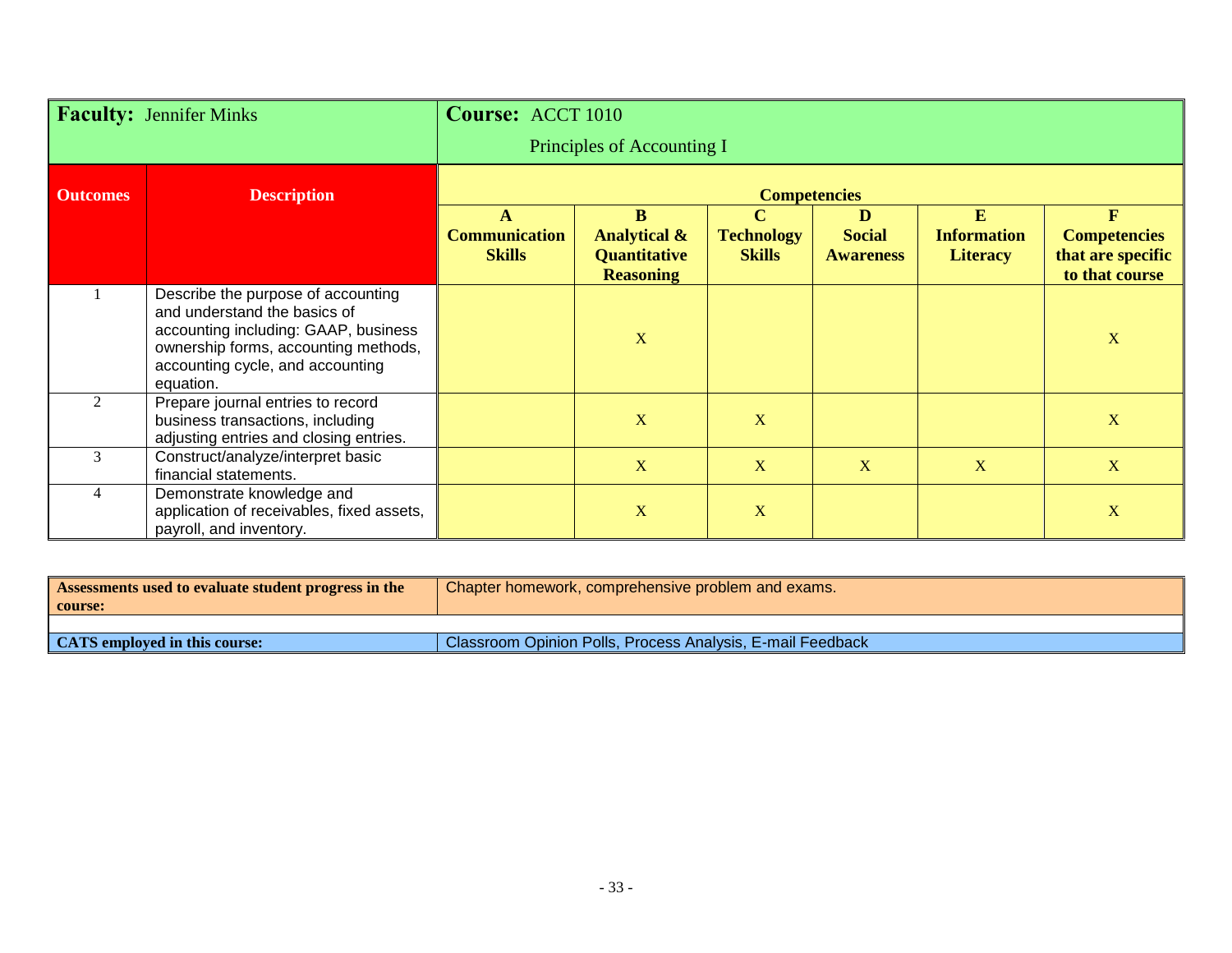| <b>Faculty:</b> Kaitlyn Steben |                                                                                                                                       | <b>Course: AGEC 2010</b>                   |                                                                         |                                                   |                                        |                                            |                                                                            |
|--------------------------------|---------------------------------------------------------------------------------------------------------------------------------------|--------------------------------------------|-------------------------------------------------------------------------|---------------------------------------------------|----------------------------------------|--------------------------------------------|----------------------------------------------------------------------------|
|                                |                                                                                                                                       |                                            | <b>Farm-Ranch Business Records</b>                                      |                                                   |                                        |                                            |                                                                            |
| <b>Outcomes</b>                | <b>Description</b>                                                                                                                    | <b>Competencies</b>                        |                                                                         |                                                   |                                        |                                            |                                                                            |
|                                |                                                                                                                                       | A<br><b>Communication</b><br><b>Skills</b> | B<br><b>Analytical &amp;</b><br><b>Quantitative</b><br><b>Reasoning</b> | $\mathbf C$<br><b>Technology</b><br><b>Skills</b> | D<br><b>Social</b><br><b>Awareness</b> | E<br><b>Information</b><br><b>Literacy</b> | $\mathbf{F}$<br><b>Competencies</b><br>that are specific<br>to that course |
|                                | Demonstrate the correct format, use<br>and entries of the various financial<br>statements using MS Excel software<br>and Quick Books. |                                            |                                                                         | X                                                 |                                        |                                            | X                                                                          |
| 2                              | Demonstrate proper entries into<br>general ledger, general journal, and T-<br>accounts.                                               |                                            | X                                                                       |                                                   |                                        |                                            | $\mathbf X$                                                                |
| 3                              | Identify the major tax forms and their<br>entries.                                                                                    |                                            | $\mathbf{X}$                                                            |                                                   |                                        | X                                          |                                                                            |
| $\overline{4}$                 | Discuss the various accounting<br>methods, systems, and terms.                                                                        |                                            | $\mathbf X$                                                             |                                                   |                                        | X                                          | X                                                                          |
| 5.                             | Understand the chart of accounts.                                                                                                     |                                            |                                                                         |                                                   |                                        | X                                          | X                                                                          |

| Assessments used to evaluate student progress in the<br>  course: | Weekly journal entries, chapter assignments, chapter quizzes, tests      |
|-------------------------------------------------------------------|--------------------------------------------------------------------------|
|                                                                   |                                                                          |
| <b>CATS</b> employed in this course:                              | <b>Background Knowledge Probe, Muddiest Point, Double-Entry Journals</b> |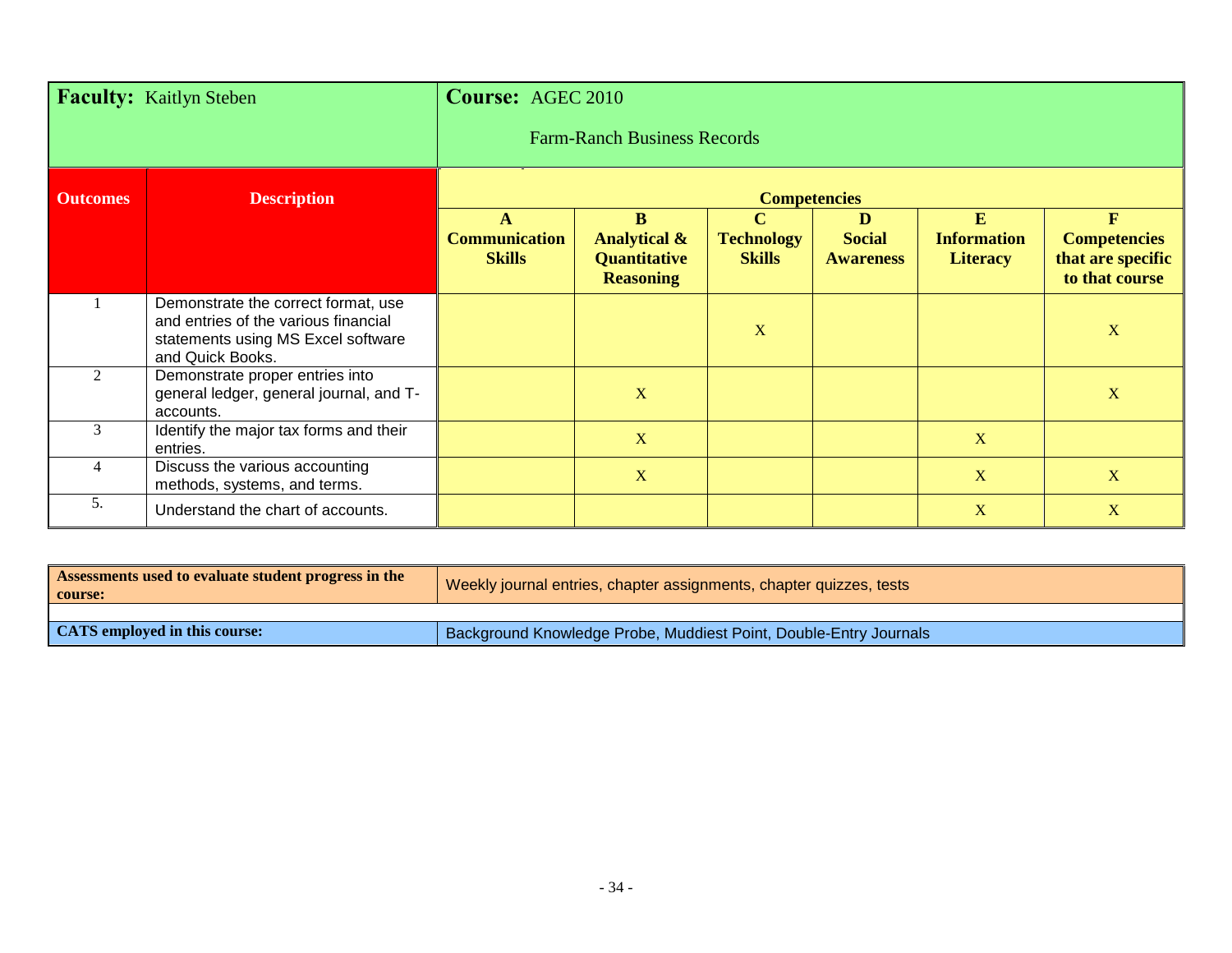| <b>Faculty:</b> Dr. Monte Stokes |                                                                                                                                        | <b>Course: ANSC 1100</b>                   |                                                                                    |                                                   |                                        |                                            |                                                                 |
|----------------------------------|----------------------------------------------------------------------------------------------------------------------------------------|--------------------------------------------|------------------------------------------------------------------------------------|---------------------------------------------------|----------------------------------------|--------------------------------------------|-----------------------------------------------------------------|
|                                  |                                                                                                                                        | <b>Management of Reproduction</b>          |                                                                                    |                                                   |                                        |                                            |                                                                 |
| <b>Outcomes</b>                  | <b>Description</b>                                                                                                                     | <b>Competencies</b>                        |                                                                                    |                                                   |                                        |                                            |                                                                 |
|                                  |                                                                                                                                        | A<br><b>Communication</b><br><b>Skills</b> | $\mathbf{B}$<br><b>Analytical &amp;</b><br><b>Quantitative</b><br><b>Reasoning</b> | $\mathbf C$<br><b>Technology</b><br><b>Skills</b> | D<br><b>Social</b><br><b>Awareness</b> | E<br><b>Information</b><br><b>Literacy</b> | F<br><b>Competencies</b><br>that are specific<br>to that course |
|                                  | Student will Successfully artificially<br>inseminate a cow                                                                             |                                            |                                                                                    | $\mathbf{X}$                                      |                                        |                                            | X                                                               |
| 2                                | Student will demonstrate an<br>understanding of major reproductive<br>diseases of cattle, sheep, and horses<br>and how to prevent them |                                            |                                                                                    |                                                   | X                                      | X                                          |                                                                 |
| 3                                | Student will have the opportunity to<br>observe cattle calving and<br>management techniques                                            | $\mathbf X$                                |                                                                                    |                                                   |                                        |                                            | $\mathbf X$                                                     |
|                                  | Students will correctly calculate a<br>stallion's booking                                                                              |                                            | X                                                                                  | X                                                 |                                        |                                            |                                                                 |
| 5                                | Students will demonstrate an<br>understanding of estrus<br>synchronization practices                                                   |                                            | X                                                                                  |                                                   |                                        | X                                          | $\mathbf X$                                                     |

| Assessments used to evaluate student progress in the<br>  course: | In- class discussion groups, labs, and exams.                                                                                                                                                 |
|-------------------------------------------------------------------|-----------------------------------------------------------------------------------------------------------------------------------------------------------------------------------------------|
|                                                                   |                                                                                                                                                                                               |
| <b>CATS</b> employed in this course:                              | Background Knowledge Probe, Empty Outlines, Application Cards, Classroom Opinion Polls, Course-<br>Related Self-Confidence Surveys, Group Instructional Feedback Techniques, Exam Evaluations |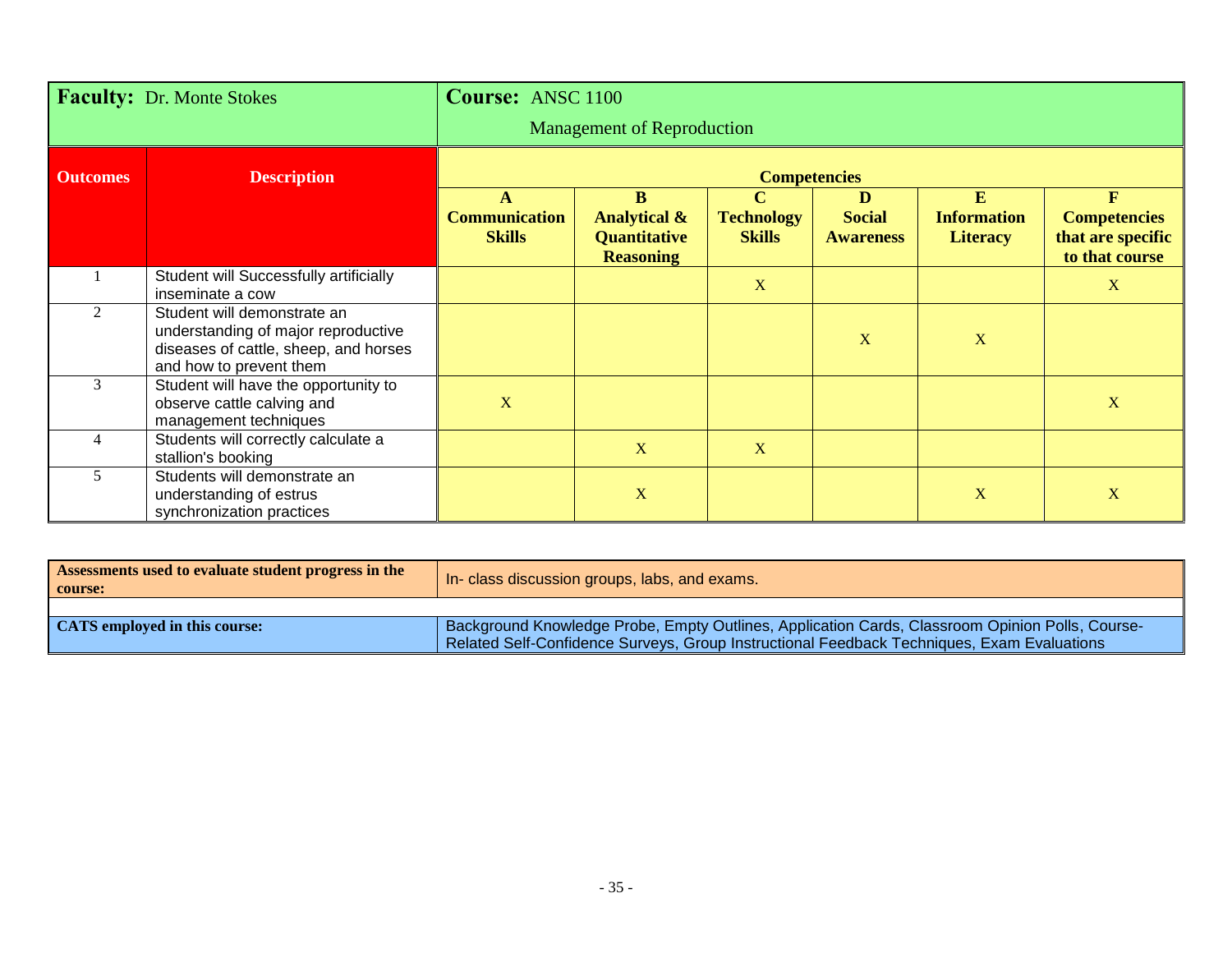| Faculty: Dr. Peggy Knittel |                                                                                                                                                                                                                                                                                                              | Course: BIOL 1010                                     |                                                                                    |                                                   |                                        |                                            |                                                                            |
|----------------------------|--------------------------------------------------------------------------------------------------------------------------------------------------------------------------------------------------------------------------------------------------------------------------------------------------------------|-------------------------------------------------------|------------------------------------------------------------------------------------|---------------------------------------------------|----------------------------------------|--------------------------------------------|----------------------------------------------------------------------------|
|                            |                                                                                                                                                                                                                                                                                                              | <b>General Biology</b>                                |                                                                                    |                                                   |                                        |                                            |                                                                            |
| <b>Outcomes</b>            | <b>Description</b>                                                                                                                                                                                                                                                                                           |                                                       |                                                                                    | <b>Competencies</b>                               |                                        |                                            |                                                                            |
|                            |                                                                                                                                                                                                                                                                                                              | $\mathbf{A}$<br><b>Communication</b><br><b>Skills</b> | $\mathbf{B}$<br><b>Analytical &amp;</b><br><b>Quantitative</b><br><b>Reasoning</b> | $\mathbf C$<br><b>Technology</b><br><b>Skills</b> | D<br><b>Social</b><br><b>Awareness</b> | E<br><b>Information</b><br><b>Literacy</b> | $\mathbf{F}$<br><b>Competencies</b><br>that are specific<br>to that course |
|                            | Demonstrate knowledge of: 1) the<br>steps in the scientific method and the<br>significance of a scientific theory, 2) the<br>unity and diversity of life, 3)<br>classification of living organisms, and<br>4) basic biochemistry.                                                                            |                                                       |                                                                                    |                                                   |                                        |                                            | $\mathbf X$                                                                |
| 2                          | Demonstrate knowledge of: 1) cell<br>structure and function, and 2) the<br>bioenergetics of plants and animals<br>(photosynthesis and cellular<br>respiration). Identify and describe<br>phases of the cell cycle, compare and<br>contrast mitosis and meiosis, and<br>determine basic inheritance patterns. |                                                       |                                                                                    |                                                   |                                        |                                            | $\mathbf X$                                                                |
| 3                          | Demonstrate knowledge of DNA &<br>RNA, and the processes of<br>transcription, translation, and protein<br>synthesis.                                                                                                                                                                                         |                                                       |                                                                                    |                                                   |                                        |                                            | X                                                                          |
| $\overline{4}$             | Discuss the biological change of<br>organisms over time and demonstrate<br>knowledge of the geologic timeline<br>relative to the emergence of various life<br>forms.                                                                                                                                         |                                                       |                                                                                    |                                                   |                                        |                                            | X                                                                          |
| 5                          | Utilize basic Biology Lab equipment<br>and techniques, perform metric<br>conversions, and work effectively in<br>teams in a lab setting.                                                                                                                                                                     | $\mathbf X$                                           | $\mathbf X$                                                                        | X                                                 |                                        |                                            | X                                                                          |

| Assessments used to evaluate student progress in the<br>course: | Written examinations and instructor evaluation of students' lab performance.                  |  |  |  |  |
|-----------------------------------------------------------------|-----------------------------------------------------------------------------------------------|--|--|--|--|
|                                                                 |                                                                                               |  |  |  |  |
| <b>CATS</b> employed in this course:                            | Misconception/Preconception Check, Empty Outlines, Muddiest Point, Productive Study-Time Logs |  |  |  |  |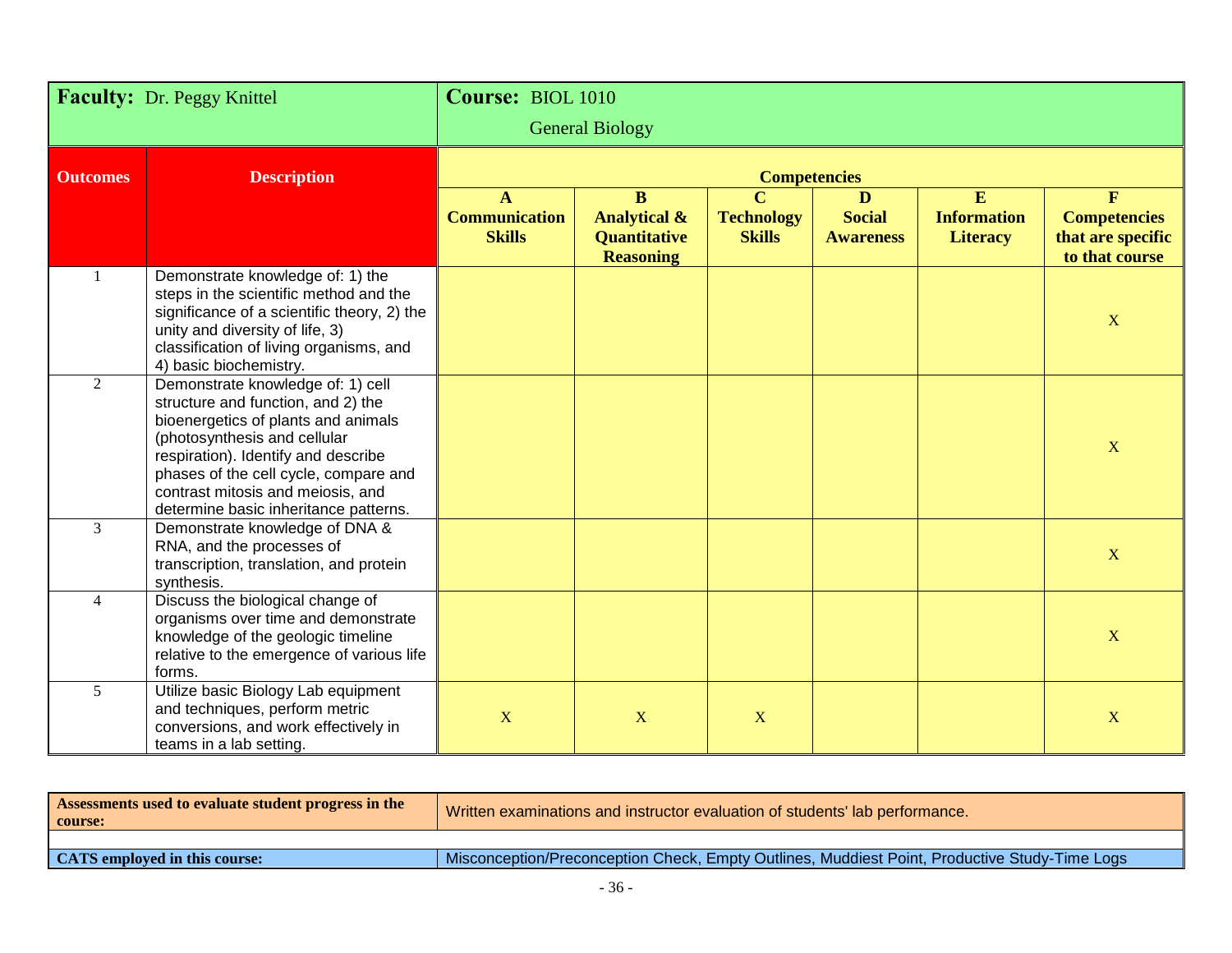| <b>Faculty:</b> Andy Espinoza |                                                                                                                                                          | <b>Course: CMAP 1900</b>                   |                                                                                    |                                                   |                                        |                                            |                                                                            |
|-------------------------------|----------------------------------------------------------------------------------------------------------------------------------------------------------|--------------------------------------------|------------------------------------------------------------------------------------|---------------------------------------------------|----------------------------------------|--------------------------------------------|----------------------------------------------------------------------------|
|                               |                                                                                                                                                          | <b>Integrated Application I</b>            |                                                                                    |                                                   |                                        |                                            |                                                                            |
| <b>Outcomes</b>               | <b>Description</b>                                                                                                                                       | <b>Competencies</b>                        |                                                                                    |                                                   |                                        |                                            |                                                                            |
|                               |                                                                                                                                                          | A<br><b>Communication</b><br><b>Skills</b> | <sub>B</sub><br><b>Analytical &amp;</b><br><b>Quantitative</b><br><b>Reasoning</b> | $\mathbf C$<br><b>Technology</b><br><b>Skills</b> | D<br><b>Social</b><br><b>Awareness</b> | E<br><b>Information</b><br><b>Literacy</b> | $\mathbf{F}$<br><b>Competencies</b><br>that are specific<br>to that course |
|                               | Students are introduced to concepts of<br>professional communication,<br>appropriate presentation and mature<br>attitude in the workplace.               | $\mathbf X$                                |                                                                                    |                                                   |                                        | $\mathbf X$                                |                                                                            |
| 2                             | Students develop their own mock-<br>company, making decisions about<br>employee staffing, product and<br>equipment purchasing, and service<br>offerings. | $\mathbf X$                                | $\mathbf X$                                                                        |                                                   |                                        | $\mathbf X$                                | $\mathbf X$                                                                |
| $\overline{3}$                | Students will use Microsoft Word,<br>Excel, Power Point and Publisher to<br>create various documents needed for<br>their mock-company.                   | $\mathbf X$                                |                                                                                    | X                                                 |                                        |                                            | $\mathbf X$                                                                |
| $\overline{4}$                | Students learn to create, edit and<br>manage a database encompassing the<br>details of their mock-business.                                              | X                                          | X                                                                                  | X                                                 |                                        |                                            | X                                                                          |

| Assessments used to evaluate student progress in the<br>  course: | Student progress was measured on their participation in class activities, their ability to learn and use<br>computer software, and the effort demonstrated in planning of their mock-business. |  |  |  |
|-------------------------------------------------------------------|------------------------------------------------------------------------------------------------------------------------------------------------------------------------------------------------|--|--|--|
|                                                                   |                                                                                                                                                                                                |  |  |  |
| <b>CATS</b> employed in this course:                              | <b>Focused Listing, Minute Paper</b>                                                                                                                                                           |  |  |  |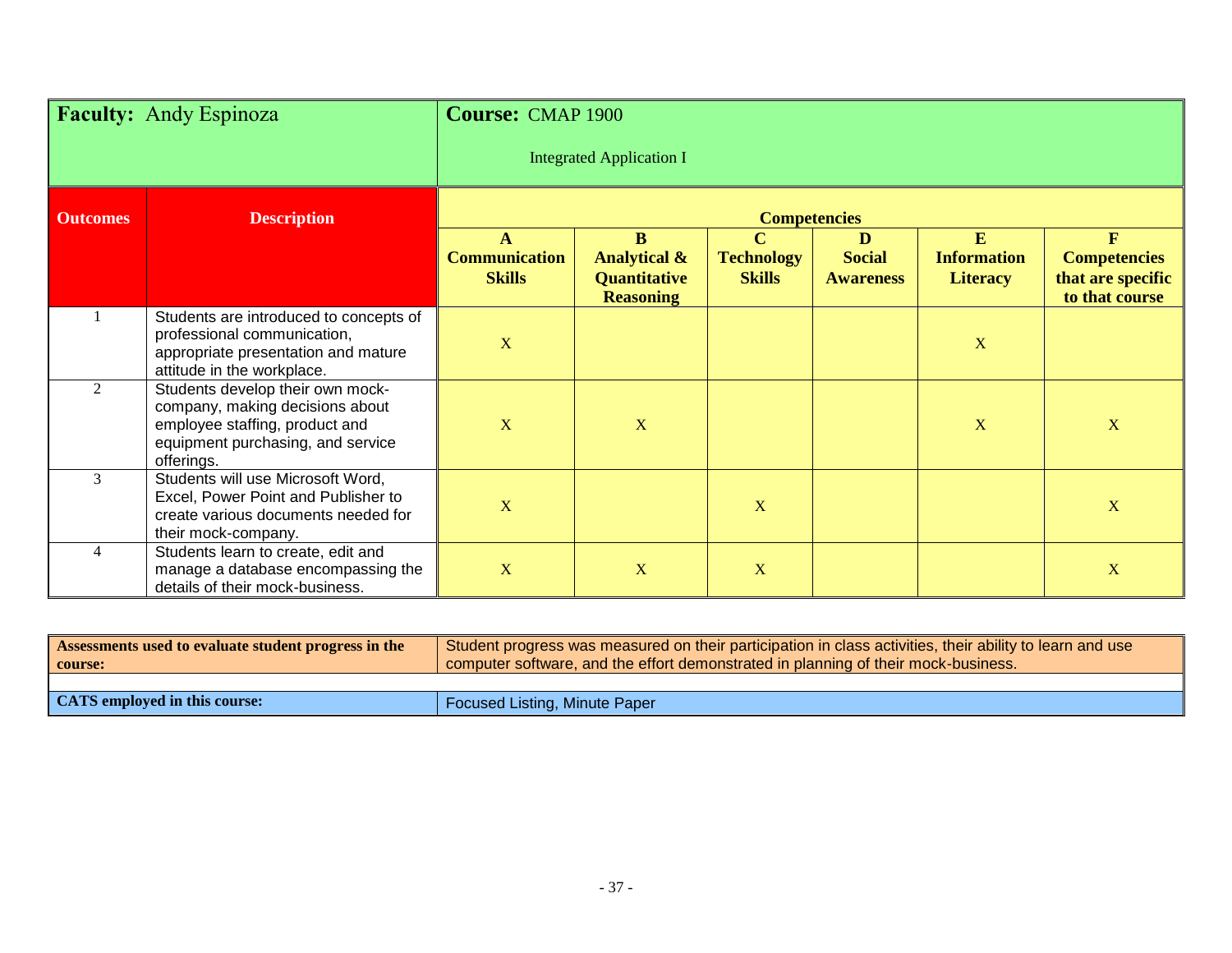#### **Classroom Assessment Techniques 2013-2014**

All full-time, benefited instructors are asked to complete and report at least one classroom assessment each semester. Thirty-eight faculty members completed the CAT report for the Fall 2013 and thirty-nine faculty completed CAT reports for the Spring 2014 reporting year.

Instructors complete multiple classroom assessment techniques (CATs), but report just one per semester. The reporting instrument was available to faculty in a LancerNet format which was accessed on the EWC web site.

New faculty members are trained on the purpose, content, and reporting of CATs. Faculty members may contact the Outcomes Assessment Coordinator or members of the Outcomes Assessment committee if they have questions concerning this type of assessment. Multiple reminders are sent to faculty to encourage them to consider and use assessment techniques in the classroom.

The reporting instrument summarizes the results of the assessment and the learning process discoveries to the instructor and/or students. Instructors then describe additions, affirmations, or alterations in teaching practices based on those discoveries.

#### **Reporting instrument**

Faculty are asked to respond to the following items

- 1. Name
- 2. Division
- 3. Faculty Status

4. The CAT listing is drawn from "Classroom Assessment Techniques: A Handbook for College Teachers", 2<sup>nd</sup> ed (Angelo & Cross). Copies of this handbook are available in the Learning office, the Library, Division Chairs, or any Curriculum & Learning Council member. You are encouraged to consult the handbook for complete explanations of these and other CAT. Please select the CAT(s) you used: I used (a drop down list is provided to choose)

5. Other (Please list any other CATs used but not listed above)

6. Please describe what the results have led you and/or your students to discover about the learning process.

7. Please describe changes to or commitments to continue previous teaching practices you have made as a result of this or past use of CAT. (Note: The results of a CAT may lead you to add to, affirm, or alter current teaching practices).

According to the reports submitted, faculty, in general, are finding many implications for student learning as they assess course-related knowledge and skills; learner attitudes, values, and self-awareness; or learner reactions to instruction. The reports indicate clear changes needed in learner outcomes for courses, methodology of instruction, and/or affirmation of learning theory. It is also evident that many faculty members are working to develop assessments more closely tied to the defined outcomes of the course, program, and core competencies.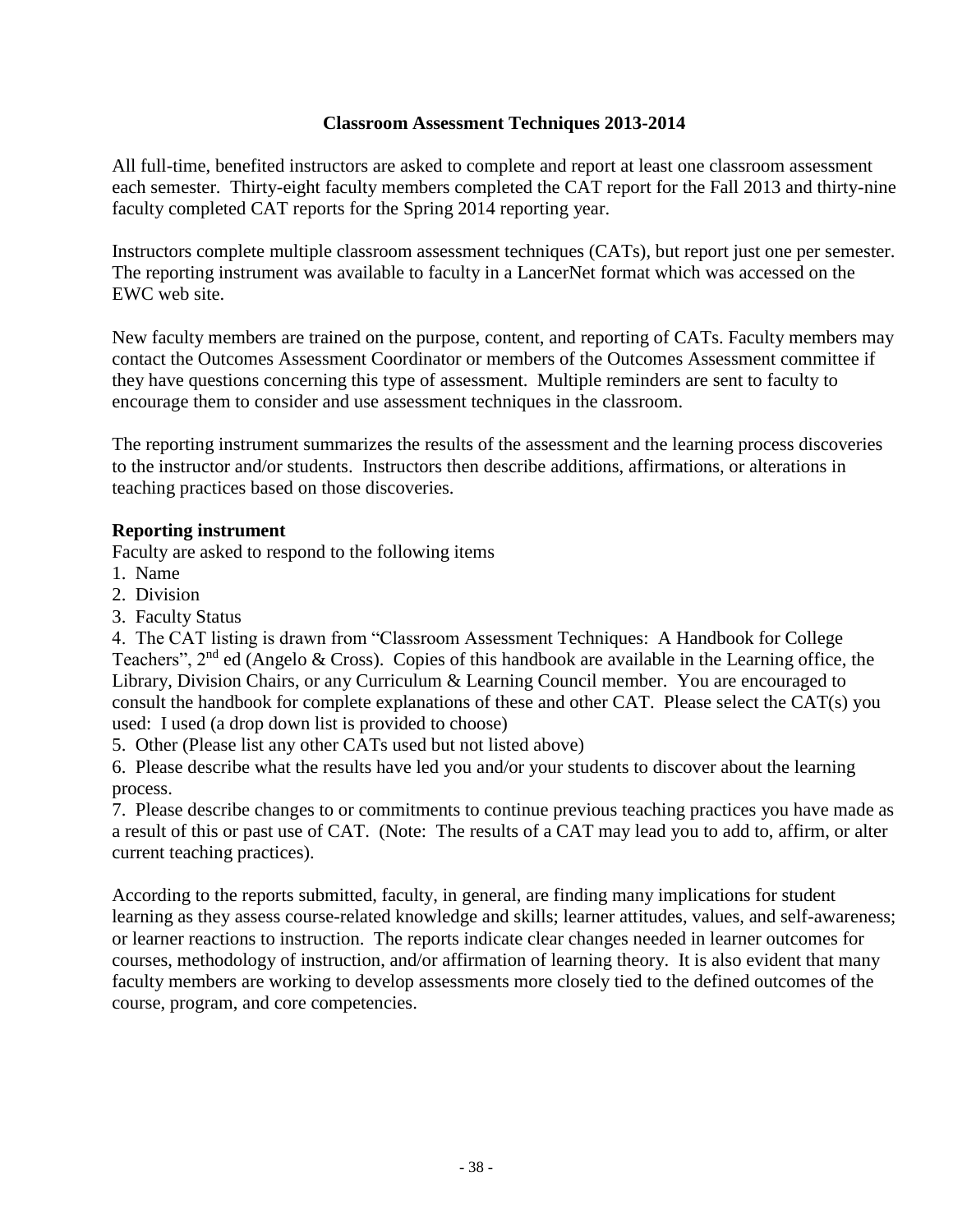# **Sampling of Classroom Assessment Techniques (CATS) 2013-14**

| <b>Name</b>                      | <b>Used</b>                       | <b>Other</b> | <b>Results</b>                                          | <b>Changes</b>                                 |
|----------------------------------|-----------------------------------|--------------|---------------------------------------------------------|------------------------------------------------|
| <b>Division</b><br><b>Status</b> |                                   |              |                                                         |                                                |
| Dr. John Nesbitt                 | Focused Autobiographical Sketches | None         | Whether it is writing or one of the other expressive    | I continue to use focused autobiographical     |
|                                  |                                   |              | arts, one learns the validity of two related bits of    | sketches as a beginning point for writers      |
| English                          |                                   |              | wisdom: If you can't talk about yourself (in your       | who than journey outward in their topics.      |
|                                  |                                   |              | work), you can't talk about anything. If you can't talk | Developing writers write about themselves,     |
| <b>Full-time Faculty</b>         |                                   |              | about anything but yourself, you can't talk about       | about things, about events, and eventually     |
|                                  |                                   |              | anything, either.                                       | about ideas.                                   |
| John Hansen                      | <b>Muddiest Point</b>             | None         | Purpose: The Muddiest Point technique provides          | Reaction to Discovery: I will continue to      |
|                                  |                                   |              | information on what students find least clear or most   | utilize the Muddiest Gap to determine the      |
| Communications                   |                                   |              | confusing about a particular lesson or topic, which     | level of mastery students possess in           |
|                                  |                                   |              | can tell faculty which points are most difficult for    | understanding and applying the                 |
| <b>Full-time Faculty</b>         |                                   |              | students to learn and to guide their teaching           | communication model to their lives. As part    |
|                                  |                                   |              | decisions about which topics to emphasize. This         | of a teaching plan, I will continue to develop |
|                                  |                                   |              | technique underscores the instructor's effort to help   | and advance (1). Multimedia content that       |
|                                  |                                   |              | students master the course content and produces a       | helps illustrate the model and concepts (2). I |
|                                  |                                   |              | powerful positive effect on their attendance and        | will split the midterm into two distinct       |
|                                  |                                   |              | learning. Procedure: Ask the question and have          | groups to allow for a greater focus upon       |
|                                  |                                   |              | students explain their answer. Ensure students have     | each elemental part of the communication       |
|                                  |                                   |              | enough time to respond with quality feedback. Time      | process.                                       |
|                                  |                                   |              | spent on this technique will be compensated later in    |                                                |
|                                  |                                   |              | the course when you will not have to waste time         |                                                |
|                                  |                                   |              | responding to misconceptions stemming from an           |                                                |
|                                  |                                   |              | inadequate understanding of material. By clarifying     |                                                |
|                                  |                                   |              | basic concepts and misunderstandings now, faculty       |                                                |
|                                  |                                   |              | can ensure students' successful performance later in    |                                                |
|                                  |                                   |              | the course when these concepts were applied. What       |                                                |
|                                  |                                   |              | Was Discovered: One of the challenges present in        |                                                |
|                                  |                                   |              | Communication 1010 is having students grasp             |                                                |
|                                  |                                   |              | theoretical concepts and apply them to their own        |                                                |
|                                  |                                   |              | lives. I have given considerable thought in the best    |                                                |
|                                  |                                   |              | methods to use in teaching the communication            |                                                |
|                                  |                                   |              | model. By asking students which method or step is       |                                                |
|                                  |                                   |              | the most unclear, I was able systematically trouble-    |                                                |
|                                  |                                   |              | shoot areas of confusion.                               |                                                |